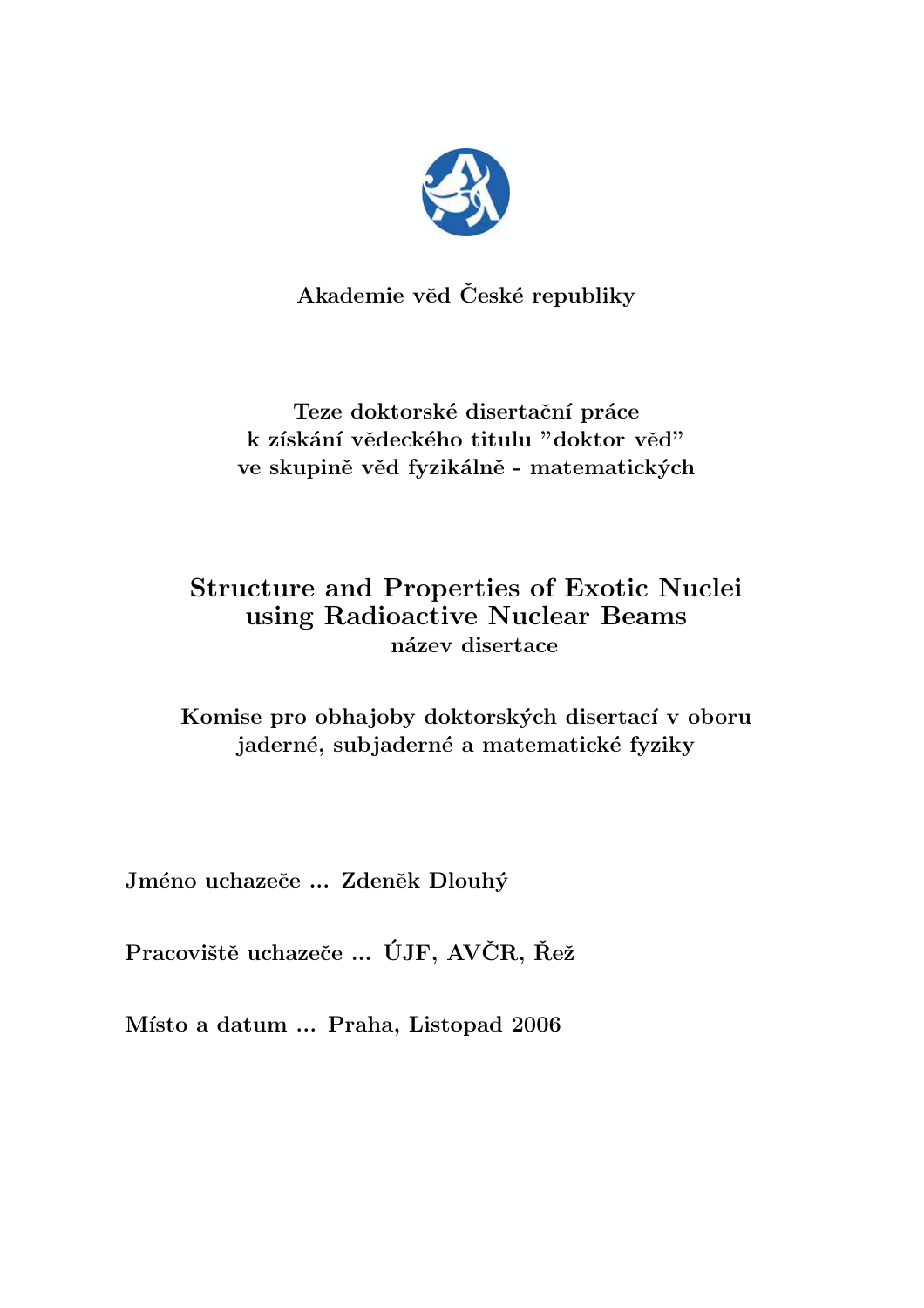# **Contents**

| 1              | Introduction                                                                                | $\mathbf{1}$     |
|----------------|---------------------------------------------------------------------------------------------|------------------|
|                | 1.1                                                                                         | $\mathbf{1}$     |
|                | 1.2                                                                                         | $\overline{4}$   |
|                | 1.3                                                                                         | $\overline{5}$   |
| $\overline{2}$ | <b>Theoretical Basis</b>                                                                    | $\boldsymbol{6}$ |
|                | Shell model<br>2.1                                                                          | $\boldsymbol{6}$ |
|                | 2.1.1                                                                                       | 8                |
|                | Elastic scattering and direct nuclear reactions $\ldots \ldots \ldots \ldots \ldots$<br>2.2 | 9                |
|                | 2.2.1                                                                                       | 9                |
|                | Optical model of elastic scattering<br>2.2.2                                                | 10               |
| 3              | Anomalies in Nuclear Matter Distribution                                                    | 11               |
|                | 3.1                                                                                         | 12               |
|                | 3.2                                                                                         | 18               |
| 4              | <b>Binding energy and Particle Stability</b>                                                | 20               |
|                | Particle stability of doubly-magic nuclei<br>4.1                                            | 20               |
|                | 4.2                                                                                         | 22               |
| $\overline{5}$ | <b>Nuclear Masses and Magic Numbers</b>                                                     | 24               |
|                | 5.1<br>Direct mass measurement                                                              | 24               |
|                | 5.2<br>Two-neutron separation energy $\dots \dots \dots \dots \dots \dots \dots \dots$      | 25               |
|                | 5.3                                                                                         | 26               |
|                | 5.4                                                                                         | 29               |
| 6              | Gamma Spectroscopy of Neutron-rich Nuclei                                                   | 30               |
|                | 6.1                                                                                         | 31               |
|                | 6.2                                                                                         | 31               |
| $\overline{7}$ | Conclusions                                                                                 | 37               |
| 8              | References and published papers                                                             | 40               |
|                | Author's publications included to the dissertation A1-A22<br>8.1                            | 40               |
|                | Author's publications related to the subject of the dissertation<br>8.2                     | 42               |
|                | 8.3                                                                                         | 45               |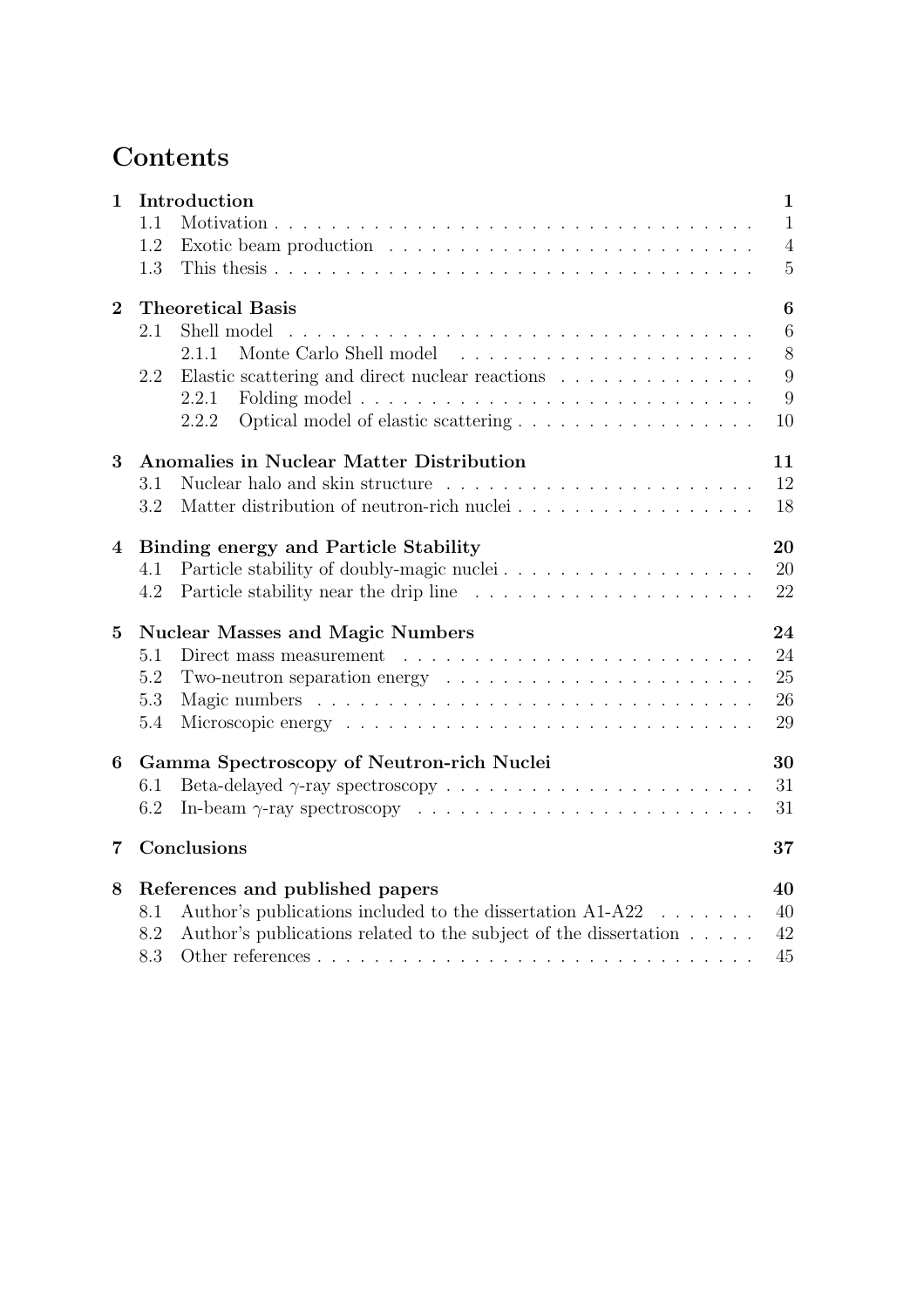## 1 Introduction

### 1.1 Motivation

The study of the properties of extremely neutron- or proton-rich nuclei of light elements is considered as an important and exciting research topic in modern nuclear physics. For a given mass number A, the proportion of neutrons and protons that corresponds to the most stable configuration is determined by the combined action of the various phenomena that govern nuclear binding. In this way the stability region is presented on the Chart of the Nuclides, on which each bound nucleus is plotted as a function of N and Z. Not far from stability these nuclei generally convert into stable nuclei by  $\beta$ -decay of neutrons into protons or vice versa. It is the weak interaction which is responsible for this transmutation, which explains the very long times required for  $\beta$ -decay processes, spanning from a few milliseconds to millions of years.

Far away from stability the limits of nuclear existence are reached, where one or more nucleons are no longer bound. An unbound nuclear system disintegrates quasiinstantaneously (in a time interval of the order of  $10^{-21}$  s). The locus of points on the nuclear chart joining nuclei that are unbound to proton(neutron) emission in the ground state is called the proton(neutron) drip line. These drip lines form the edges of the nuclear chart. About 280 stable or very long-lived nuclear species are found on the Earth but, according to current estimates, from 5000 to 7000 bound nuclei should exist in the Universe. Only 2000 have been synthesized and observed to date, but very little information is available about these unstable nuclei. Their lifetimes, masses or sizes are often unknown, their modes of radioactive decay have seldom been identified and information on their excited levels is very limited or nonexistent. The interest in this field has been stimulated by the fact that nuclei lying near the drip lines - the boundaries of the nuclear stability - have revealed new features that considerably differ from those of normal nuclei lying close to the valley of stability.

One way of probing properties of a nucleus is to make it undergo nuclear reactions. In the case of the stable nuclei, one usually makes a target containing the nuclei of interest and bombards it with a beam of suitable particles. Exotic nuclei, however, are unstable and rare and thus cannot be formed into a target. Hence these nuclei have to be used in a form of exotic beams and directed onto the target of stable nuclei. Radioactive Nuclear Beams (RNB) as well as great progress advanced in detector developments thus open up a vast field of research with inestimable potential for new discoveries.

Except for the lightest elements up to nitrogen the boundary of the experimentally reached region of neutron-rich nuclei is still far away from the neutron drip line, and this fact leaves a great challenge for experimentalists for years to come. Not only this urges on the development of new powerful methods to produce and detect such nuclei but it also ensures that the progress in diverse nuclear models will remain active. The experimental investigation of both the light nuclei and the quasistable nuclear systems having an anomalous N/Z ratio lying near the boundary of the particle stability is of particular interest since the extreme cases of a nucleon configuration give us the unique chance to test the nuclear models on nuclei where models should be more sensitive to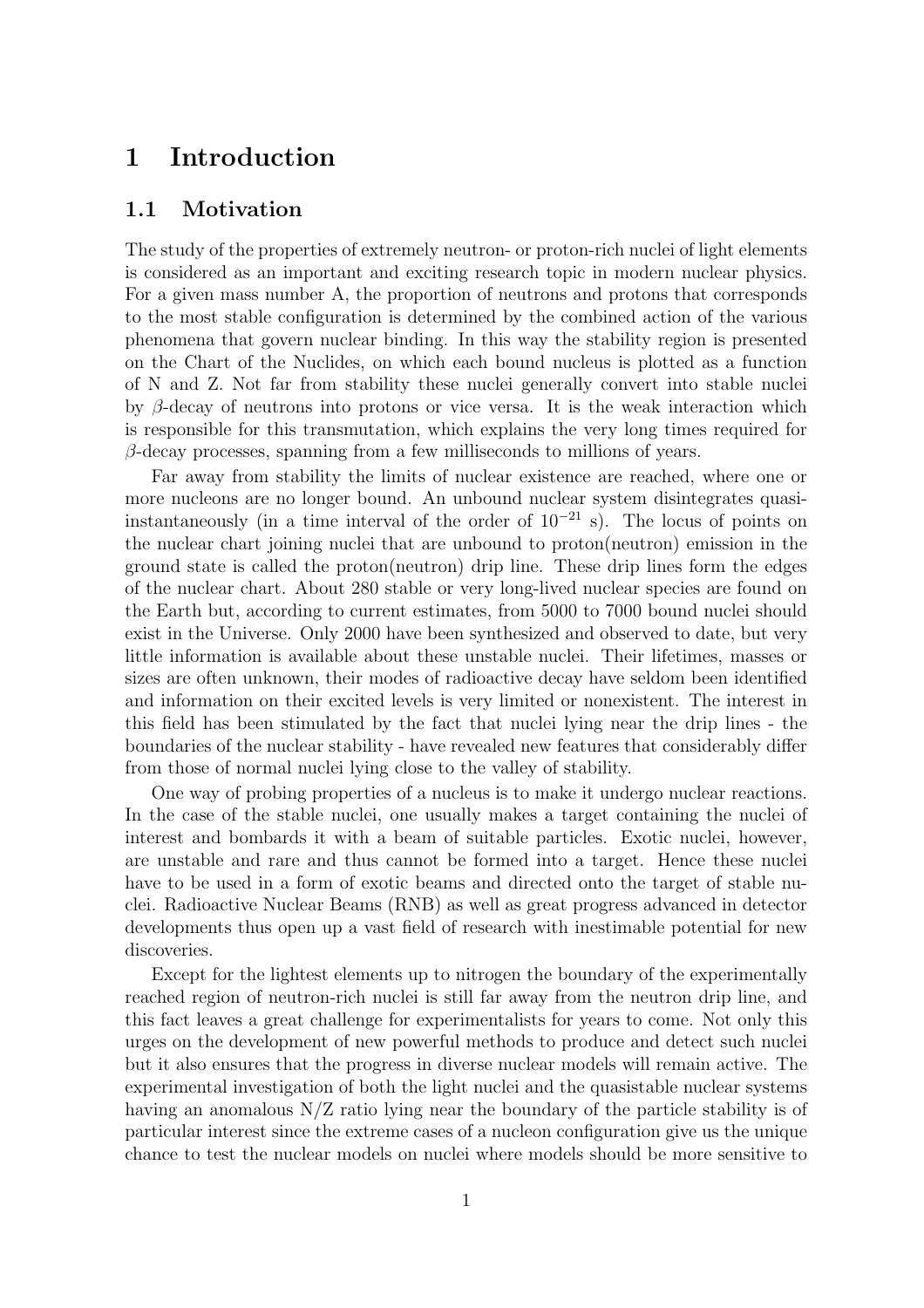

Figure 1: A scale illustration of the size of the orbits of weakly bound neutrons in the heaviest, rare lithium isotope, compared with the size of a lead nucleus.

the choice of the nuclear potential parameters.

Nowadays, the exploration of exotic, short-lived nuclei having large neutron-toproton imbalance has demonstrated that the "universal" ideas of nuclear properties are in fact not correct. Fig.1 illustrates how unusual these exotic forms of nuclei called "halo" can be compared to nuclei studied so far. The size of the orbits of weakly bound neutrons in the heaviest, rare lithium isotope, is comparable with the size of a lead nucleus. The figure illustrates that standard assumptions, such as that the size of a nucleus depends only on the total number of neutrons and protons, are not always valid. Thus light nuclei are a testing ground for probing inter-nucleon forces. The simplest nuclear system having a two-neutron halo is  ${}^{6}$ He with two loosely bound neutrons that orbit around a compact alpha particle. But take away one neutron or the alpha particle and the system will immediately fall apart. The two extra neutrons interact together as a pairing interaction, and make this system of an alpha particle and two neutrons stable. Pairing of nucleons is a common, yet not well understood feature of nuclei and halo nuclei provide new insights into its origin and nature.

Even though the number of undiscovered bound nuclei is very large, we are able to make single big steps by studying just few specific nuclei. These nuclei act as milestones in establishing the new effects that arise in extreme conditions of isospin asymmetry. By rephrasing this, the nuclear models as we see them today are evolved and based on the available experimental data, which lead to the conclusion that in many cases the model parameters are simply insufficient in predicting nuclear features that appear closer to the drip line.

So the first example of a characteristic feature of nuclei near the drip line is an existence of a halo or a little tightly bound skin structure [Tan85] which appeared in this region to proclame the decoupling of the neutron and proton matter. The search for further and heavier nuclei possessing this feature is extending. The understanding of the decoupling of the proton and neutron matter distributions is the first step on the way to solve the astrophysical problem of neutron stars.

Another example of a quite new phenomenon that has appeared in neutron-rich region is the magicity breaking at the neutron numbers N=8 and 20. It concerns the nuclei which have well known large energy shell gaps appearing in analogy with the periodical system of elements. These large gaps appear in nuclei with neutron numbers N=2, 8, 20, 28 ... that are known as "magic numbers". The nuclei having magic structure both in Z and N are called doubly-magic and possess the extra stability. Despite of large stability of lightest doubly-magic nucleus  ${}^{4}$ He (Z=2, N=2) the next doubly-magic nucleus <sup>10</sup>He ( $Z=2$ , N=8) was found to be unbound by the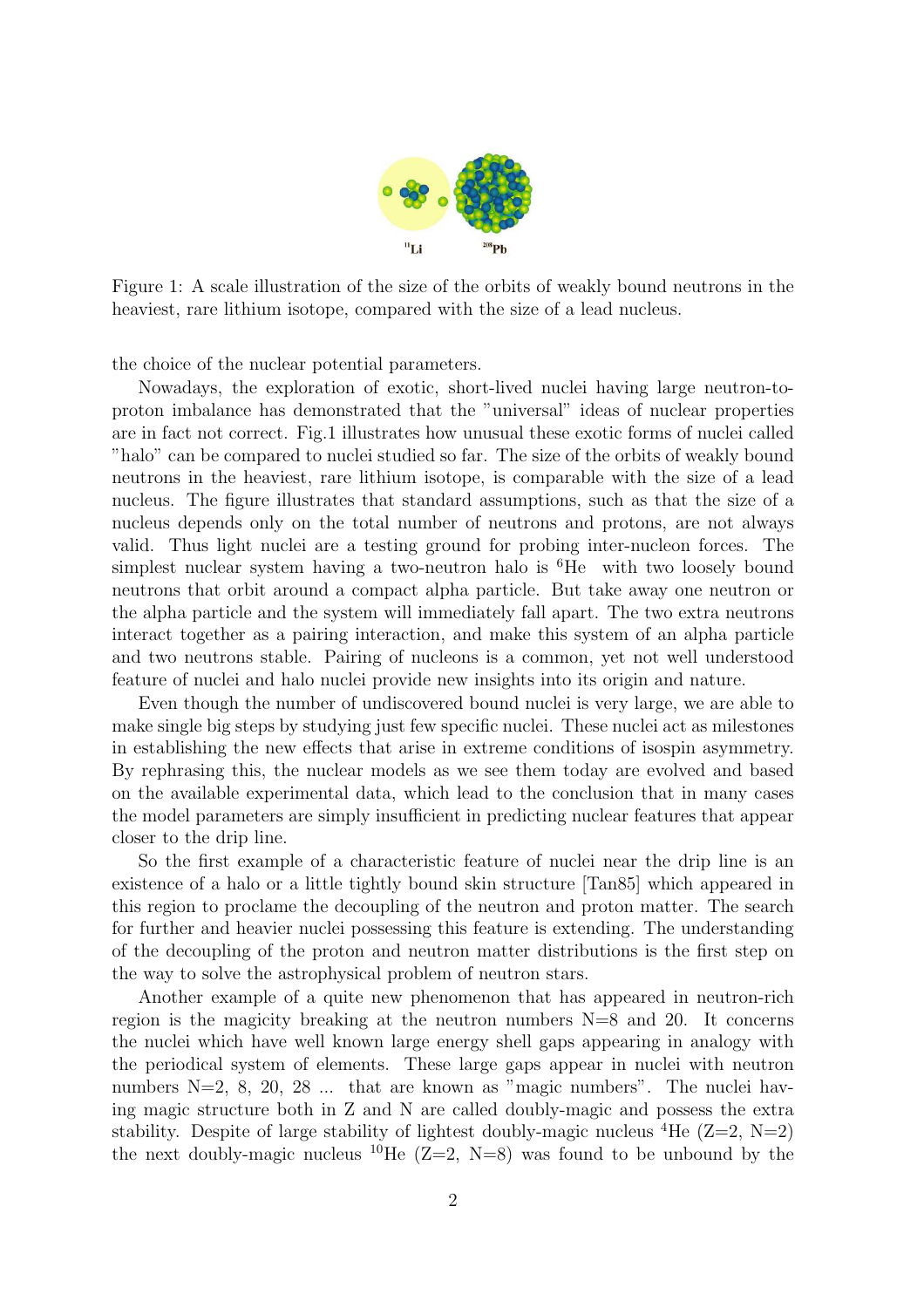Riken [Kor94] and Berlin [Ost94] groups after the search being carried out for more than 30 years [Ste88, Dlo92]. This nucleus, if bound, would possess the highest N/Z ratio among all known nuclei. The instability of neutron-rich doubly-magic <sup>10</sup>He is a very strange feature which could lead to changes in shell closures of neutron-rich nuclei. Among recent results exploring the double magicity of neutron-rich isotopes in the C-Mg region we should mention the experiments leading to the particle instability of neutron-rich oxygen isotopes <sup>25−26</sup>O [Fau96, Gui90] on one hand as well as the evidence for new bound nuclei  ${}^{31}$ Ne [Sak96] and  ${}^{31}$ F [Sak99] on the other.

Moreover, further magicity breaking has also been observed at the  $N=20$  shell closure where the existence of a so-called "island of inversion" has been pointed out [Thi75]. The neutron rich Na and Mg nuclei around  $N = 20$  were found to be more bound than predicted by a spherical closed-shell prescription. However, large scale shell model calculations have demonstrated that some configurations arising from the excitation of a pair of neutrons are more strongly bound than configurations with spherical shapes. The isotopes of <sup>30</sup>,31,<sup>32</sup>Mg are the key nuclei located at the border of this region. A number of recent experiments using a variety of advanced probes has been focused on the structure of these exotic nuclei. The progressive development of a prolate deformation that was revealed in this region [Mot95] instead of the spherical stability which was expected on the basis on the magicity of the neutron number  $N=20$ , has been a serious puzzle for long time. In this region the shell model configurations are strongly rearranged. In particular, the  $\rm{^{30}Mg}$  and  $\rm{^{32}Mg}$  nuclei are expected to exhibit coexistence of spherical and intruder (deformed) configurations, yet it is not clear how to classify the excited states observed at low excitation energy into members of these configurations.

The new information that would better characterize the excited states and the search for a candidate for the intruder  $0^+$  state in these nuclei is highly desirable. In the present time we carry out a very active research program in the heavy Mg region using complementary techniques at the ISOLDE facility at CERN. Despite many experimental attempts on these exotic nuclei there remains a number of issues still to be resolved.

The disappearance of the neutron magic number  $N=20$  in the island of inversion and the particle stability of <sup>31</sup>F could be due to the strong mixing between the  $d_{3/2}$  and  $f_{7/2}$  states [Pov94]. This effect may lead to the larger deformations and could enhance the binding energies of new neutron-rich nuclei at the drip line. Thus we may also expect that the drip line for the fluorine-magnesium isotopes which is very important since it limits the particle stability in this region [Mit97] could move far beyond the presently known boundaries.

Studies of short-lived nuclei far from  $\beta$ -stability offer a unique test of those aspects of the many-body problem that depend on the isospin degrees-of-freedom. The challenge to microscopic theory is to predict and provide reliable calculations of the properties of these exotic systems. For medium- and heavy-mass nuclei, the objective is a universal energy density functional, that will enable a description of finite nuclei (static properties, collective states, large-amplitude collective motion), as well as extended asymmetric nucleonic matter (e.g. as found in neutron stars). When extrapolating from ordinary stable nuclei to extended nuclear matter found in very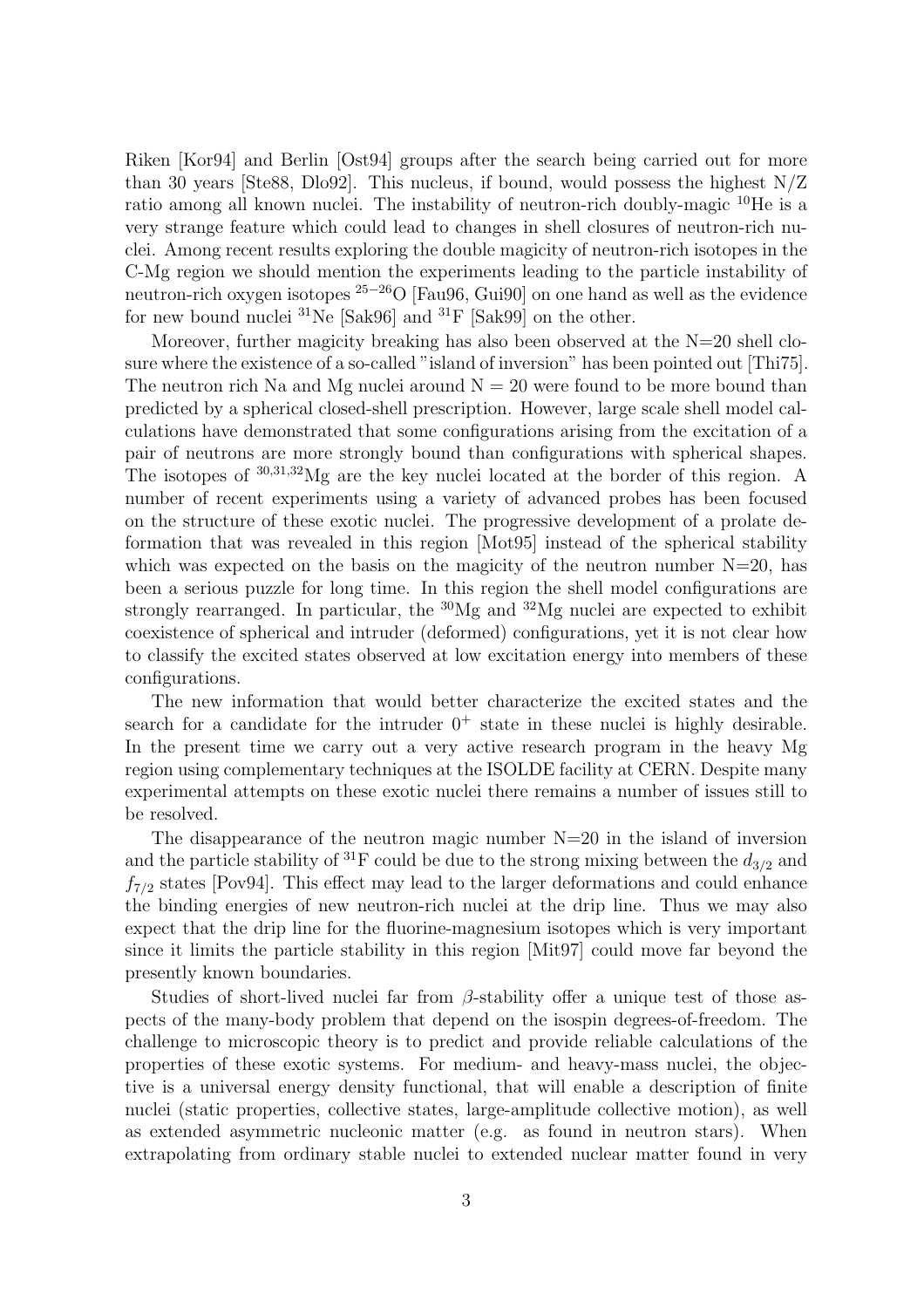neutron-rich nuclei, a number of effects have to be taken into account. The diffuseness of the neutron surface implies that the gradient terms in the density functional are as important in defining the energy relations, as those depending on the local density. When approaching the one-nucleon drip line, pairing correlations become as important as mean-field effects. Pairing correlations modify the asymptotic properties of single-nucleon densities and, therefore, the dependence of weakly-bound systems on the detailed features of effective nuclear interactions is much stronger than in ordinary stable nuclei. Such a microscopic calculation necessitates a simultaneous description of particle-hole, pairing, and continuum effects - a challenge that could only be addressed very recently by mean-field methods.

In addition to the intrinsic nuclear structure interest, many properties of nuclei far from the valley of  $\beta$ -stability are crucial for a deeper understanding of the nuclear processes governing stellar nucleosynthesis. From a theoretical point of view, the principal goal is to achieve a consistent picture of structure and reaction aspects of weakly bound and unbound nuclei, which requires an accurate description of both the manybody correlations and the continuum of positive-energy states and decay channels. A coherent description of the relation between scattering states, resonances and bound states in the many-body wave function necessitates a close interplay between methods of nuclear structure and reaction theory. This mutual cross-fertilization presents an opportunity to open a new era in the theory of loosely bound systems.

## 1.2 Exotic beam production

The study of all phenomena mentioned above obviously requires to make available to the physicists Radioactive Nuclear Beams (RNB) facilities which play a crucial role in this field of physics and cannot be substituted by any other methods. Till 1985 the access to nuclei near the border of  $\beta$ -stability was practically unreachable due to large difference in the number of identical nucleons (neutrons or protons) between stable target nuclei and the new nuclei near the drip line. This difference cannot be overcome by any light projectile.

With the advent of RNB facilities the situation has changed dramatically. RNB have proved to be a useful tool for studying nuclei far from the valley of stability. There are two principal methods which exist for the production of RNB. The so called ISOL method which is applied in CERN uses protons accelerated to 1 GeV to bombard a heated thick <sup>238</sup>U target. The spallation products diffuse to the ion source where they are accelerated to 60 keV. Then they are separated by a magnetic field, and used in different kinds of experiments. In the other named in-flight ( or fragmentation) method, the primary stable ion beams accelerated by sophisticated facilities up to an energy of several hundreds A.MeV undergo the fragmentation on a thin target and the reaction products of relatively high energy are separated by fragment separators and exploited either to study the properties of the fragments themselves or to initiate other types of nuclear reactions.

The properties of exotic nuclei are studied using RNB produced at cyclotron facilities at GANIL - Caen (France), FLNR, JINR -Dubna (Russia), Michigan State University (USA) , RIKEN (Japan) and for relativistic RNB at GSI (Germany).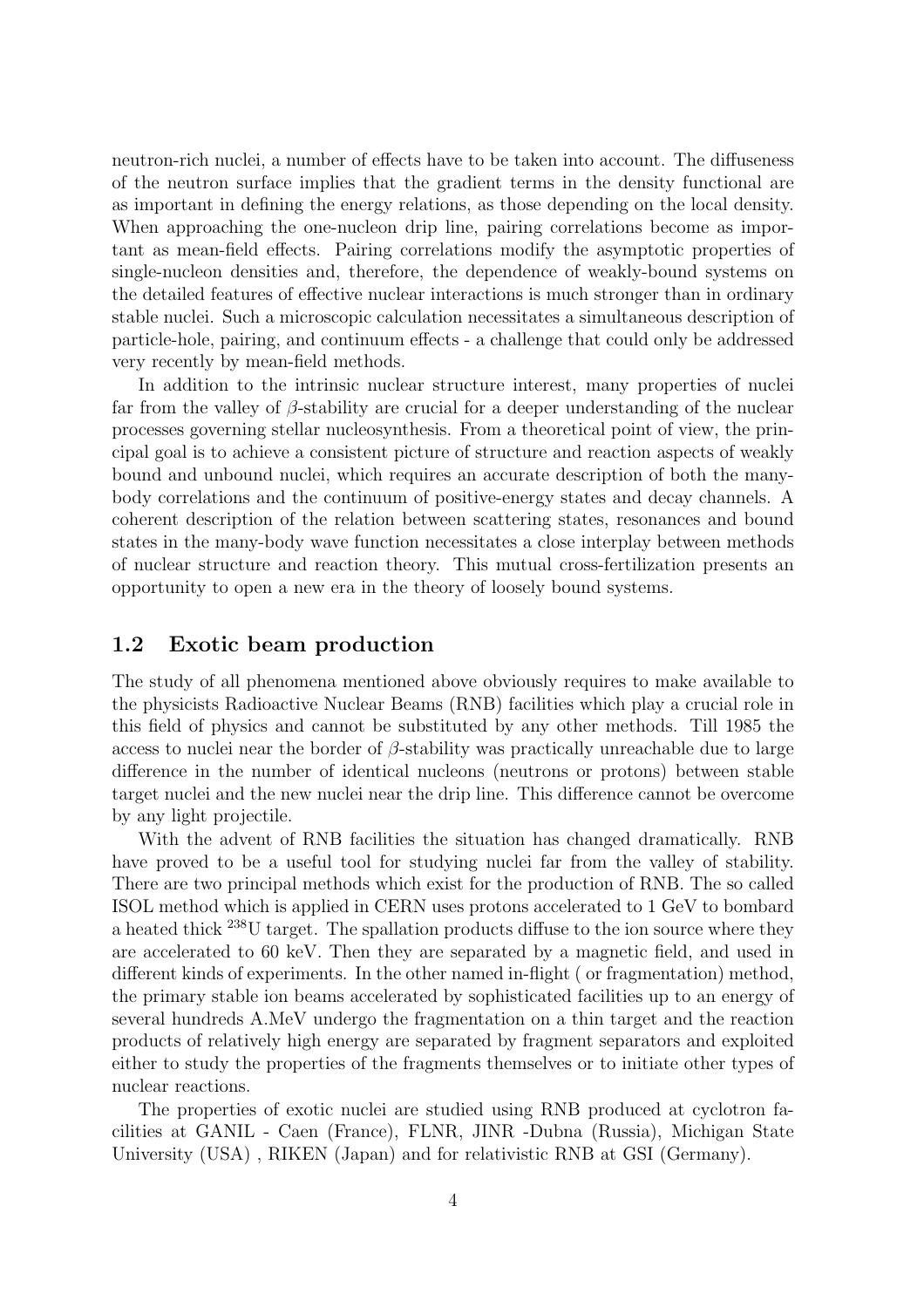At GANIL, the secondary beams are usually obtained by stable beams of  ${}^{13}C, {}^{18}O,$ <sup>36</sup>S and <sup>48</sup>Ca accelerated to energies up to 100 A.MeV that undergo the fragmentation on various targets. The fragmentation products are separated and purified by doubly-achromatic fragment separator LISE3 [Ann92] or directly analyzed by energy loss spectrometer SPEG.

### 1.3 This thesis

In this work, an information on nuclear structure is reached by different approaches. We start from elastic and inelastic scattering, nuclear reactions, beta and gamma decays, and go on to binding energies and nuclear level schemes analyzed in the shell model framework. The scattering and reaction data are treated by different frameworks used to analyze various nuclear reactions while experimental data concerning the structure are used as the input parameters for the shell model analyses, which results in the contribution to the basic physical quantities such as nucleon interactions, for specific range of nuclei.

This thesis consists of 22 publications dealing with various aspects of nuclear structure. The papers collected in the thesis cover the period since 1992 till now. Most of them were published in the well-known international physical journals, based on the experimental data measured and analyzed on cyclotron facilities and experimental equipments built at GANIL, France with help of NPI ASCR.

The general outline of this thesis is composed of four topics.

The first theme – the study of anomalities in nuclear matter including the nucleon halo or skin structure of neutron-rich [A1, A2, A4] and proton-rich [A3, A5, A6] nuclei discussed in Sec. 3. There are also included the measurements of reaction cross sections of different light ions on proton target [A7] and of the charge and mass deformation of  $30,32$ Mg [A8].

The second theme presented in Sec. 4 concentrates on the particle stability near the drip line. The stability of doubly-magic nucleus  $^{28}O[A9, A10]$ , the drip line location for Ne, Na and Mg [A11], and their spectroscopic properties [A12] have been investigated.

The third topic (Sec. 5) has been dedicated to the detailed investigation of nuclei in the neutron-rich region from  $Z=6$  up to 20 since both the neutron-rich doublymagic nuclei <sup>10</sup>He [Kor94, Ost94] and <sup>28</sup>O [A9, Sak99] have been found to be unbound. The precise measurements of nuclear masses [A13] allows us to obtain two-neutron separation energies which are known to be the effective tool to point out the location of nuclear shells. The analyses of two neutron separation energies has enabled us to reveal the changes of shell closures [A14, A15] of light neutron-rich nuclei and to establish new magic number  $N=16$  for nuclei in this neutron-rich region [A16, A17, A18].

The last topic (Sec. 6) concentrates to the confirmation of our new results using another novel method, the in-beam gamma-ray spectroscopy[A19, A20, A21, A22].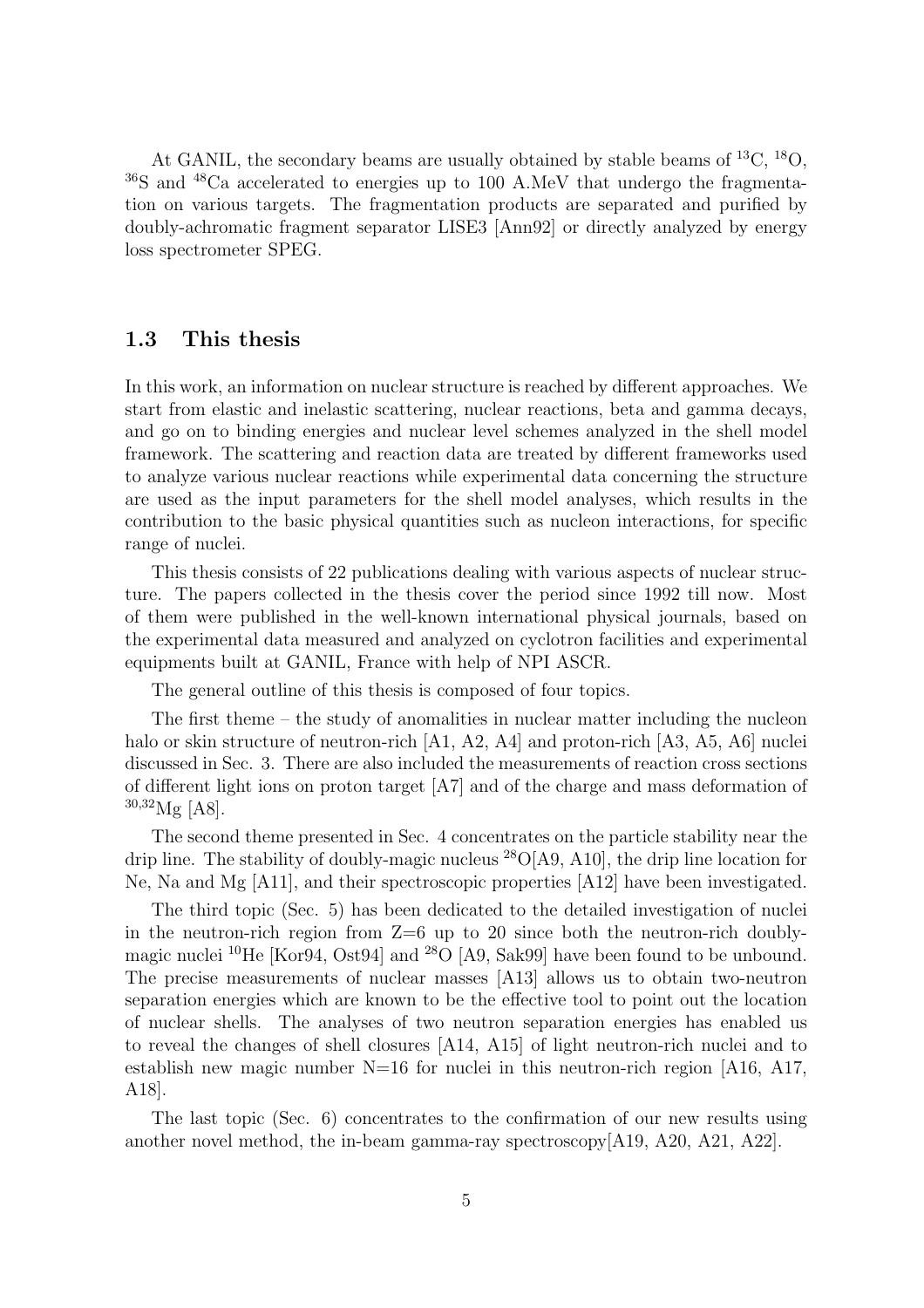## 2 Theoretical Basis

The basic milestone to determine exactly the properties of nuclear matter is a proper understanding of the nucleus in terms of nucleon-nucleon (NN) interaction. At its most fundamental level, this requires a description of the nucleon in terms of quarks and gluons; at present we believe the appropriate theory to be the quantum chromodynamics (QCD). The NN interaction can, in principle, be fully determined within QCD but our knowledge of QCD is still too limited to yield an adequate interaction that can be used subsequently as an input for the description of a many-nucleon system. Another complication arises because the free NN interaction is, for nucleons in a nucleus, modified to take account of the surrounding nuclear medium.

The description of a nucleus cannot use directly the description of neutrons and protons in terms of interacting quarks. The atomic nucleus is a complex, many-body system bound by the strong interaction, and one simplifies the problem by using the concept of effective forces. Medium effects arising from the action of all the other nucleons on one of them are simulated using an effective interaction which is based on the determination of several parameters deduced from what we know about a few key stable nuclei. This is why most of our understanding of the nucleus comes from experimental investigations of stable nuclei. This effective NN interaction is kept constant for all nuclei and its general form is suggested by underlying microscopic but non-relativistic considerations. Alternatively, a relativistic mean-field theory can be formulated in terms of effective fields that are mediated by carrier bosons, mesons.

The approaches mentioned so far are mean-field theories which treat the nucleus as an ensemble of nucleons that are moving independently in a potential generated by the other nucleons and among which no additional correlations are considered, apart from pairing. However, current experiments with RNB extend our knowledge of nuclei away from the valley of stability towards the drip lines and one scientific justification for them is that they provide additional tests of effective microscopic theories. A more comprehensive description of the nucleus must go beyond the mean-field approximation: only then the full variety of its spectral properties, collective rotations and vibrations, giant resonances, its single-particle excitations, etc. conceivably might find some interpretation.

## 2.1 Shell model

If we look at gross nuclear properties, such as nucleon separation energies, we find that these vary smoothly in most region of the nuclear chart. However, at certain specific nucleon numbers, the so called magic numbers (2, 8, 20, 28, 50, 82, 126), we observe discrete jumps. These are the fingerprints of the nuclear shell structure. The magic nuclei are understood in terms of the nuclear shell model and its associated shell gaps.

The nuclear shell model is currently the most complete microscopic model of the atomic nucleus. Starting with the mean-field basis, a shell model calculation is based upon a subset of single-particle states together with their interaction via an effective two (or more) body Hamiltonian. In many cases the single-particle energies can be inferred from an experiment. The experimental energies for all magic nuclei can be semi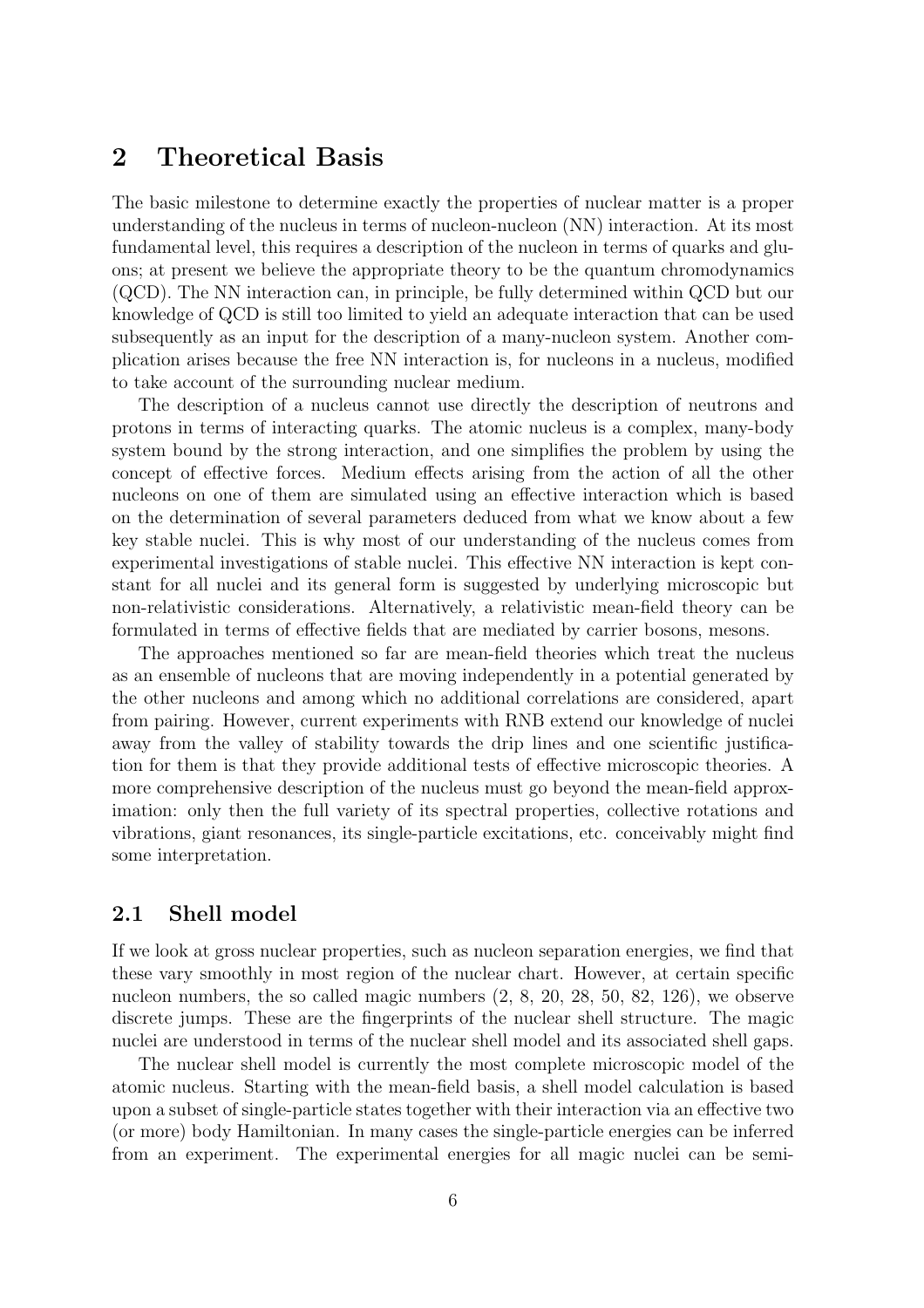quantitatively described in terms of Hartree-Fock models [Bro98]. These models are necessary for the extrapolation of single-particle properties of nuclei far from stability. Doubly-magic nuclei – those that have a magic number for both protons and neutrons are crucial for the understanding of nuclear structure.

The closed-shell property of the doubly-magic nuclei provides a good zeroth-order wave function which can be systematically improved upon by using perturbation theory. Starting with a zero-particle zero-hole (0p-0h) closed shell, the structure of the closed shells themselves can be systematically improved by the mixing of 2p-2h and higher excitations. The renormalized G-matrix [Kuo68] provides a starting point for the two-body Hamiltonians, but the agreement with an experiment can often be greatly improved by empirical modifications of the two-body matrix elements.

The experimental signatures of magic numbers are the presence of a discontinuity in the one- and two-nucleon separation energies, and a relatively high energy for the first-excited state in even-even nuclei (usually  $2^+$ ) at the magic number – a feature characteristic of most doubly-magic nuclei which is significantly higher than that at all of the neighboring even-even nuclei. In doubly-magic nuclei, such as  ${}^{40}Ca$  (Z=20, N=20), this excitation energy reaches very high energy of about 3.9 MeV. There are many more such nuclei with  $Z < 30$  which will be discussed here. For those nuclei beyond  $Z \geq 30$  there are only three such nuclei,  $^{100,132}$ Sn and  $^{208}$ Pb.

These shell-gap effects in the binding energies give rise to the dramatic isotopic changes in the formation of elements in stellar events where intense neutron fluxes exist. The rapid neutron capture, the so called r-process, in competition with the beta decay is responsible for formation of heavier nuclei and the role of magic nuclei is to slow down the r-process at the magic neutron numbers. So the element abundances are related to shell effects in very neutron-rich nuclei which have not yet been studied experimentally.

The general form of the nuclear Hamiltonian is

$$
H = \sum_{i=1}^{A} T(i) + \sum_{1=k\n(1)
$$

where  $T(i)$  denotes the kinetic energy term and  $W(k, l)$  stands for the two-bodyinteraction between nucleons  $k$  and  $l$ . The starting point of the shell model is the single particle model [Hax49], based on an idea of an independent nucleon orbiting freely in a spherically symmetrical central potential  $U(r)$  produced by all the other nucleons inside the nucleus. The Hamiltonian, describing such an independent-particle motion in a nucleus with the total number of A nucleons, is given by

$$
H^{(0)} = \sum_{i=1}^{A} [T(i) + U(r_i)],
$$
\n(2)

where  $U(r_i)$  is the single particle potential. The realistic shell model Hamiltonian includes also the particle-particle correlations, represented by the so-called residual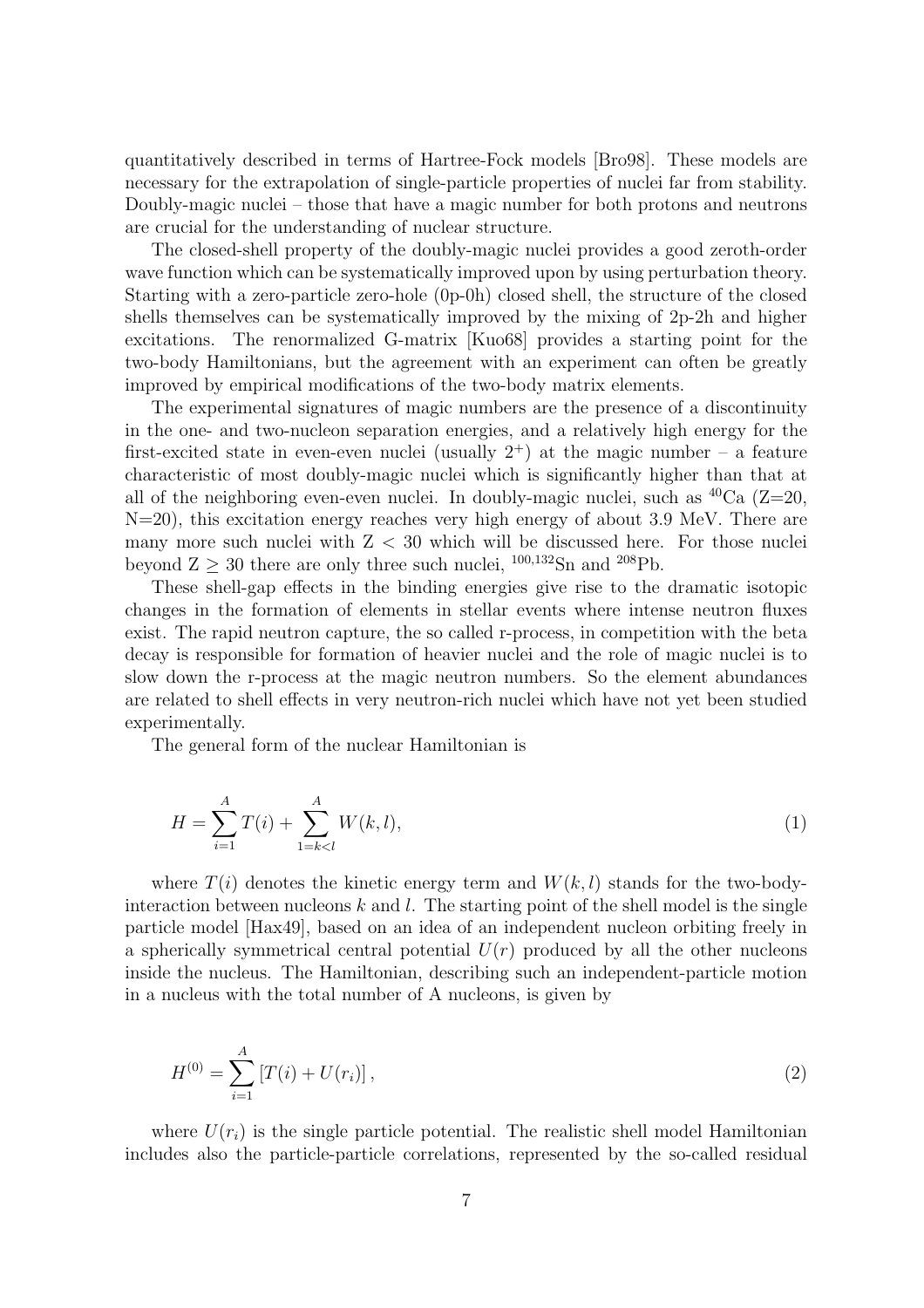interaction described by the Hamiltonian  $H^{(1)}$ so that the total Hamiltonian, H, consisting of the independent particle motion and residual interaction, is given by

$$
H = H^{(0)} + H^{(1)} = \sum_{i=1}^{A} [T(i) + U(r_i)] + \left[ \sum_{1=k (3)
$$

which can be eventually applied to the many-body Schrödinger equation,  $H\Psi =$ EΨ. By considering  $H^{(1)}$  as a perturbation the energy of the eigenstate,  $E_{\Gamma}$ , is therefore given by

$$
E_{\Gamma} = \langle \Phi_{\Gamma}^{(0)} | H^{(0)} + H^{(1)} | \Phi_{\Gamma}^{(0)} \rangle = \sum_{k=1}^{A} e_{a_k} + \langle \Phi_{\Gamma}^{(0)} | H^{(1)} | \Phi_{\Gamma}^{(0)} \rangle, \tag{4}
$$

where the letter  $\Gamma$  includes the total spin  $J$  and isospin  $T$ , the first terms  $e_{a_k}$ , results from the single-particle energies and the second term from the residual interaction.

In the real shell model calculations the nuclear states are not represented by pure shell-model states, but they are their linear combination. Thus the complete Hamiltonian and the mixed wave-function finally result in a matrix form with matrix elements  $H_{lk}$ . The diagonal matrix elements result from the unperturbed Hamiltonian,  $H^{(0)}$ , and two–body interactions. The solution of a nuclear energy spectrum is obtained finally by diagonalization of the energy matrix.

Shell model calculations are performed always in a limited configuration space, which consists of a restricted set of single particle states outside an inert core, often a doubly-magic nucleus. A direct consequence of this truncation is that the residual interactions have to be considered as effective interactions and the appropriate choice for such an NN interaction is not trivial.

#### 2.1.1 Monte Carlo Shell model

Although the nuclear shell model provides the benchmark for an understanding of properties of nuclei, it must be stressed that calculations within its framework are extremely complex and time-consuming. The conventional shell model diagonalization for a complete one-major shell has been possible only up to the sd-shell, since the dimension of the Hamiltonian matrix becomes too large to be diagonalized for larger shells. In order to overcome this difficulty, the Monte Carlo Shell model (MCSM) [Hon96, Ots98] has been proposed based on the Quantum Monte-Carlo Diagonalization (QMCD) [Hon95, Miz96] method. In the MCSM calculation, basis states are generated stochastically and are either adopted or discarded according to its importance for lowering the total energy. The Hamiltonian matrix is then diagonalized in a subspace spanned by these selected basis states. In that sense the MCSM calculations can be characterized as an "importance truncation" scheme. Since the MCSM utilizes a general deformed bases, we can consider the whole model space. By using the MCSM it is possible to carry out shell model calculations in the  $pf$  and higher shells with reasonable accuracy.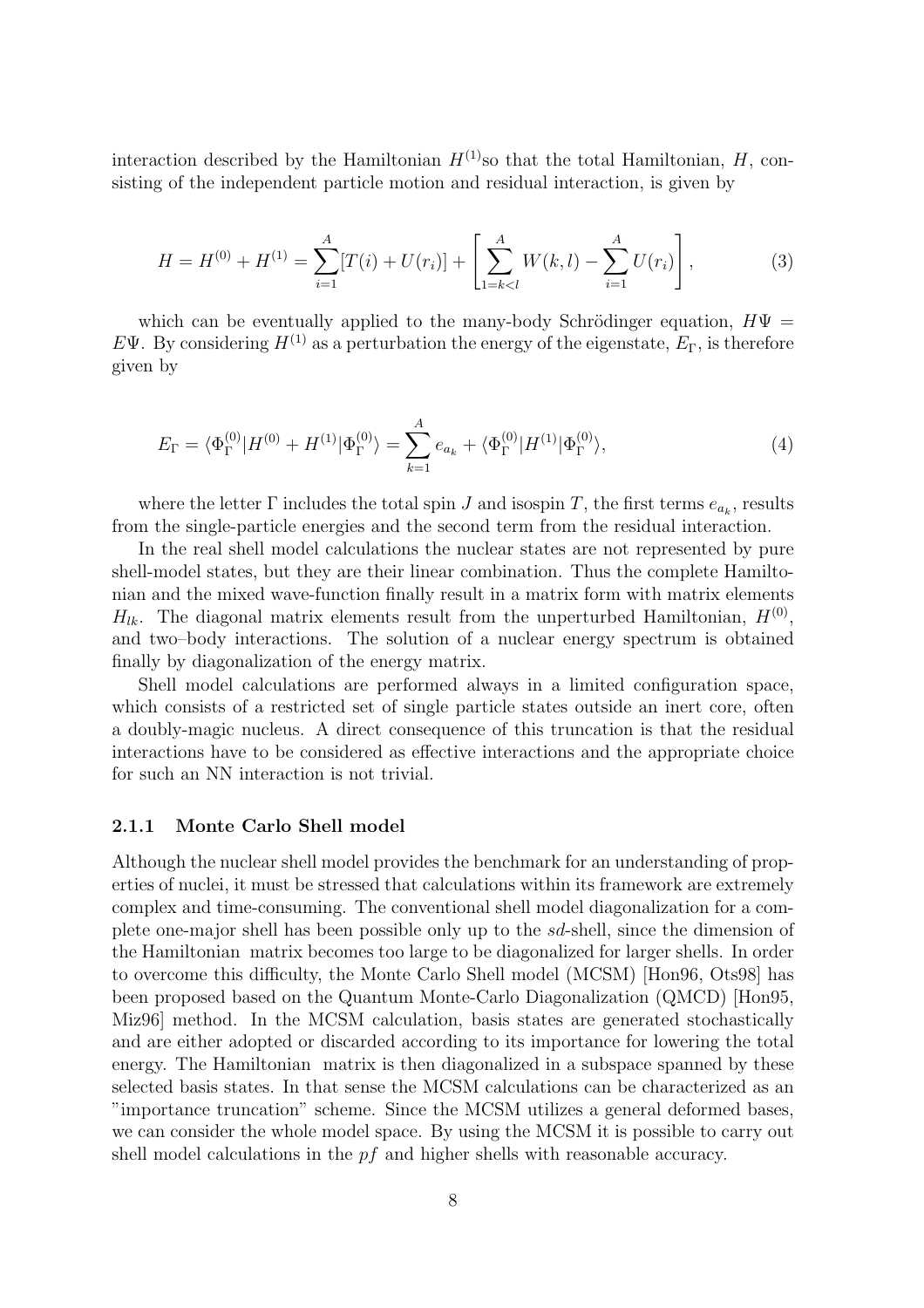### 2.2 Elastic scattering and direct nuclear reactions

Theoretical description of nuclear reactions is based on various models and approaches. Different approaches are used not only for the description of various types of reactions but also for the description of the one and the same reaction. This arises from the fact, that the task on the interaction between nuclei is connected with multichannel and many-body problems, and their solution is not trivial. In most cases only the knowledge of the structure of projectile and target nuclei is not sufficient to solve the problem, and also the interaction between incident particles are also necessary. Therefore different approaches for the description of nuclear reactions vary in degree of their accuracy and the model assumptions laid in their basis.

The two techniques most often used to interpret and analyzed experimental data on direct reactions are the coupled channels (CC) and distorted-waves (DW) methods. In the CC method, we obtain a solution of a relatively small set of coupled equations that results with the small number of terms, and the truncation implies the use of an effective Hamiltonian and interaction. When the method is applied to elastic plus inelastic scattering, and all basis states belong to the same partition we refer to it as CC. When rearrangement is being considered, and the states from more that one partition are present, the coupled reaction channels (CRC) take place.

When the amplitude for a nonelastic event is calculated to first order in the coupling interaction, whereas the elastic scattering is treated more completely, and usually with use of an optical potential, we have the method of distorted waves. If the coupled equations of the corresponding CC or CRC problem are solved to first order in the coupling interaction, the distorted-wave Born approximation (DWBA) takes place. However, we should retain a distinction between this and the more usual procedure whereby optical potentials are chosen to reproduce the measured elastic scattering.

At low energies two heavy ions (HI) interact only through their Coulomb fields, and can scatter elastically or inelastically with a Coulomb excitation. Nuclear interaction can only take place if the two ions energy,  $E_{cm}$ , in their center of mass system is high enough to overcome the Coulomb barrier, and thus the minimal distance between the two interacting ions is  $r_{min} < R_N$ , where  $R_N$  is the distance where the nuclear interaction disappears. However, such a description is only qualitative and the full treatment must take account of the quantum mechanical nature of the process.

#### 2.2.1 Folding model

In this approach it is desirable to relate the nucleus – nucleus potential to the nucleonnucleon interaction. The nuclear potential may be obtained by integrating an NN interaction over the matter distributions of the two colliding nuclei. This approach is called the folding model and has been reviewed by Satchler and Love [Sat79, Sat83]. Initially, calculations of the folded potentials were of the single folding (SF) form. In this approach a phenomenological nucleon-nucleus potential  $U_{1N}(\mathbf{r})$  describing the interaction of a nucleon with nucleus 1 was integrated over the density distribution  $\rho_2(\mathbf{r})$  of nucleus 2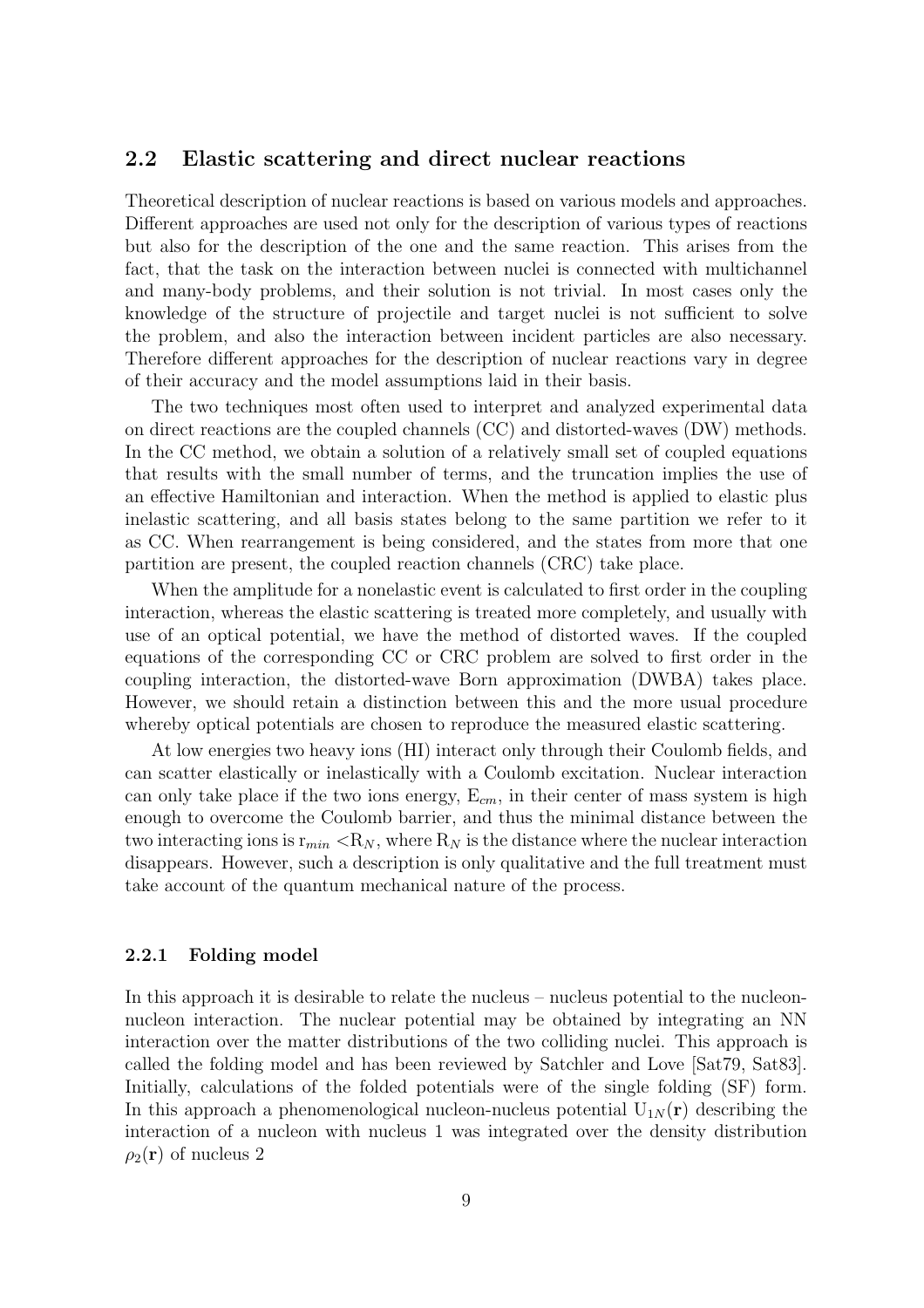$$
U_F(\mathbf{R}) = \int d\mathbf{r}_2 \,\rho_2(\mathbf{r}_2) U_{1N}(\mathbf{R} - \mathbf{r}_2). \tag{5}
$$

However, for heavy-ion scattering it was found that this approach overestimated the strength of the potential by a factor of about 2 and therefore the full double-folding (DF) form had to be used. Then the NN interaction,  $V(r)$ , is integrated over both density distributions

$$
U_{Fi}(\mathbf{R}) = \int d\mathbf{r}_1 \int d\mathbf{r}_2 \,\rho_1(\mathbf{r}_1)\rho_2(\mathbf{r}_2)V_i(\mathbf{R} - \mathbf{r}_1 + \mathbf{r}_2). \tag{6}
$$

In both equations **R** is the vector between centers of ions and  $r_{1,2}$  are relative vectors of nucleons. The SF form may be viewed as a special case with  $\rho_1(r) = \delta(r)$  and may be calculated as such.

In addition to its use for the elastic scattering the folding model may also be employed to calculate transition potentials for the inelastic scattering and other reaction processes if a suitable interaction is integrated over the appropriate transition densities of the two nuclei.

#### 2.2.2 Optical model of elastic scattering

One of the most widely used approaches to describe the elastic scattering of two nuclei is based on the optical potential (OP). Customarily phenomenological Woods-Saxon forms used for both the real and imaginary parts of OP are applied for angular distribution analysis in the well-known form

$$
V(r) = -V_v f(x_v) - iW_w f(x_w) + i4a_d W_d \frac{df(x_d)}{dr} +
$$
  
+ 
$$
(\frac{h}{m_{\pi}c})^2 (V_{s.o.} + iW_{s.o.}) \frac{1}{r} \frac{df(x_{s.o.})}{dr} \cdot (1 \cdot \sigma) + V_c(x_c),
$$
 (7)

where the radial dependence is taken in the Woods-Saxon form

$$
f(r) = \left[1 + exp\left(\frac{x_i - r_i A^{1/3}}{a_i}\right)\right]^{-1}.\tag{8}
$$

Usually, the primary optical model analysis of HI scattering is performed using phenomenological six (or more) parameters of Woods-Saxon potentials. However, a satisfactory microscopic understanding of the scattering process can be achieved if one relates OP to a fundamental NN interaction through DF approach by folding this interaction with the nuclear-matter distributions of both the projectile and the target nuclei [Sat79, Sat83]. During the last two decades HI elastic scattering data were successfully predicted using the DF potential as the real part of OP, while the imaginary potential was fitted in a phenomenological form. However, an anomalous behavior of potential was noticed by [Sat79, Sam97] for weakly bound nuclei, where the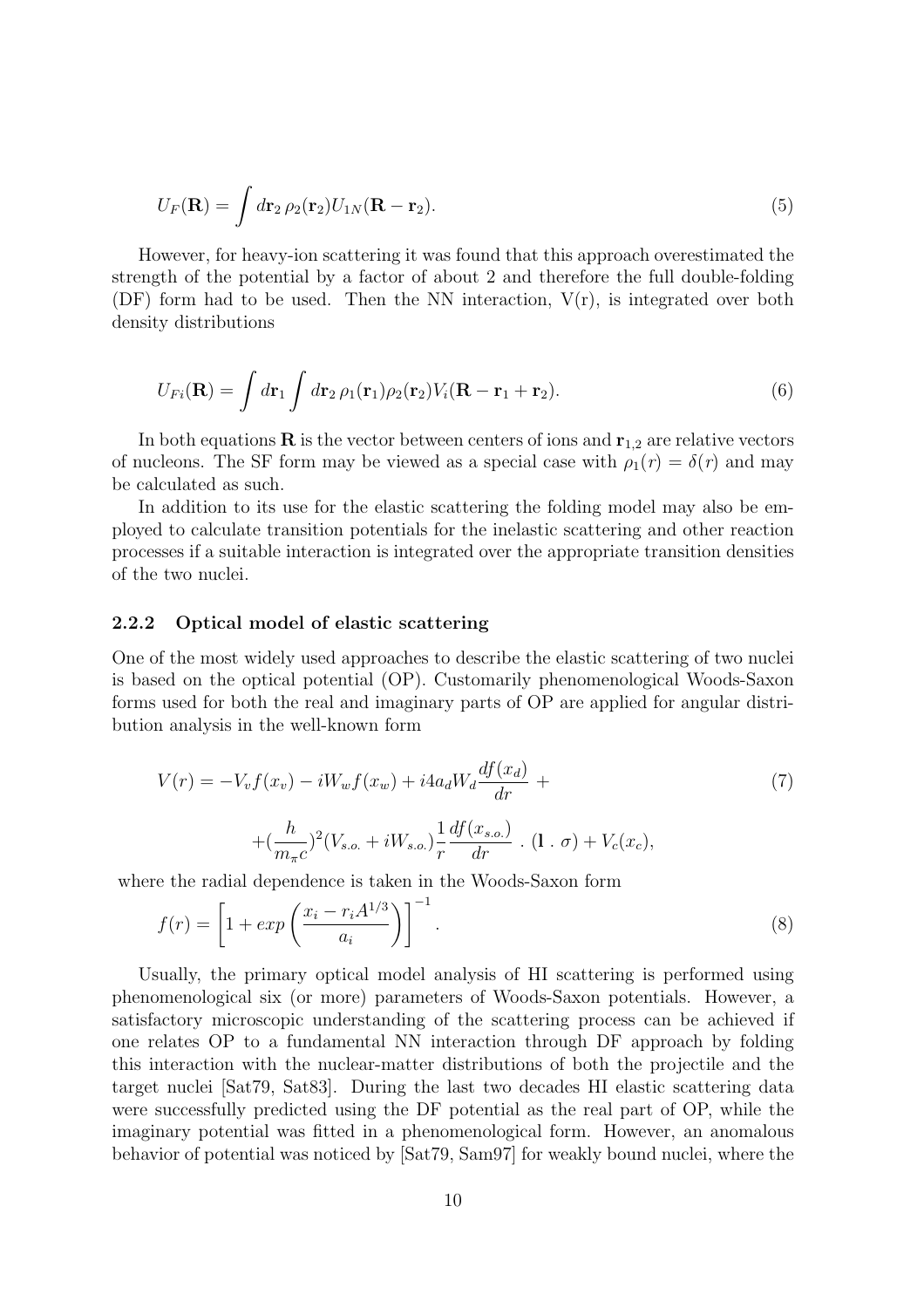folded potential had to be reduced by a renormalization coefficient ( $N_V = 0.5 - 0.6$ ) in order to reproduce the data. This anomaly was attributed to the effect of the breakup of the loosely bound nuclei and the factor  $N_V$  could be completely accounted for by considering an explicit coupling of the elastic channel with the low-lying breakup channels [Sam97]. As the incident energy increases, the breakup channel and coupling effect usually decreases and the value of  $N_V$  approaches 1.0.

In the folding model analysis the choice of the NN interaction is very crucial. Different effective NN interactions, M3Y [Ber77], S1Y [Sat79], KH [Kny81] and the effective interaction of Jeukene, Lejeune and Mahaux [JLM77] are used to derive these potentials. Successful predictions of the observed cross-sections were obtained by these potentials. The M3Y and S1Y interactions provided the best predictions of the data. The KH interaction came next in this respect. The JLM interaction presents a very powerful tool to describe the interactions of light nuclei analyzed, particularly, at the backward angles. The M3Y and S1Y potentials showed similar behaviours for the required renormalization factors and energy dependence of the volume integrals.

## 3 Anomalies in Nuclear Matter Distribution

The interest to the light neutron-rich nuclei has arisen for the most part by the experiment on the matter distribution of  $^{11}$ Li by Tanihata [Tan85], whereby the weak binding of the last one or two neutrons has led to the formation of an extended distribution well beyond that expected on the basis of systematics. Hansen and Jonson [Han87] have proposed a "neutron halo" model of <sup>11</sup>Li to account for these observations. In the case of <sup>6</sup>He the two neutrons are more tightly bound and the structure is called "neutron skin".

The structure of nuclei far from stability and close to the particle drip lines is very rich. In neutron-rich nuclei, in particular, exotic phenomena include the weak binding of the outermost neutrons, pronounced effects of the coupling between bound states and the particle continuum, regions of nuclei with very diffuse neutron densities and the formation of neutron skin and halo structures.

Weakly bound systems provide a sensitive test of the nuclear force, and the neighbourhood of the drip lines provides a unique proving ground for the development of our understanding of these interactions which are of fundamental importance. It can be shown how the three-body system changes as we make the transition across the drip line. On the bound side of the drip line lies a variety of rather intriguing substructures. Amongst them there are the Borromean nuclei which possess the property that none of the two-particle subsystems are bound, and it requires three-body correlations to bind the system. An example of such a nucleus would be  ${}^{6}He$  ( ${}^{4}He+n+n$ ). Equally, it is possible to have 3-body systems in which only two of the constituents are bound, for example <sup>6</sup>Li (<sup>4</sup>He+n+p) where the n and p are bound but the <sup>4</sup>He+n (<sup>5</sup>He) and  ${}^{4}$ He+p ( ${}^{5}$ Li) subsystems are not. The comparison between these nuclei and Borromean systems allows a detailed understanding of the 3-body correlations to be achieved. Not only this is essential in the study of the bound 3-body states. Also the resonances in the unbound 2-body constituents and those in the unbound 3-body systems are highly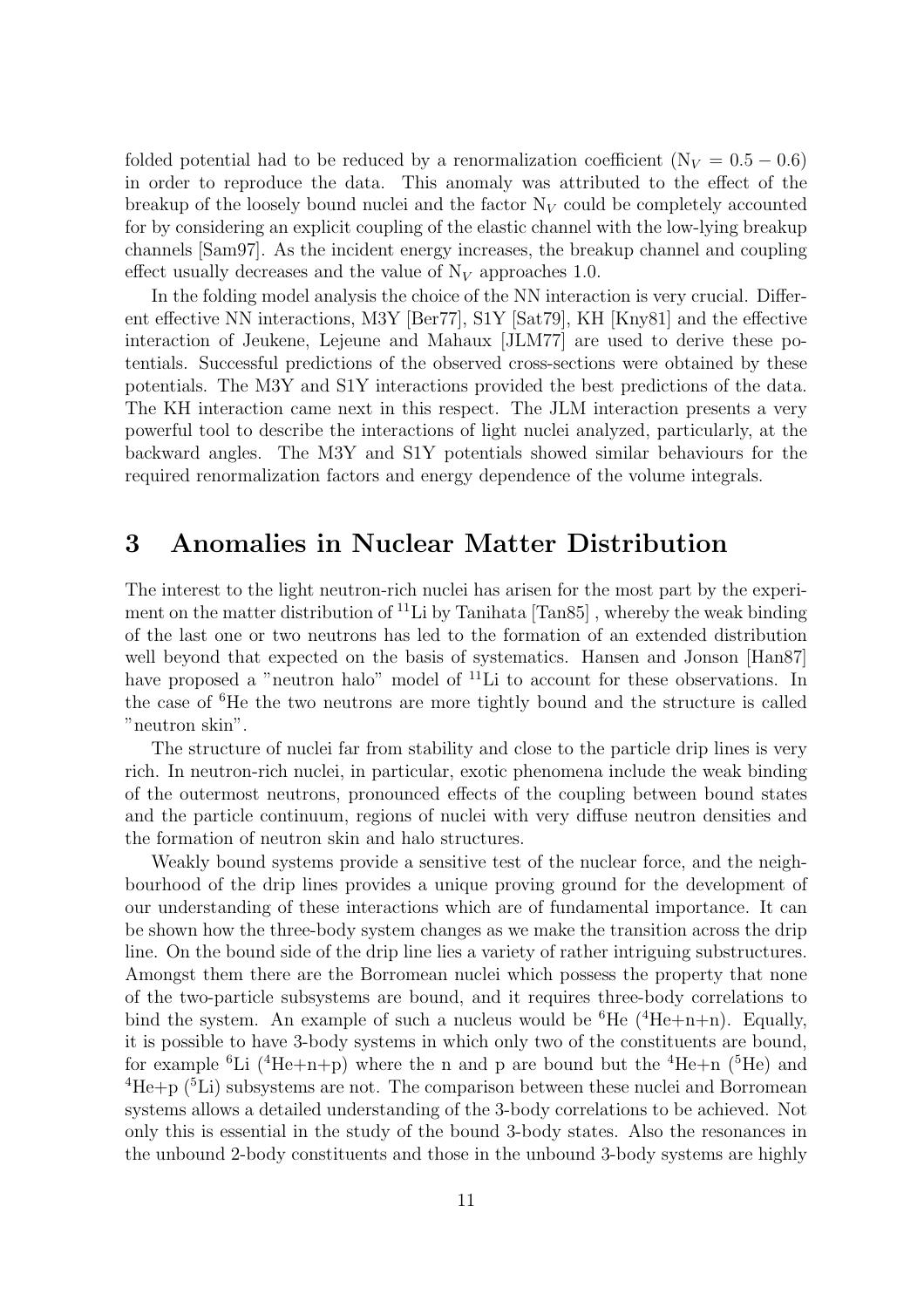needed.

In the first experiments when the intensities of RNB were very low only the interaction cross section of loosely bound nuclei with different targets could be measured since a high value of its cross section enabled to produce the data of sufficient statistics. Later, these data have been complemented with data of the transverse and parallel momenta measurements that have provided further support for the neutron-halo hypothesis. Nevertheless, although these experiments give information about the extent of the neutron cloud and the degree of correlation between the two extra-core neutrons, they are unable to provide detailed information about the proton and neutron distributions in halo nuclei.

Such information can, in principle, be obtained from measurements of the elastic scattering angular distributions or the dissociation and breakup reactions of radioactive nuclei. In this way, it would be possible to test various theoretical descriptions of halo nuclei. Moreover, neither the elastic scattering nor the dissociation and breakup reactions of radioactive nuclei were carried out in that time. Therefore, we tried to obtain the new information on nuclear halo and skin structure of light nuclei using these methods. We used the secondary beams obtained by from stable beams of  ${}^{13}C$  and <sup>18</sup>O accelerated to energies up to 50 A.MeV that undergo the fragmentation on various targets. The fragmentation products are separated and purified by doubly-achromatic fragment separator LISE3 [Ann92] consisting of two dipoles with an achromatic wedge and a Wien velocity filter. The selected ion beam is analyzed and directed onto the secondary target to perform different types of reactions. Intensities of separated isotopes have reached up to 1000 pps with purities better than 98%, that have been sufficient to perform not only the elastic scattering experiments but also experiments on dissociation, breakup and reaction cross section of several exotic nuclei. In the first experiments, the incident angle of incoming ions has been defined by the entrance collimator, later it has been measured by position-sensitive PPAC detectors. Their mass and charge have been identified by bi-dimensional spectra obtained by various combinations of measured parameters, e.g. their time of flight, TOF, energy losses in Si-transmission detectors, dE, and residual energy, E, in the thick Si or other detectors. The schematic setup for the elastic scattering experiments is presented in Fig.2.

### 3.1 Nuclear halo and skin structure

As we have mentioned above the nuclear halo and skin structure which can be studied by a great span of reactions has been the subject of growing interest in nuclear physics. However, the use of these methods for the case when one of nuclei is radioactive is rather complicated. The complex nature of the projectile causes that a number of new reactions occur, and also when the projectile fuses with a target nucleus one has to consider the special features due to the large angular momentum carried by the projectile.

At low energies two heavy ions interact through their Coulomb fields and nuclear interaction can only take place if their energy  $E_{cm}$  is high enough to overcome the Coulomb barrier. In such circumstances the interaction shows the semiclassical features which makes it possible to give an overall description in terms of impact parameter b.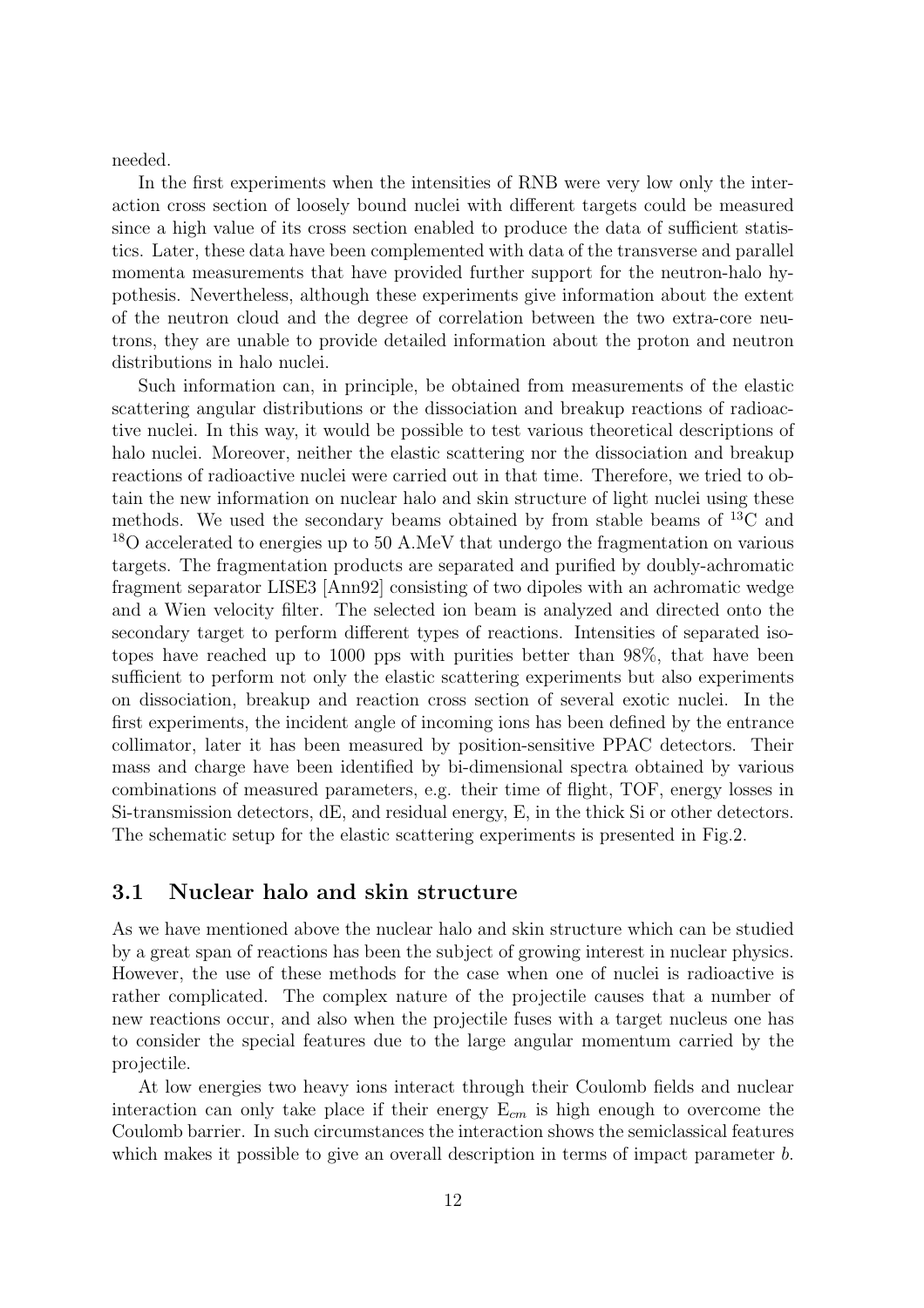

Figure 2: Schematic setup for the elastic scattering experiment.

Experimental investigations of the elastic scattering of exotic nuclei have allowed to obtain the important data on the structure of the interacting nuclei.

### Neutron halo - <sup>11</sup>Li

RNB have been used to study the matter distribution and structure of neutron-rich nuclei by the elastic scattering. The aim of the first experiment was to advance the idea of a "nondestructive" study of <sup>11</sup>Li, by measuring its elastic scattering on a <sup>28</sup>Si target and to compare it to the elastic scattering of the stable nucleus <sup>7</sup>Li [A1].

The secondary beams of <sup>7</sup>Li and <sup>11</sup>Li with energies of 25.4 and 29 A.MeV, respectively, were produced by fragmentation of a primary beam  $^{18}O$  (76 A.MeV) on a composite production target of 360 mg/cm<sup>2</sup> Be followed by 2900 mg/cm<sup>2</sup> of carbon. The LISE3 spectrometer [Ann92] was used to separate the secondary beam which was focused, subsequently, on the Si–detector serving as an active target. In this experiment the intensities of secondary beams 150 pps  $(^{11}Li)$  and 1000 pps $(^{7}Li)$  were obtained. The scattered particles were detected by two annular thin Si–detectors and a terminal BGO–detector. The mass and the charge of scattered particles have been identified according to two-dimensional spectra obtained by combinations of their time of flight, energy losses in Si–transmission detectors and residual energy in the BGO– detector. The BGO–detector [A2] consisting of seven small BGO–crystals was built in the Czech Republic. Differencial cross sections of elastic scattering of <sup>11</sup>Li and <sup>7</sup>Li on a <sup>28</sup>Si target at angles  $(5^o - 22^o)_{c.m.}$  were obtained.

The data were treated using a phenomenological analysis and by coupled channels calculations with a double-folding optical potential, with energy- and densitydependent effective interaction and realistic densities. The nuclear densities were constructed by standard Hartree-Fock (HF) calculation using Skyrme II (SkII) parametrization of the effective interaction [Vau72]. Spherical symmetry and occupation numbers determined by single-particle energies were assumed. Using CC calculations with the folding potential, a better description was achieved when the neutron halo of  $^{11}$ Li was taken into account. In the analysis of both experiments considerable changes in optical potential parameters were necessary to reproduce the <sup>11</sup>Li elastic scattering data. In our experiment the use of a heavier target should, in principle, enhance the influence of inelastic processes such as break-up and Coulomb excitation of the projectile in the elastic channel, however, our results presented in Fig. 3 (left panel) have provided further support for the "neutron halo" hypothesis in  $<sup>11</sup>Li$  nucleus.</sup>

### Neutron halo -  $^{11}$ Be

One major characteristic of nuclear halo nuclei is the weak binding energy of the halo nucleon(s) and consequently the large breakup cross sections. As already known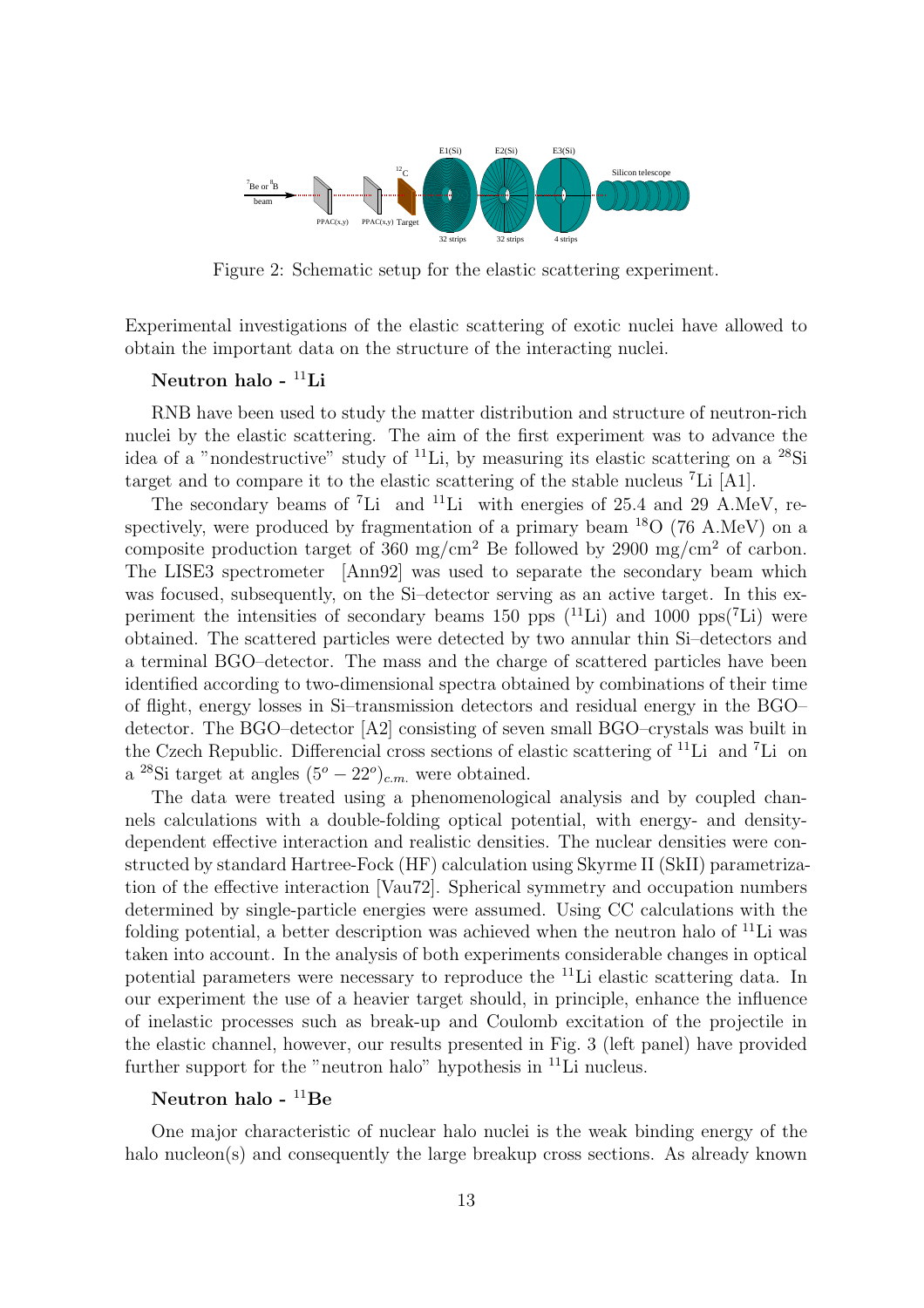since the early 1950s, the breakup of loosely bound nuclei is dominated by two major components: diffraction and/or Coulomb dissociation and absorption (or stripping). In the former case, the halo nucleus undergoes an excitation to the continuum due to the nuclear and electromagnetic mean field of the target. The weak binding leads to continuum admixture strongly affecting the ground state, and therefore this mechanism allows for a study of the halo-continuum response. In the later mechanism, the halo neutron is absorbed with the target and is removed from the incident beam.

Though considered in different theoretical approaches the two mechanisms have been rarely accessible experimentally, only their sum (total breakup cross section) being usually measured. However, the results presented in our work [A4] try to add some more to this picture. We used an integral method that allowed for a separate determination of the two contributions to the breakup cross section of  $^{11}$ Be on silicon.

A <sup>11</sup>Be (43 A.MeV) secondary beam was produced at GANIL by fragmenting an <sup>18</sup>O (70 A.MeV) beam on a Be target. The fragmentation products were separated and formed by the doubly- achromatic spectrometer LISE. About 1000 pps of  $^{11}$ Be hit a stack of 17 silicon detectors which formed a telescope serving as target, energy degrader, and detecting/identifying medium for the reaction products. In front of the telescope, an x-y position sensitive parallel plate avalanche counter (PPAC) controlled the centering and the size of the beam spot. The thickness of all the detectors were in



Figure 3: The elastic scattering of  ${}^{11}\text{Li} + {}^{28}\text{Si}(\text{left})$ , <sup>7</sup>Be and <sup>8</sup>B on <sup>12</sup>C (right). Left – Angular distribution and CC calculation of  $^{11}$ Li elastic scattering. The bare CC double-folding potential is calculated with DDM3Y and HF- SkII density for <sup>28</sup>Si and the halo density from ref. [Ber89] (solid line) and HF- SkII density (dashed line) for <sup>11</sup>Li. Right – the thin solid lines represent the elastic scattering, the dashed lines the CC calculation of the  $2^+$  state of <sup>12</sup>C. The dotted lines represent the DWBA calculation of the channel leading to the 3<sup>−</sup> state, the incoherent sum - thick solid line.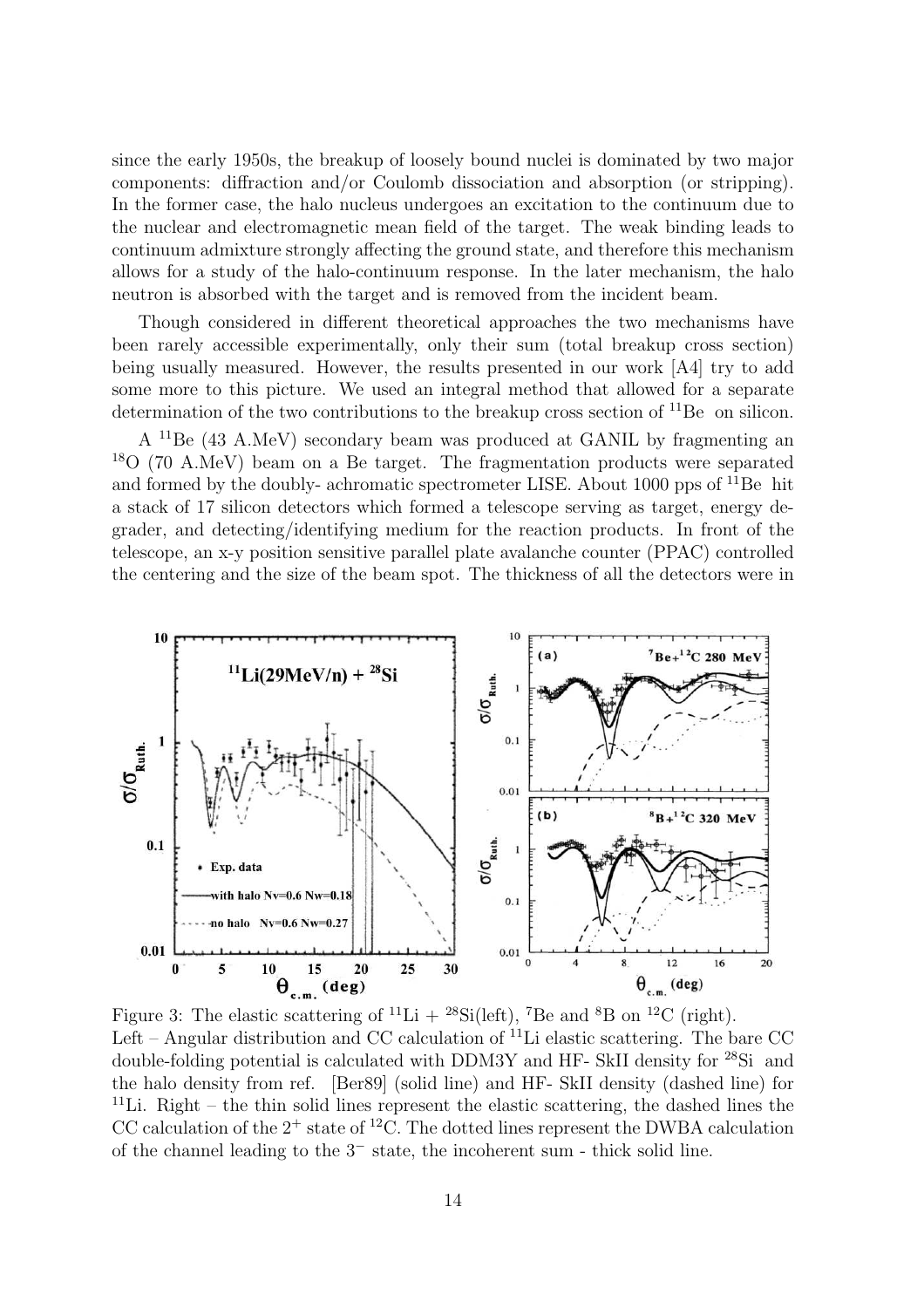total 7344  $\mu$ m. Most of incident <sup>11</sup>Be ions have been stopped in the last two detectors of the telescope at about 6457  $\mu$ m. If an incident <sup>11</sup>Be ion undergoes a breakup, the  $10B$ e, having a smaller energy, will be stopped earlier in the telescope than the incident  $^{11}$ Be nucleus.

The study of the breakup and reaction cross sections of the <sup>11</sup>Be nuclei on the <sup>28</sup>Si target has been performed [A4] for the first time. The separate contributions of diffraction and absorption to the breakup cross section have been determined. The parallel momentum distributions for the  $10Be$  have been determined for the two breakup mechanisms. Charge changing cross sections have been measured for  $^{11}$ Be and  $^{10}$ Be as well as the two-neutron breakup cross section for  ${}^{11}$ Be. Neutron angular distributions in coincidence with various reaction processes in the telescope have been obtained and interpreted in terms of phenomenological transverse momentum distributions. All the mentioned data taken in a single experiment provide new important information about the structure and breakup mechanism of the halo nucleus  $^{11}$ Be in the energy range 20 - 40 A.MeV.

Nowadays, such a neutron halo structure has already been observed in a certain number of cases:  ${}^{6}He, {}^{11}Li, {}^{11}Be, {}^{14}Be, {}^{17}B$  and  ${}^{19}B$ . There is no other physical system in Nature that has such a structure. The best known nuclei with halos of neutrons are  $^{11}$ Be (1-neutron halo) and  $^{6}$ He,  $^{11}$ Li, and  $^{14}$ Be (Borromean 2-neutrons halo). It was found that the nuclei with halos are between 20% and 30% larger than predicted by the well-established  $A^{1/3}$  rule for stable nuclei. The distance between the halo and the core is distinctly larger than the range of the nuclear force. The valence nucleons thus have a very high probability of being very far from the core, which implies that they have a high probability of tunneling through the potential barrier (nuclear and centrifugal), and to penetrate into the classically forbidden regions. Furthermore, there are significant pairing effects between the neutrons of a Borromean system, even when both nucleons are in the classically forbidden space.

### Proton halo - <sup>8</sup>B

To solve the question of the existence of a proton halo in  ${}^{8}B$  is a difficult task. While the one-neutron halo in  $^{11}$ Be and two-neutron halo in  $^{11}$ Li are well established by experiment, the evidence for the proton halo is somewhat contradictory. Former experiments suggest either a large proton halo or a vanishing one. For example, Minamisono et al. [Min92] found an electric quadrupole moment much larger than the shell model would predict and this was interpreted as a strong evidence in the favor of proton halo. The experimental quadrupole moment could be explained using single particle wave functions (s.p.w.f.) which correspond to a matter density with a radius of 2.7 fm, i.e., much larger than the prediction of any selfconsistent calculation. It seems quite natural to expect such a halo for protons because of the charge symmetry of the nuclear force.

On the other hand, this experiment has to be compared with the older result of Tanihata et al. [Tan88] who obtained only a modest increase of the interaction cross section of  ${}^{8}B$  as compared with <sup>7</sup>Be, the presumable core of  ${}^{8}B$ . We should note that the Coulomb force among the protons besides the nuclear force may prevent the growth of the halo and push the protons inside the Coulomb barrier. As a result,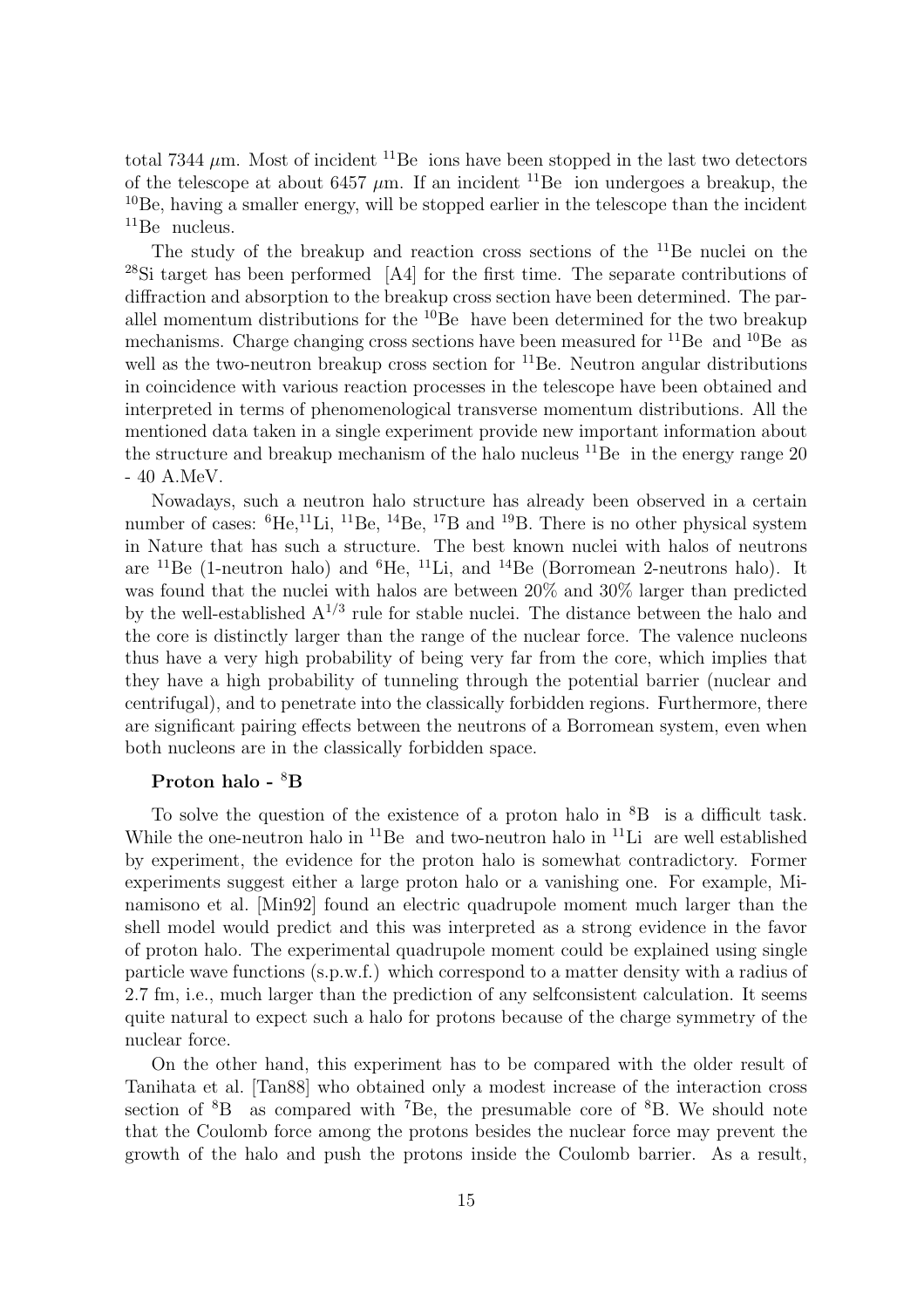the proton halo may be less pronounced than the neutron halo even if it is formed. From an experimental point of view, it is difficult to detect the thin halo by interaction cross-section measurements because the method is mainly designed to observe matter distributions and therefore the effect due to the proton halo could be only a small fraction of the cross-section. Therefore our study  $[A3]$  of the <sup>7</sup>Be and <sup>8</sup>B nuclei predicted to be proton-halo nuclei was of a particular interest.

The secondary beams of <sup>7</sup>Be and <sup>8</sup>B with energies of 40 A.MeV were produced by fragmentation of a primary beam  ${}^{13}C$  (60 A.MeV) on a Be target. The elastic scattering of  ${}^{8}B$  and  ${}^{7}Be$  on a  ${}^{12}C$  target has been measured to compare a  ${}^{8}B$  nucleus with its core <sup>7</sup>Be at the same velocity. The fragmentation products were subsequently separated using the LISE3 spectrometer as in the case of  $^{11}$ Li. The secondary beam intensities were of about 1000 pps with purities better than 98%. Because of the large angular and energy spread of the secondary beams, X-Y position sensitive parallel-plate avalanche counters (PPAC) were used to determine the incident angle and position on the target for each incoming particle. Particles scattered on the target were detected by an assembly of three silicon strip detectors shown in Fig. 2. These detectors provided information on the scattering angle and the energy loss, which in combination with the residual energy provided by thick Si or BGO detectors [A2] were used for particle identification. However, energy resolution was not sufficient to distinguish fully between elastic and inelastic scattering and it resulted in the admixtures to pure elastic scattering. The used experimental method was carefully tested by <sup>12</sup>C + <sup>12</sup>C reaction.

Angular distributions measured in this experiment are shown in the right panel in Fig. 3. The experimental data are compared with theoretical calculations. The error bars indicated for the experimental data correspond to the statistical errors. The thin lines represent the elastic scattering, the dashed lines the CC calculation of the  $2^+$ state of <sup>12</sup>C. The dotted lines represent the DWBA calculation of the channel leading to the 3<sup>−</sup> state.

The double folding model associated with the effective interaction of JLM [JLM77] was chosen to construct the necessary elastic optical potentials and the form factors for inelastic scattering. The heavy ion optical potential  $U(R)$  has been constructed in the double folding model described in Sec.2.2 by eq. (6) for both real and imaginary parts as

$$
U_F(\mathbf{R}) = N_V U_V(\mathbf{R}) + N_W U_W(\mathbf{R}),\tag{9}
$$

where V,W represent real and imaginary parts of the optical potential. The diagonal part of the one-body densities for <sup>7</sup>Be and <sup>8</sup>B in the r - space has been obtained in a shell model calculation. The occupation probabilities were obtained by diagonalization of the Warburton-Brown interaction [WaB92] in first four major shells using the OXBASH code [OXB88].

The densities were calculated using the standard Hartree-Fock calculation with the Skyrme III parametrization and the occupation probabilities were taken from the shell model calculation. A DWBA and a coupled channels analysis with a semi-microscopic double folding optical potential have been applied on experimental angular distributions. The use of nuclear densities which exhibit a proton skin give a satisfactory angular distribution for both <sup>7</sup>Be and <sup>8</sup>B. The calculated one-proton removal crosssection also agrees well with the experimentally found cross-section.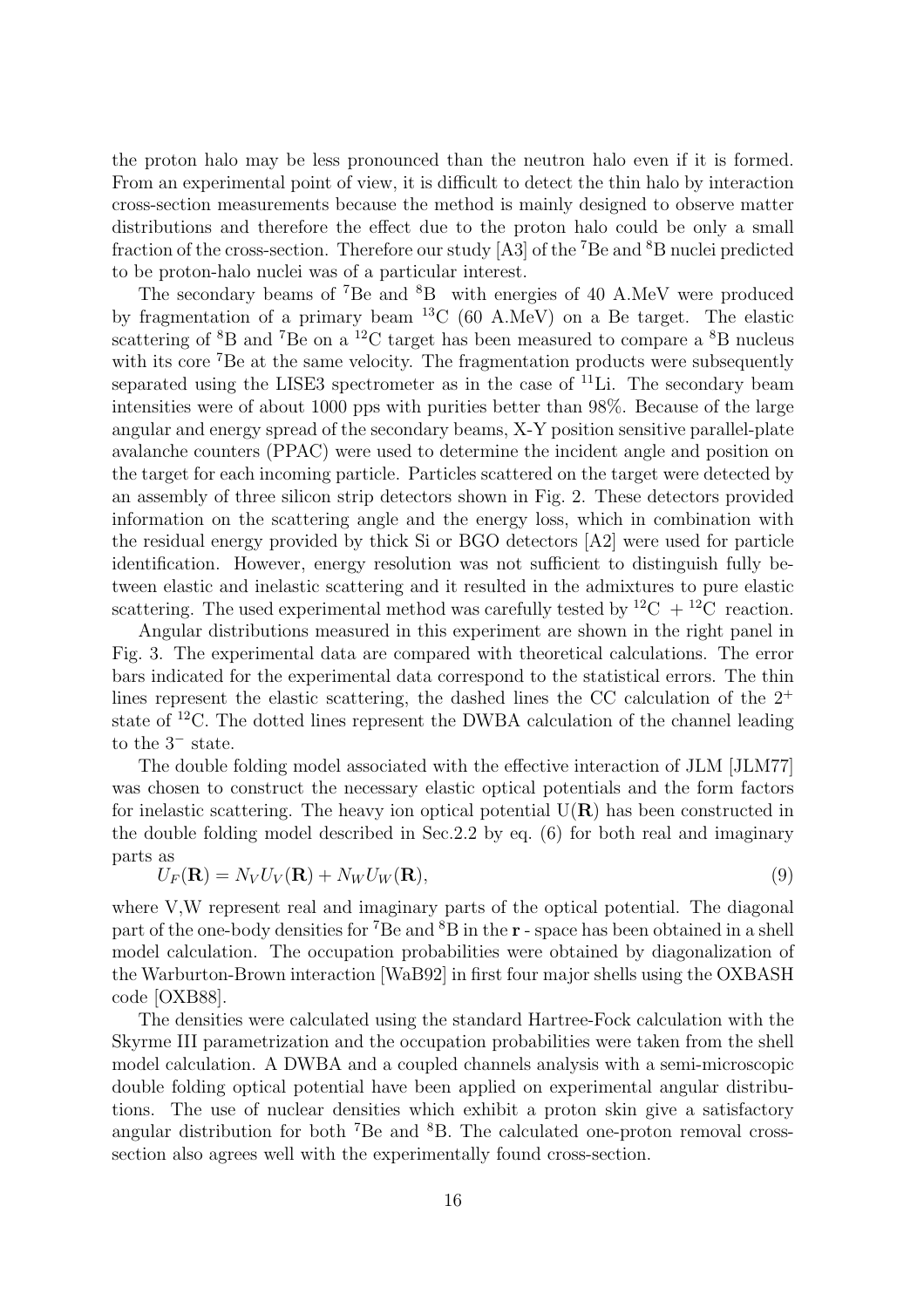Our experimental results and analysis [A3] suggest that the increase of the optical model reaction cross section is rather consistent with a normal dependence of the interaction radius R $\approx A^{1/3}$ . This can be due to the fact that the measured angular range for quasielastic scattering was too small to draw definite conclusions about the existence of the proton halo but does confirm the existence of the proton skin.

The semiclassical analysis of  ${}^{8}B$  revealed a number of similarities with <sup>11</sup>Li resulting from a combined effects of a proton and/or neutron skin and the lower threshold for breakup. The stronger Coulomb interaction in  ${}^{8}B$  confines the proton wave function in the nuclear interior and inhibits the development of a proton halo. The folding potentials generated by JLM microscopic effective interaction are much stronger for <sup>8</sup>B than for <sup>7</sup>Be in both real and imaginary parts.

### Proton halo via reaction and breakup measurement

Simultaneously with the quasielastic scattering of  $^7$ Be and  $^8$ B [A3], the excitation function of the total  ${}^{8}B + {}^{28}Si$  and the breakup  ${}^{8}B + {}^{28}Si \rightarrow {}^{7}Be + X$  reaction cross sections have been measured for several energies in the range of  $(10 - 40)$  A.MeV [A5, A6]. It has been believed that such a measurement, due to the very loosely bound nature of the projectile, would provide further information on the proton wave function. Complementary measurements of the reaction cross section of  ${}^{7}Be$  on silicon have been performed in order to have a clear comparison of the core with the presumed halo nucleus.

In this experiment, the successively selected  ${}^{8}B$  and  ${}^{7}Be$  nuclei were directed on a stack which consisted of eleven Si thin detectors of various thicknesses and served as a target, degrader and detecting medium for reaction products. This device allowed to measure, except the reaction and breakup cross sections, also the parallel momentum distribution of <sup>7</sup>Be resulting from the <sup>8</sup>B breakup.

The selection of the reaction events is based on the observation that the energy deposit in the detector in which one of the reactions <sup>7</sup>Be  $+^{28}$ Si or <sup>8</sup>B  $+^{28}$ Si took place, is significantly different from that of the beam particles (non-reacting particles). Therefore a gate around the typical energy loss of the beam particles in a given detector is sufficient to determine the number of reaction events in that detector and to eliminate them from the flux impinging upon the next one(s).

On the other hand a breakup event is defined as one in which an incident  ${}^{8}B$  ion propagates through the telescope up to a given depth, after which it turns into a <sup>7</sup>Be ion that will continue propagating up to the end of its range. However, in order to identify the <sup>7</sup>Be ion, it must penetrate through at least two detectors before reaching the end of its range.

The structure of <sup>8</sup>B is very important in connection with the astrophysical problem of solar neutrinos. The good agreement with the experimental data of the present optical model calculations give us confidence in the obtained wave function. Recently, Brown, Csótó, and Sherr [Bro96], deduced a theoretical relation between the absolute normalization of the proton valence density (i.e., the density value at  $r=10$  fm) and the astrophysical  $S_{17}$  factor for the <sup>7</sup>Be (p, $\gamma$ ) reaction. Using our density  $\rho$  (r=10 fm) and the spectroscopic factor calculated by Brown et al. one obtains  $S_{17}= 17.2 \text{ eV}$  b. This is identical with the value obtained by Barker in an R-matrix approach [Bar95].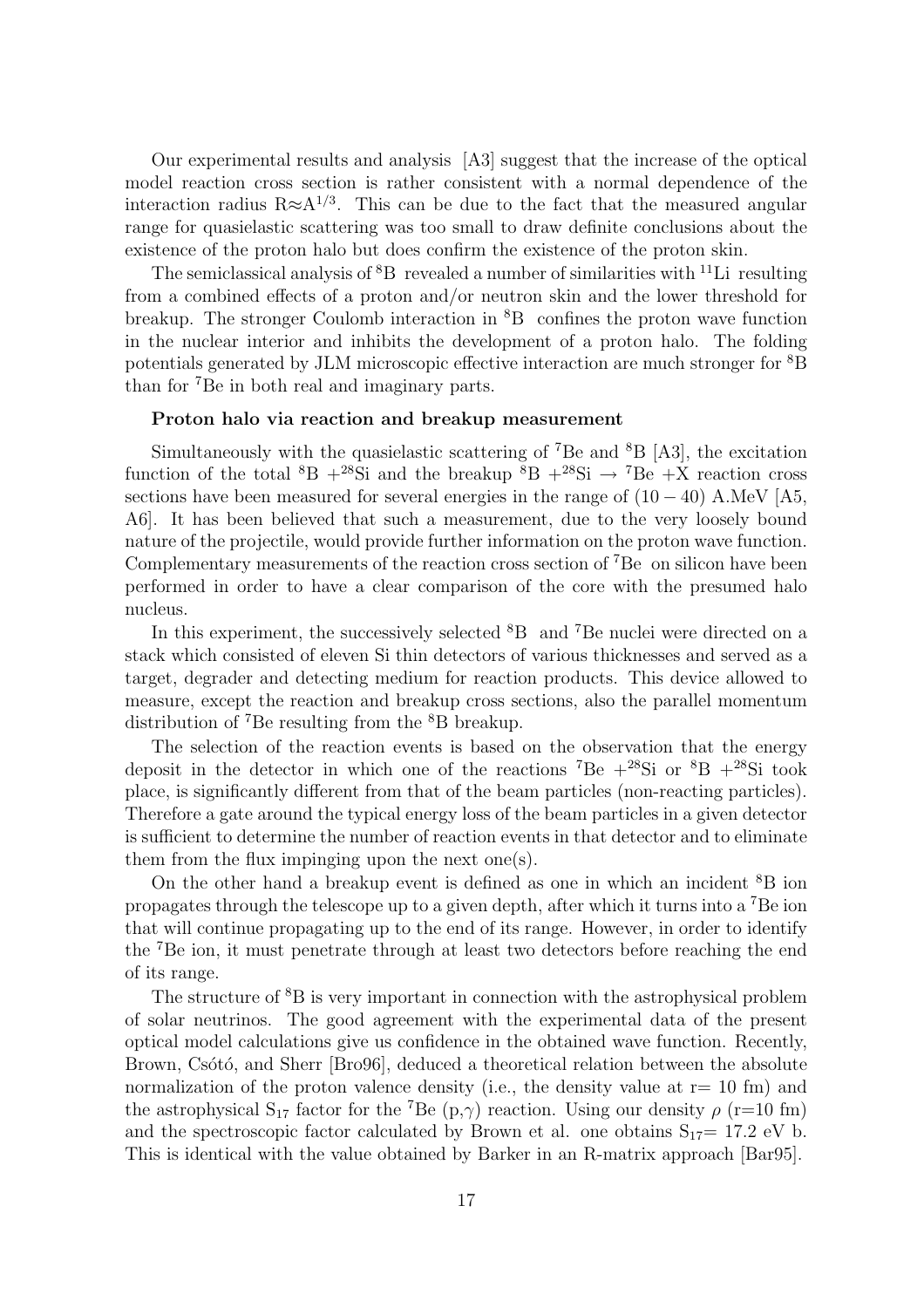For the first time, the contribution to the breakup from the diffraction dissociation and absorption mechanisms were separately determined. We have deduced that the proton halo  $[A5, A6]$  is small compared to the neutron halo of  $^{11}$ Be  $[A4]$  and  $^{11}$ Li  $[A1]$ obtained in our experiments as an effect of Coulomb and centrifugal barrier confinement. Knowledge about <sup>8</sup>B nucleus is valuable both for astrophysical reasons and for clarifying the question of the existence of proton halo.

### 3.2 Matter distribution of neutron-rich nuclei

#### Reaction cross-sections measurement

The nucleon–nucleus potential has been studied extensively through elastic scattering measurements. Concerning the stable nuclei, a vast amount of experimental data for nucleon–nucleus elastic scattering was interpreted in the framework of phenomenological and microscopic potential models with the adjustment of none or only a few parameters, see for example [JLM77, Bec69, Sat79].

Reaction cross-sections are of fundamental interest in nuclear physics, since they provide a measurement of the size of the nucleus. They are an effective tool for revealing unusual features in nuclei such as extended neutron halo or skin [Tan85, Tan88, Suz95, Suz98]. At low energies, they also complement elastic scattering data to obtain an information on the nucleon–nucleus potential. When the radioactive beam facilities become available with higher intensities, the reaction cross-section measurements have been extended to neutron-rich nuclei close to the drip lines by using inverse kinematics (secondary beam incident on a proton target) which enables us to detect the reaction products in the narrow forward angle.

In our experiment [A7], the proton reaction cross-sections have been measured in inverse kinematics for stable and neutron-rich nuclei in the mass range A=4–32 on proton. The target was made of liquid hydrogen, and was used for the first time in this experiment. The measurements cover the intermediate energy region(35–75 A.MeV), while previous measurements, even for stable nuclei, existed only for energies lower than 48 MeV or higher than 100 MeV. The experimental values obtained in our work therefore fill this gap and are in good agreement with the general trend observed at lower and higher energies.

The first measurement of the reaction cross section of the halo nuclei  ${}^{6}$ He and  ${}^{11}$ Be on a proton target in this energy range was also carried out. The value measured for <sup>6</sup>He can be reproduced within the JLM approach with normalization factors very close to the standard values for the isoscalar part of the potential, provided that a normalization of 1.4 was applied to the isovector part, thus confirming the weakness of the isovector potential in the JLM approach [Pak01, Bau01, Die85]. It should be noted that a simultaneous analysis of elastic scattering and charge exchange angular distributions with the present reaction cross-section data for <sup>6</sup>He showed that the three data sets could be adequately reproduced with these normalization factors [Vis01]. A significant increase of the imaginary part of the potential was necessary in order to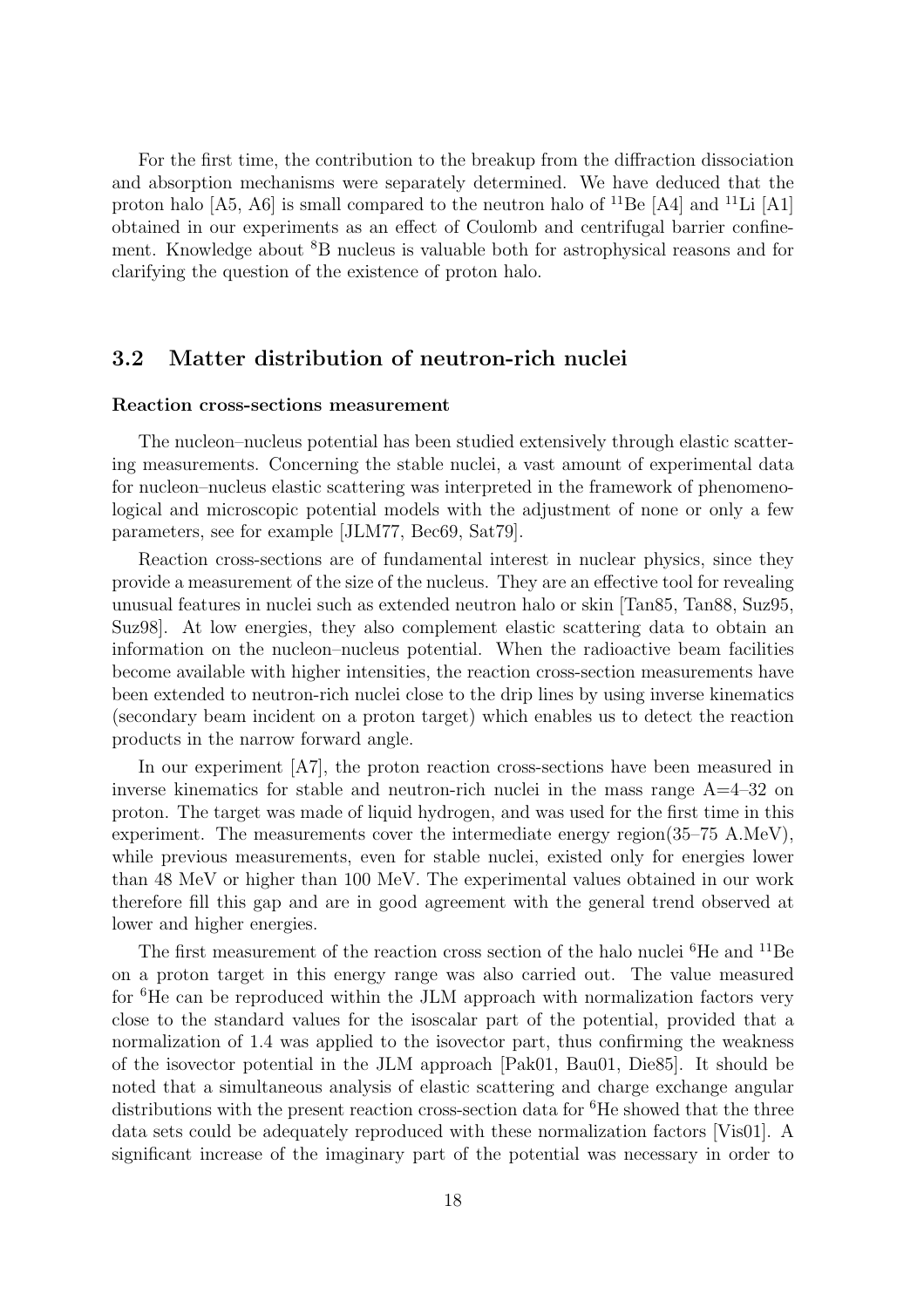reproduce the  $p + {}^{11}Be$  reaction cross section.

#### Proton and neutron distribution in Mg isotopes

As we have mentioned in Sec. 1 some shell model calculations have demonstrated that for nuclei in the island of inversion the  $2\hbar\omega$  configurations arising from the excitation of a pair of neutrons across the  $N = 20$  shell gap to the fp orbits are more strongly bound than the  $0\hbar\omega$  states and dominate intruder deformed ground-state configurations.

A related question is whether in these extreme conditions the deformation of proton and neutron distributions is identical or if a decoupling of the densities occurs. Identical deformations are predicted in the relativistic mean field and in the anti-symmetrized molecular model, whereas different deformations are obtained in the Hartree-Fock– Bogoliubov model (HFB) [Ter97] and in the standard shell model [Cau98]. Recent constrained HF calculations with a separable monopole interaction [Ste02] predict similar proton and neutron deformations.

To solve this question we have undertaken an experimental determination of the neutron and proton deformations of the <sup>24,30,32</sup>Mg nuclei at GANIL via inelastic scattering of these radioactive beams on  $^{208}\text{Pb}$  and  $^{12}\text{C}$  targets [A8]. The combination of these two measurements will disentangle the proton and neutron contributions, and lead to an assessment of the independent or mutual contributions of the neutrons and protons to the nuclear excitation.

The charged particle detection system consisted of three Si telescopes. The telescope Si3 was used to stop the secondary beam and to detect scattered particles at very forward angles. Two annular telescopes Si2 and Si1 covered the angular ranges larger than in earlier experiments [Mot95, Pri99], containing (2.1–4.5) and (4.5–10.0) degrees, respectively. The secondary beams could be clearly identified event-by-event in dE x TOF and dE x E spectra. For the detection of the  $\gamma$ -rays, we used two sets of 7 hexagonal NaI(Tl) detectors located at  $90^{\circ}$  relative to the beam axis; 7 above and 7 below the target. The correction to the Doppler-shift and broadening due to the in-flight  $\gamma$ -ray emission of the scattered Mg nuclei was applied.

Finally, we have extracted the Coulomb and nuclear deformation lengths of <sup>30</sup>,<sup>32</sup>Mg by the inelastic excitation measurements of intermediate energy secondary beams on <sup>208</sup>Pb and <sup>12</sup>C targets. Both nuclei exhibit a similar value of  $|\beta| \sim (0.5-0.6)$  of charge and mass deformations. The analysis within the collective model resulted in identical mass and charge deformations, giving no evidence for a large decoupling of neutron and proton deformations in this region.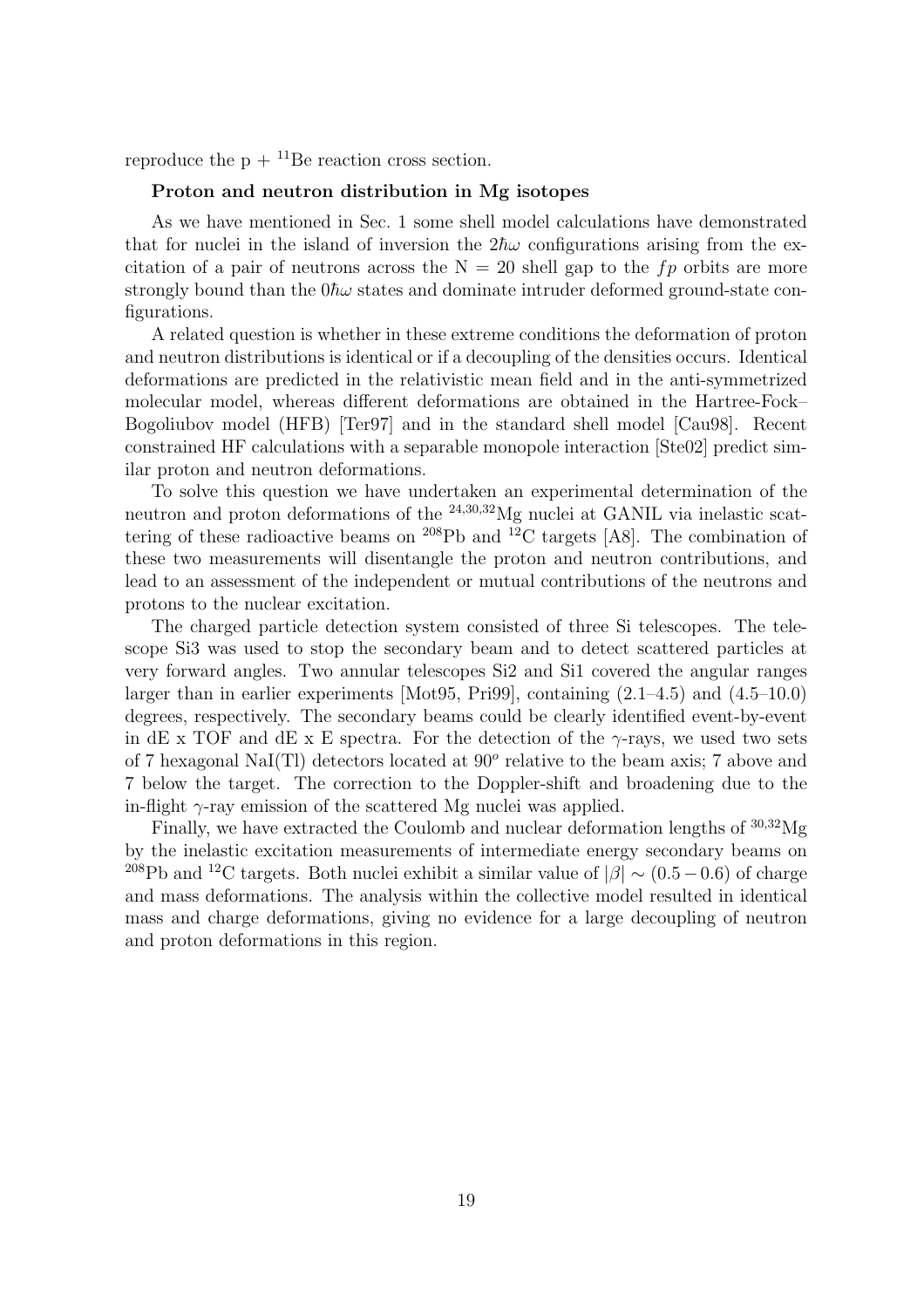## 4 Binding energy and Particle Stability

The binding energy represents one of a basic characteristic of the nuclear system. The the binding energy, i.e. the difference between the mass of a nucleus and the sum of the masses of its constituent free nucleons,reflects the forces of cohesion and provides direct information about the complex mechanisms that are responsible for the nuclear binding. The stable nuclei thus define the "valley of stability". All other nuclei convert to these nuclei by radioactive decay with lifetimes ranging from the smallest fraction of seconds to million of years. By adding either protons or neutrons, radioactive nuclei away from stability are formed, finally reaching the drip lines where the proton or the neutron separation energy becomes negative, and the last nucleon is no longer bound. Thus measuring the binding energy is important since it allows us to locate the drip lines experimentally that provides an excellent means of testing our nuclear models, and enables to recognize where the shell closure occurs far from stability. Very neutron-rich nuclei also offer the opportunity to study pairing phenomena in systems with strong density variations.

The experimental determination of the neutron drip line is very important for the understanding of nuclear stability in extreme values of isospin. During the last decade, our knowledge has been considerably extended concerning the stability of extremely neutron-rich isotopes, renewed effort to search for new isotopes has been encouraged and many significant achievements have been obtained in the field.

The particle stability of nuclei far from stability has been an issue of much interest in nuclear structure ever since the neutron rich Na and Mg nuclei around  $N = 20$ were found to be more bound than predicted by a spherical closed-shell prescription. Shell model calculations [Pov87, War90, Fuk92, Pov94, Cau98] have demonstrated that for  $Z = 10-12$  and  $N = 19-22$ , the  $2\hbar\omega$  configurations arising from the excitation of a pair of neutrons across the  $N = 20$  shell gap to the fp orbits are more strongly bound than the  $0\hbar\omega$  states and dominate ground-state configurations, producing the "island of inversion". A related question is whether in these extreme conditions the "standard" neutron magic numbers can survive the deformation of proton and neutron distributions.

## 4.1 Particle stability of doubly-magic nuclei

During more than 30 years a number of experiments [Ste88, Dlo92] have been carried out to search for the doubly-magic <sup>10</sup>He nucleus which, if bound, would possess the highest N/Z ratio among all known nuclei. The experiments led to the conclusion supported by fragmentation studies that <sup>10</sup>He is probably unbound.

In 1994 Korsheninnikov et al. [Kor94] investigated the <sup>11</sup>Li fragmentation using an invariant mass measurement and was successful in the observation of a peak in the  ${}^{8}He+n+n$  coincidences which could be explained by the <sup>10</sup>He resonance at the energy  $1.2 \pm 0.3$  MeV above the <sup>8</sup>He+n+n threshold. The energy of <sup>10</sup>He was found to be close to the predictions given by the shell model estimation (1.18 MeV).

At the same time, Ostrowski et al. [Ost94] measured the mass and two excited states of <sup>10</sup>He with the <sup>10</sup>Be(<sup>14</sup>C,<sup>14</sup>O)<sup>10</sup>He reaction at E=24 A.MeV. The ground state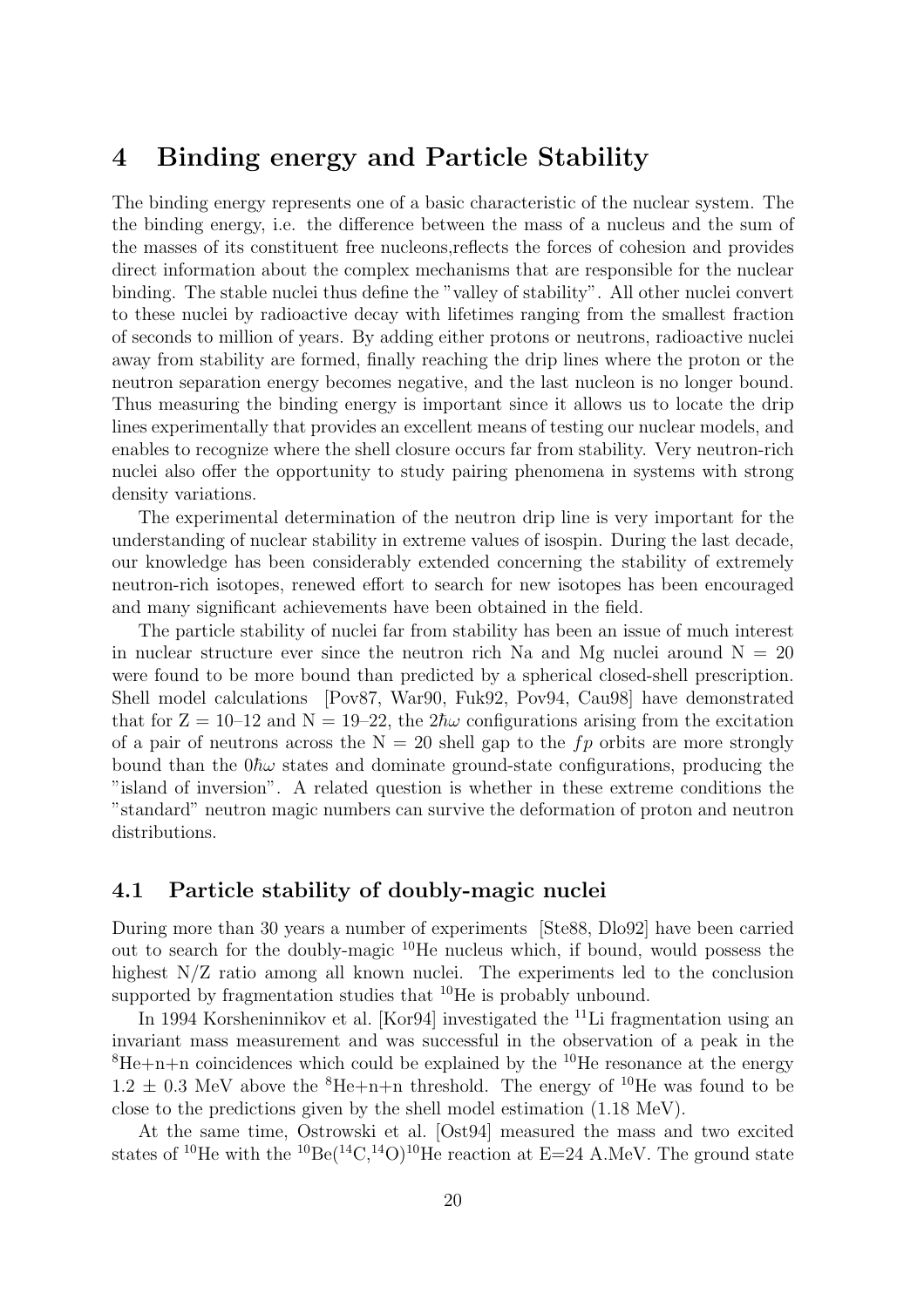

Figure 4: Setup for search for doubly-magic nucleus <sup>28</sup>O.

resonance was found at mass excess of  $48.81(7)$ MeV. It is  $1.07(7)$ MeV above the <sup>8</sup>He  $+2n$  threshold. Two excited states were observed at 3.24(20) and 6.80(7)MeV with a preliminary spin assignment  $2^+$  and  $3^-$ , respectively. From the existence of the relatively low-lying  $2^+$  state, the authors concluded, that the shell closure probably does not manifest itself at the neutron number  $N=8$ , but is shifted to  $N=10$ . There are indications in neighbouring nuclei, that the  $\nu$  1s<sub>1/2</sub> orbit moves down close to the  $\nu$  0 $p_{1/2}$  orbit.

Therefore, in our experiment on the LISE3 spectrometer at GANIL, we have used the fragmentation of the neutron-rich projectile <sup>36</sup>S to synthesize light very neutronrich nuclei in the vicinity of the doubly-magic nucleus  $^{28}O$  ( $Z=8$ , N=20), in order to determine the particle stability and to study the properties of these nuclei [A9]. The particle stability of <sup>26</sup>O has been predicted by many theoretical models, even though the particle instability of  $25,26$ O has clearly been shown in two experiments [Fau96, Gui90]. On the other hand, the <sup>28</sup>O nucleus was predicted to be particle unbound despite of its double magicity.

The fragmentation of a  ${}^{36}S^{16+}(78.1 \text{ A}.MeV)$  beam on a  ${}^{nat}Ta}$  (643  $\mu$ m) target was used in the search for heavy oxygens. After passing through the target, the reaction products were focused and separated by a system of quadrupole lenses, two dipole magnets operated in achromatic mode (with rigidity 4.3 and 3.2 Tm) and Wien filter. Products overcoming a full flight distance of 42 m, entered the detection chamber (see Fig.4.) were identified unambiguously by the time-of-flight method, the energy loss and the total kinetic energy TKE, measured by five planar surface barrier Si and Si(Li) detectors of different thickness mounted in a vacuum chamber at the achromatic focal point of LISE3.

In our experiment, no events corresponding to  $26$ O and  $28$ O were observed as one can see from the identification matrix accumulated during 53 hours of measurement shown in Fig.5. Moreover, no events corresponding to the odd oxygen isotopes  $^{25,27}O$ , to  $24.25$ N or to  $23$ C were present. According to the experimental dependence of the measured yield of light nuclei with  $N=20$  on the number of protons removed from  ${}^{36}S$ also shown in Fig.5, we expected to observe about 11 events of  $28$ O. Upper limits of the cross sections for the formation of the oxygen isotopes were estimated to be 0.7 pb and 0.2 pb for  $26$ O and  $28$ O, respectively. Thus the unbound character of both  $26$ O and <sup>28</sup>O nuclei was firmly established [A9]. Therefore, till now, the heaviest experimentally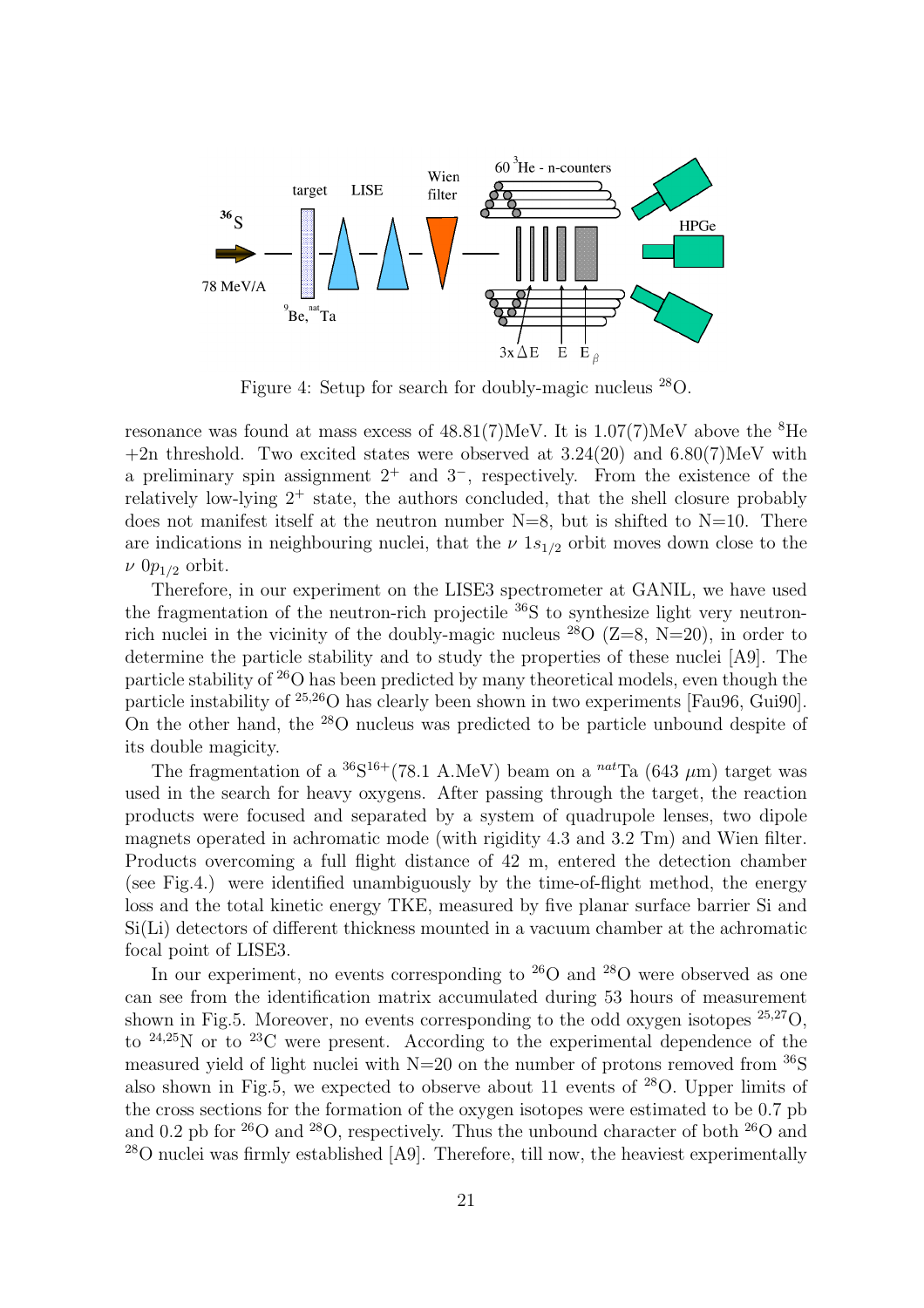

Figure 5: Two-dimensional identification plot  $A/Q$  versus  $Z$  (left); no counts have been observed for  $^{24,25}$ N,  $^{25,26,27,28}$ O. Yields of N=20 isotones measured in experiment (right); the point with arrow for <sup>28</sup>O corresponds to the upper limit of one detected event.

found oxygen isotope remains to be the <sup>24</sup>O nucleus.

Our finding that <sup>28</sup>O is unbound [A9] fairly supports the idea that the onset of the deformation found in the Ne-Al region is due to the breaking of the magicity of the N=20 shell closure in  $^{28}$ O nucleus. The neutron drip line up to fluorine has also been investigated by Sakurai et al. [Sak99] by the projectile fragmentation of a  $^{40}Ar(94.1 \text{ A}.MeV)$  beam at the fragment separator RIPS at RIKEN. A new neutronrich isotope <sup>31</sup>F has been observed for the first time while the firm confirmation of the particle instability of  $24.25N$  and  $25.26,27.28O$  has been obtained. In both experiments [A9,Sak99] the calculated and observed yields of isotopes have been in good agreement and have provided a strong evidence for the particle instability of  $23,24$ C,  $24,25$ N,  $25,26,27,28$ O and  $30$ F.

Concerning the instability of  $24.25$ N, mass formula predictions are in agreement with both experimental results. On the other hand, the location of the drip line for oxygen and fluorine are poorly predicted by the mass formulae, most of which favour  $^{26}O$  and  $^{29}$ F as the heaviest isotopes.

## 4.2 Particle stability near the drip line

The particle stability of <sup>31</sup>F gives strong evidence of the onset of deformation in the region. Therefore, one may expect that the drip line for the fluorine-magnesium elements could move far beyond the presently known boundaries.

In our work [A11], we present the results of our attempt to determine the neutron drip line for the Ne-Mg isotopes. In particular, our experiment was dedicated to the direct observation of the <sup>34</sup>Ne, <sup>37</sup>Na and <sup>40</sup>Mg nuclei. The beam of <sup>48</sup>Ca(59.8 A.MeV) with mean intensity of about 150 pnA was fragmented on a Ta(160  $\mu$ m)target. The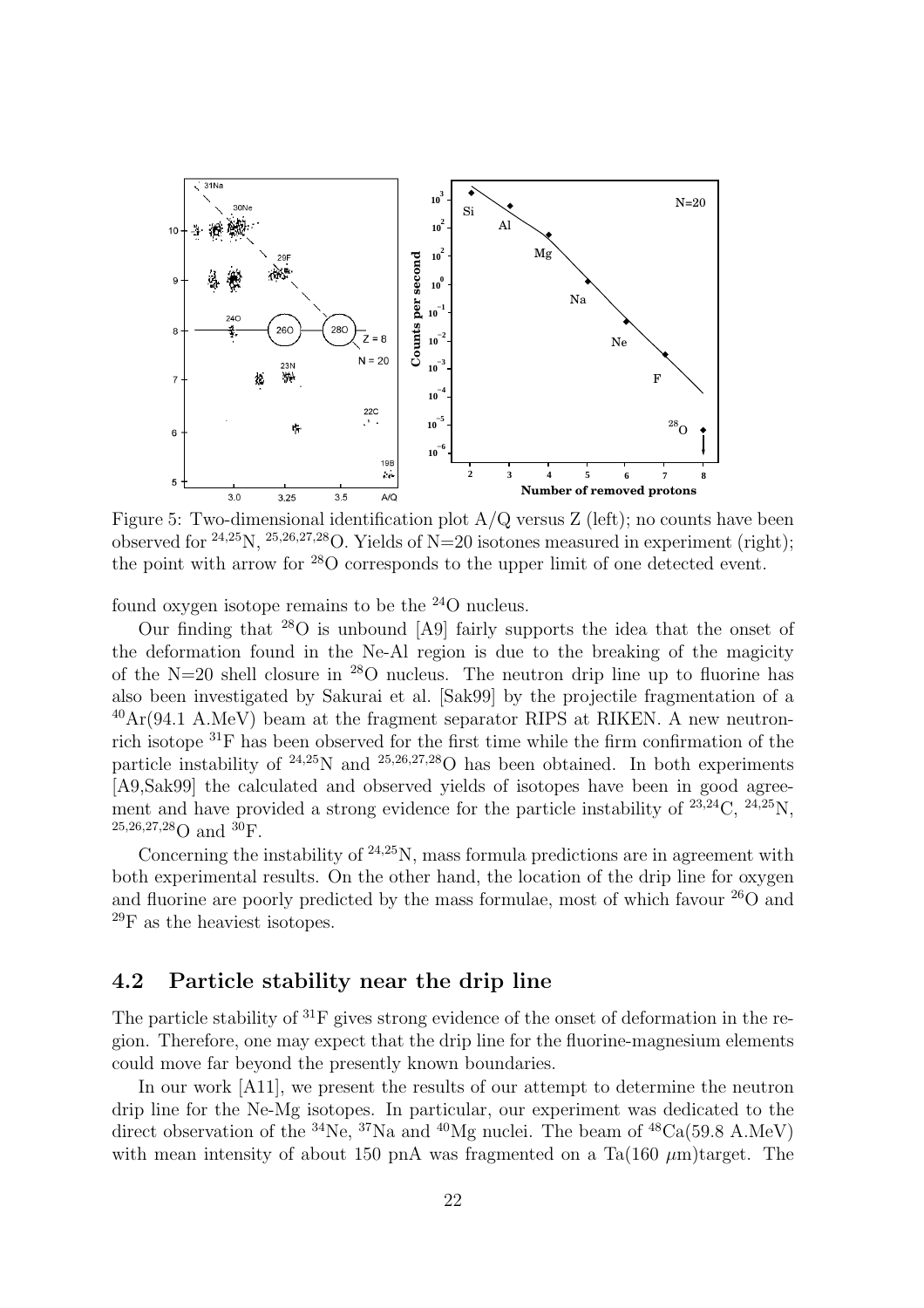

Figure 6: (a) Energy loss versus TOF identification matrix. (b) Two-dimensional Z versus  $A/Z$  plot. The new isotopes <sup>34</sup>Ne and <sup>37</sup>Na are clearly visible. No events associated with <sup>33</sup>Ne, <sup>36</sup>Na and <sup>40</sup>Mg have been observed.

experiment benefited from a recent upgrade of the LISE spectrometer. A total increase of a factor of 10 in the production rate of the drip line nuclei has been achieved. In addition to the standard identification method of the fragments via time-of-flight (TOF), energy loss (dE) and total kinetic energy (TKE), a multiwire proportional detector was placed in the dispersive plane of the LISE 2000 spectrometer. The detector allowed to measure the magnetic rigidity of each fragment via its position in the focal plane, improving the mass-to-charge resolution  $(A/Q)$ . The selected fragments were implanted in a telescope consisting of seven silicon detectors for the identification of the fragments. In the data analysis, the fully stripped fragments were selected by putting gates on the total kinetic energy measured with the Si telescope.

The result of the particle identification based only on dE, TOF and TKE is shown in Fig. 6(a), where the energy loss measured in the first detector of the telescope is plotted versus TOF between the response of dE silicon detector and the cyclotron radio-frequency, HF. The new isotopes  $34$ Ne (two events) and  $37$ Na (one event) which have also been unambiguously identified using the calculated value of A/Z are clearly visible. This value was obtained from the TOF and from  $B\rho$ , measured by means of the multiwire detector.The discovery of <sup>31</sup>F [Sak99] was also confirmed. Two-dimensional A/Z versus Z plot is shown in Fig. 6(b). The presence of the events corresponding to  $34$ Ne and  $37$ Na confirms that these nuclei are bound. One event of  $34$ Ne in Fig. 6(b) is absent due to the fact that the efficiency of the multiwire detector for light fragments is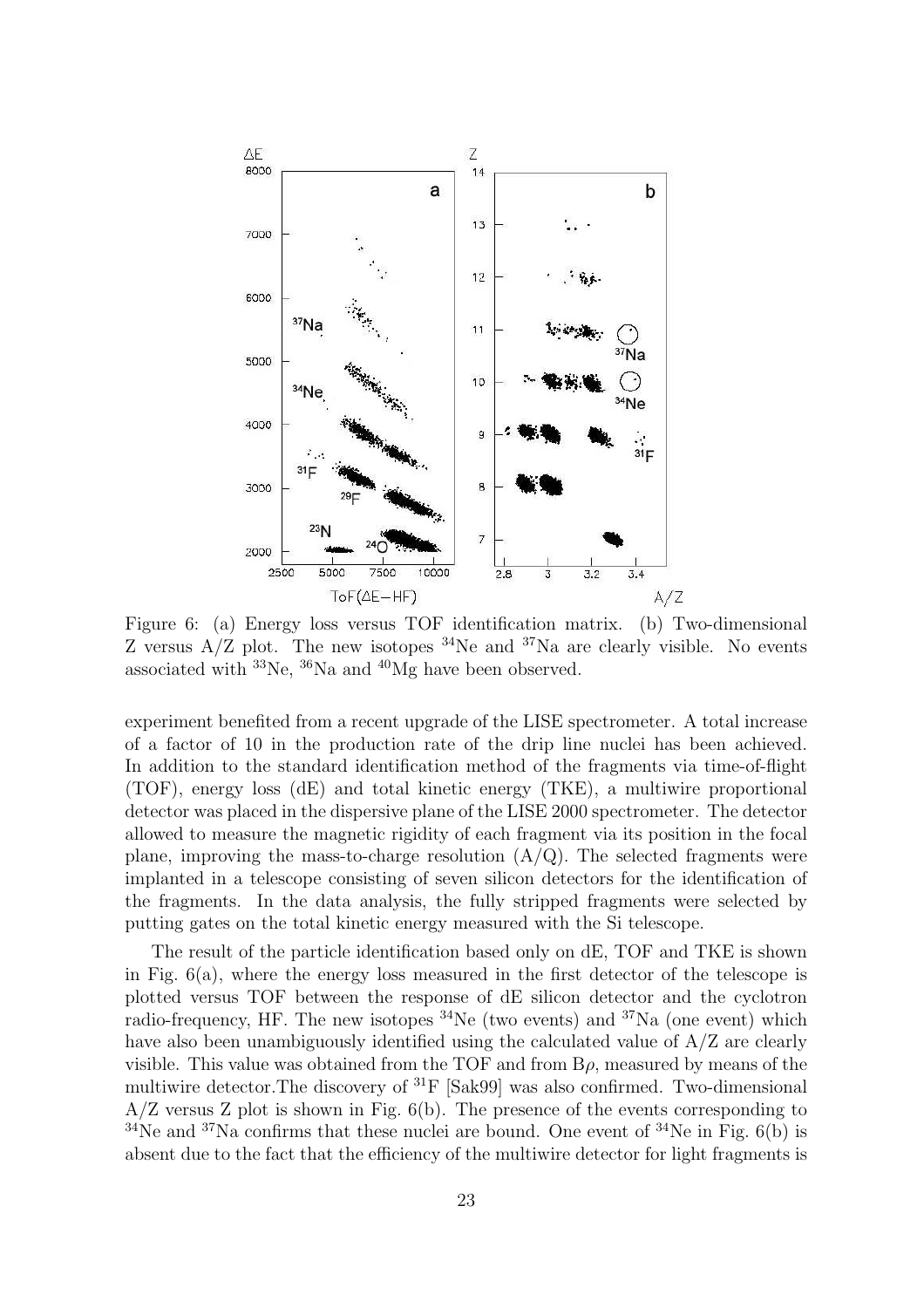only 80%. No events which could be attributed to  $^{33}$ Ne,  $^{36}$ Na and  $^{40}$ Mg were observed.

The most interesting nuclide in this region is  $^{40}Mg$ . No counts attributed to  $^{40}Mg$ have been observed in the present experiment. We estimated the upper limit for the production cross section of  $40$ Mg to be less than 0.06 pb. Due to the limited statistics the present experiment does not allow us to draw a definite conclusion on the instability of  $40$ Mg. The production cross sections of  $34$ Ne and  $37$ Na were estimated to be about  $0.17 \pm 0.12$  pb and  $0.06 \pm 0.06$  pb, respectively. The cross section of <sup>31</sup>F is estimated to be about 0.7 pb. According to our results, the neutron drip line extends beyond  $N=20$  and reaches  $N=24$  for neon and even  $N=26$  for sodium isotopes most probably as a consequence of the mixing of the  $d_{3/2}$  and  $f_{7/2}$  states.

We note that during experiment the oxygen, fluorine and neon isotopes were implanted in a Si telescope and after delayed β-decay [A10] their  $\gamma$  spectra were detected by four HPGe detectors. The analysis of this part [A12] of our experiment will be presented in Sec. 6.1.

## 5 Nuclear Masses and Magic Numbers

### 5.1 Direct mass measurement

To explain the instability of the <sup>28</sup>O nucleus and the onset of deformation at the island of inversion an experiment on mass measurement was undertaken at GANIL. Nuclear masses are usually measured either "indirectly" using a reaction or radioactive decay and energy conservation or "directly" through frequency or time-of-flight measurements. While the former methods involve a knowledge of the details of the relevant reaction or decay, the latter involve the calibration of the corresponding frequency or time-of-flight scale. Since the question of particle stability is directly related to the masses and nuclear binding energies, which are very sensitive to the existence of shells and may provide clear signatures of shell closures [Mit97] the mass measurement of nuclei from Ne to Ar can bring some clarifications concerning the behaviour of magic numbers far from stability.

The nuclei of interest were produced by the fragmentation of a  $^{48}Ca(60 \text{ A}.MeV)$ beam on a Ta target located in the SISSI device of the accelerator complex at GANIL. The mass was deduced from the relation  $B\rho = \gamma m_0 v/q$  where  $B\rho$  was the magnetic rigidity of a particle of a rest mass  $m_0$ , charge q and velocity v and  $\gamma$  was the Lorentz factor. This technique has already been used at GANIL to measure the masses of a large number of neutron-rich nuclei [Gil87]. The 82 m long flight path between a start detector located near the production target and a stop detector at the final focal plane of the high resolution spectrometer SPEG facilitated the time-of-flight measurement. The magnetic rigidity was measured in the dispersive section of the SPEG spectrometer using a position sensitive detector. Unambiguous particle identification was provided by a four-element silicon detector telescope. Depending on the statistics, a final precision in the mass excess ranging from 100 keV (for thousands of events) to 1 MeV (for tens of events) was obtained.

We have measured 31 masses of neutron-rich nuclei in the range  $A=29-47$  [A13]. The precision of 19 masses has been significantly improved (with the uncertainty bet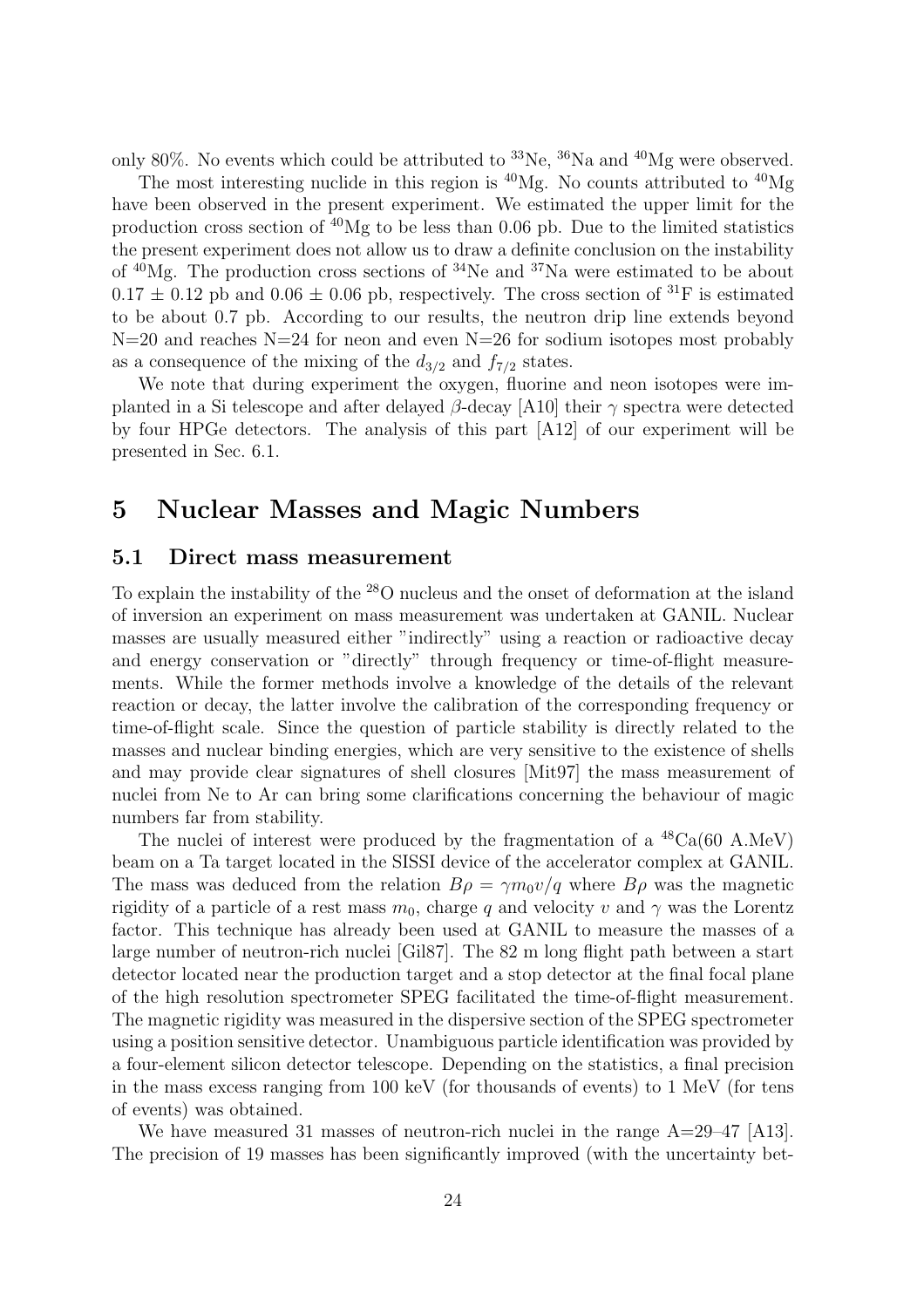ter than 1 MeV) and 12 masses were measured for the first time. The experimental shell corrections and the comparison of the measured mass excess with models show a weakening of the N=28 shell closure.

## 5.2 Two-neutron separation energy

The two-neutron separation energies  $S_{2n}$  derived from the measured masses are displayed in Fig. 7. Such systematics are of a particular interest as the  $S_{2n}$  values correspond to a "derivative" of the mass surface. Our new data [A13] are presented with error bars while the others, except the encircled data, are taken from Audi and Wapstra [Aud97].

A behaviour typical of the filling of shells can be seen from the characteristics corresponding to the Ca, K and Ar isotopes. The two shell closures at  $N=20$  and  $N=28$  are evidenced by the corresponding sharp decrease of the  $S_{2n}$  value when two neutrons are added after crossing magic numbers (N=20 and 28). After this sharp drop at the point  $N_{dp}$  (corresponding to  $N_{shell}+2$ ) the  $S_{2n}$  values step-down only slowly as the filling of the next shell starts to influence  $S_{2n}$ .

However, such simple behaviour as presented for  $N=28$  cannot be seen in other elements. As it has been already pointed out in our work [A12] the situation for Cl, S and P isotopes exhibit a pronounced change of slope around  $N=26$ . The observed trends are well reproduced by large scale SM calculations undertaken within the sd−fp model space [Ret97]. A similar agreement was obtained in our relativistic mean field, RMF, calculations except for the odd-even staggering which was not perfectly reproduced and may indicate a need to fine tune the pairing force.

The discontinuity observed at  $N=26$  in Fig. 7 appears also as a sufficiently large gap at N=26 for Z=15, 16 and 17 on the plot of  $S_{2n}$  versus Z in Fig. 9. This discontinuity can now be understood in a simple Nilsson picture. For a prolate deformation of  $\beta_2 \sim$ 



Figure 7: Two-neutron separation energy  $S_{2n}$  versus N.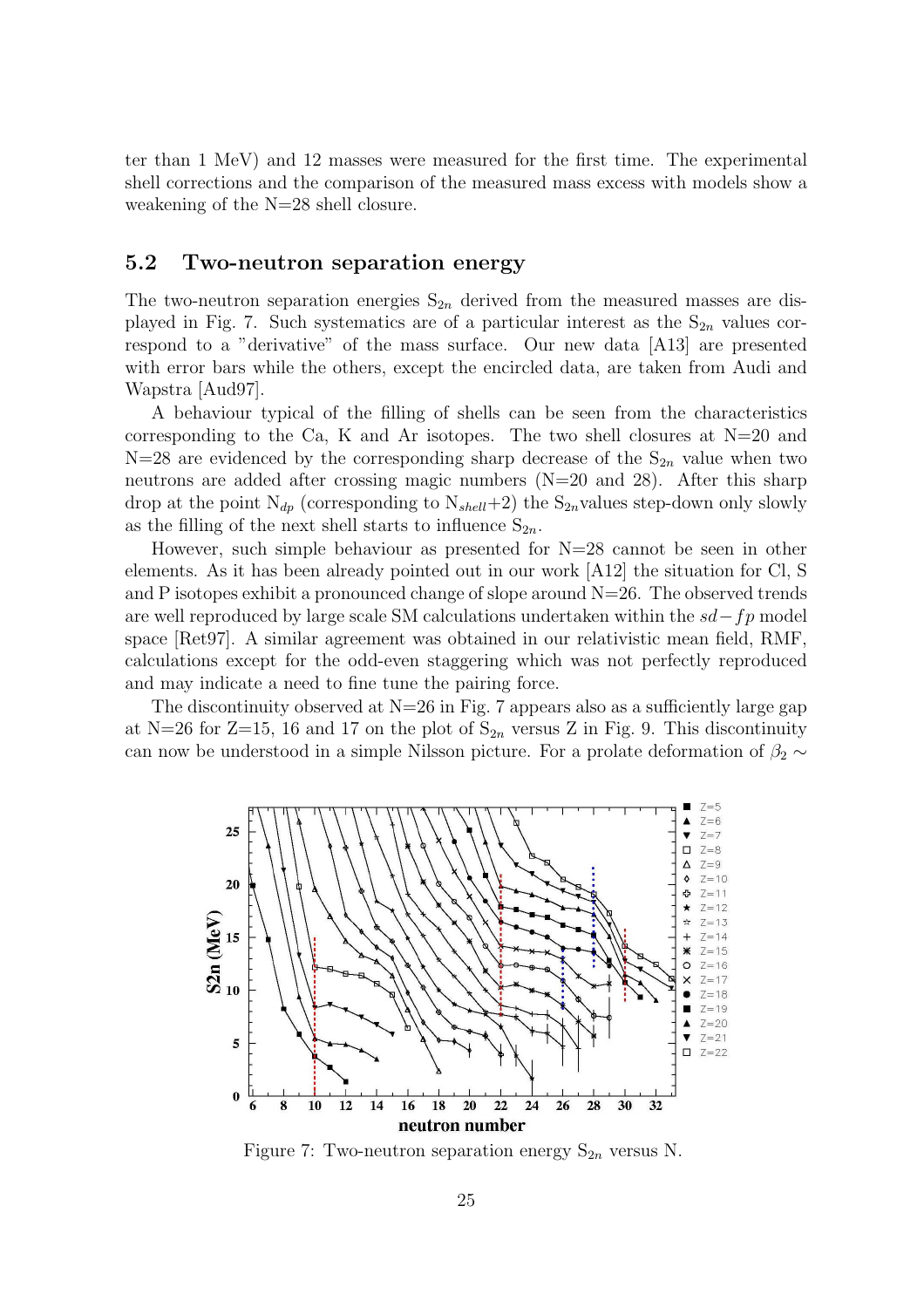0.2, a large gap appears between the lowest three orbits and the fourth orbit arising from the  $0f_{7/2}$  and higher orbits. Oblate deformations would not be compatible with these observations. Consequentally, a pseudo-shell closure can be considered to appear at N=26.

However, the situation at  $N=20$  shell closure looks much more regularly. The sharp drop at  $N_{dp}=22$ , shown by the dashed vertical line and corresponding to the shell  $N_{sh}=20$  is clearly visible through all the Si-Ca region. We should note that if we go to lower Z (the Al-Na region) the drop point  $N_{dp}$  seems to move towards lower N.

As it can be seen in Fig. 7 interesting new results have also been obtained, for the Ne to Al isotopes. In particular, the steep decrease of the  $S_{2n}$  for  $35,36$ Mg suggests that the Mg isotopes may become unbound at much lower neutron number than the predicted value of  $N \geq 28$ . The confirmation of this fact could come from the gap opening at very low  $S_{2n}$  separation energies at N=22 for  $12\geq Z\geq 9$  in Figs. 7-9, and also from our search for stability of semi-magic <sup>40</sup>Mg [A11] described in Sec. 4.2 which has pointed out the very low probability of the existence of this isotope. However, further experimental and theoretical work is required to confirm this conjecture.

### 5.3 Magic numbers

The complex situation in the O-Al region mentioned above was also the reason why we made an attempt to clarify the behaviour of two-neutron separation energies in this region. We used the fact that several particle stable nuclei [A9, Sak99, Sak96] were found to exist in this region, however, their masses are not known yet. Nevertheless, their  $S_{2n}$  values must be positive and therefore, we included the "expected"  $S_{2n}$  values of the heaviest particle stable isotopes  $^{23}N$ ,  $^{22}C$ ,  $^{29,31}F$  and  $^{31,32}Ne$  to the plot (circles). The "expected"  $S_{2n}$  values for <sup>29,31</sup>F and <sup>31,32</sup>Ne point out the region where they probably have to be located due to their experimentally found particle stability (positive  $S_{2n}$ values) in Fig. 8. Their values have been tentatively estimated as a half of the  $S_{2n}$ value of the preceding particle stable isotope to ensure the most probable decrease of  $S_{2n}$  values.

The inclusion of the  $S_{2n}$  values for <sup>29</sup>F and <sup>31</sup>F was most important, because this allowed us to observe the sharp drop of  $S_{2n}$  value for <sup>27</sup>F ( $N_{dp} = 18$ ) followed by a moderate decrease of values for  $^{29}F$  and  $^{31}F$ . Such behaviour is very similar to the sharp drop near  $N_{dp}=22$  (for N=20 shell closure in the Si-Ar region) just giving a very clear evidence of the existence of the new shell closure at  $N=16$  [A14, A15]. A similar behaviour confirming the N=16 shell closure can be seen at the neon isotopes that exhibit a moderate decrease of  $S_{2n}$  values for <sup>29</sup>Ne,<sup>30</sup>Ne and <sup>31</sup>Ne. The  $S_{2n}$  values at the drop points  $N_{dp}=10$ , 18, 22 and 30 corresponding to shell closures at N=8, 16, 20 and 28, respectively, are shown by vertical dotted (red) lines in Fig. 8.

Another evidence for the existence of the new shell N=16 appears from the behaviour of the "expected"  $S_{2n}$  values of the heaviest particle stable isotopes <sup>23</sup>N and  $22^{\circ}$ C have been placed in the plot to follow the trend seen in oxygen isotopes with N≥ 14. The position of values are not crucial for determination of the shell closure at  $N=16$ , only the fact already observed in our experiment  $[A9]$  that particle stable isotopes heavier than <sup>23</sup>N and <sup>22</sup>C do not exist is important.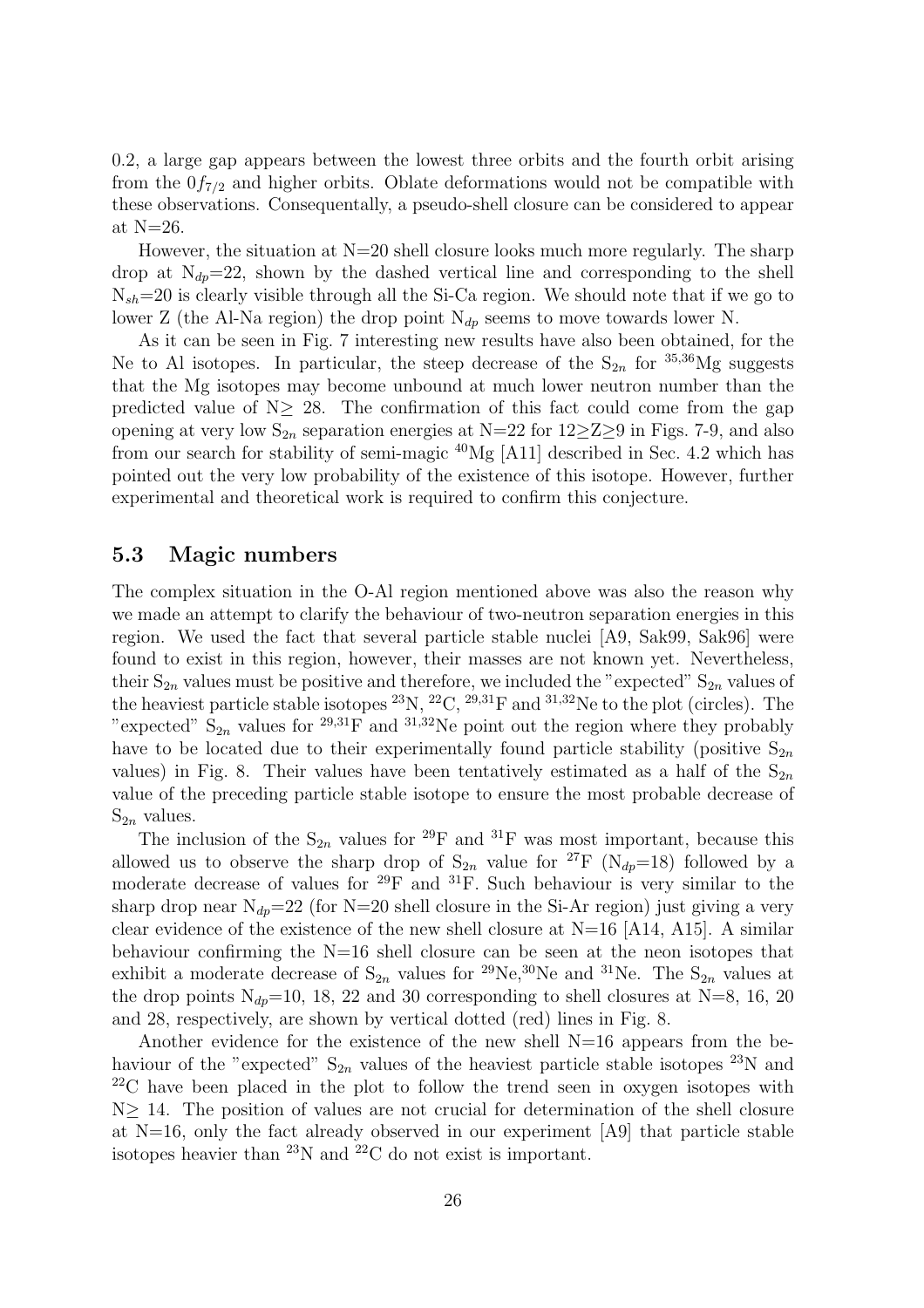

Figure 8: Two-neutron separation energy  $S_{2n}$  versus N – the drop points are visualized by vertical dotted red lines

It should be noted that the evidence of a new magic number N=16 follows also from Fig. 9 where the  $S_{2n}$  values are plotted versus an atomic number Z. The position of various possible shells or pseudo-shells are also shown in the figure. The shells  $N=20$ and 28 appearing in Fig. 8 are very clearly seen as large gaps in Fig. 9. However, the gap corresponding to  $N=20$  is narrowing when we go to lower Z, till finally, it completely disappears at  $Z=13$  to emerge as the new N=16 gap at  $Z=10$ . This new gap governs over most of light Z neutron-rich nuclei and extends from carbon to neon. As one can see only the even-N nuclei are plotted on the right panel. However, the detailed plot of odd-N nuclei versus Z presented in our ref. [A16] shows that a similar role as N=16 for even-N nuclei is played by a gap N=15 for odd-N nuclei.

So we can state that a new shell closure at  $N=16$  has appeared in neutron-rich nuclei for  $Z\leq 10$  between the  $1s_{1/2}$  and  $0d_{3/2}$  orbits in a good agreement with Monte Carlo shell model calculations of Utsuno [Uts99] and Otsuka [Ots01] and also with recently published work of Ozawa et al. [Oza00]. However, in this work an information on the magicity of N=16 is not so convincing since one-neutron separation energies  $S_{1n}$  were plotted only for odd-N nuclei and the measurement of the interaction cross section of radioactive beams  $\sigma_I$  is completely confusing.

The detailed inspection of neutron-rich region presented in Fig. 9 shows the interplay between gaps at  $N=8$  and  $N=6$ . The gap corresponding to the  $N=8$  is very large for  $Z\geq 6$ , however, it is narrowing for lower Z in such a way that for  $Z=3$  and 4 the new gap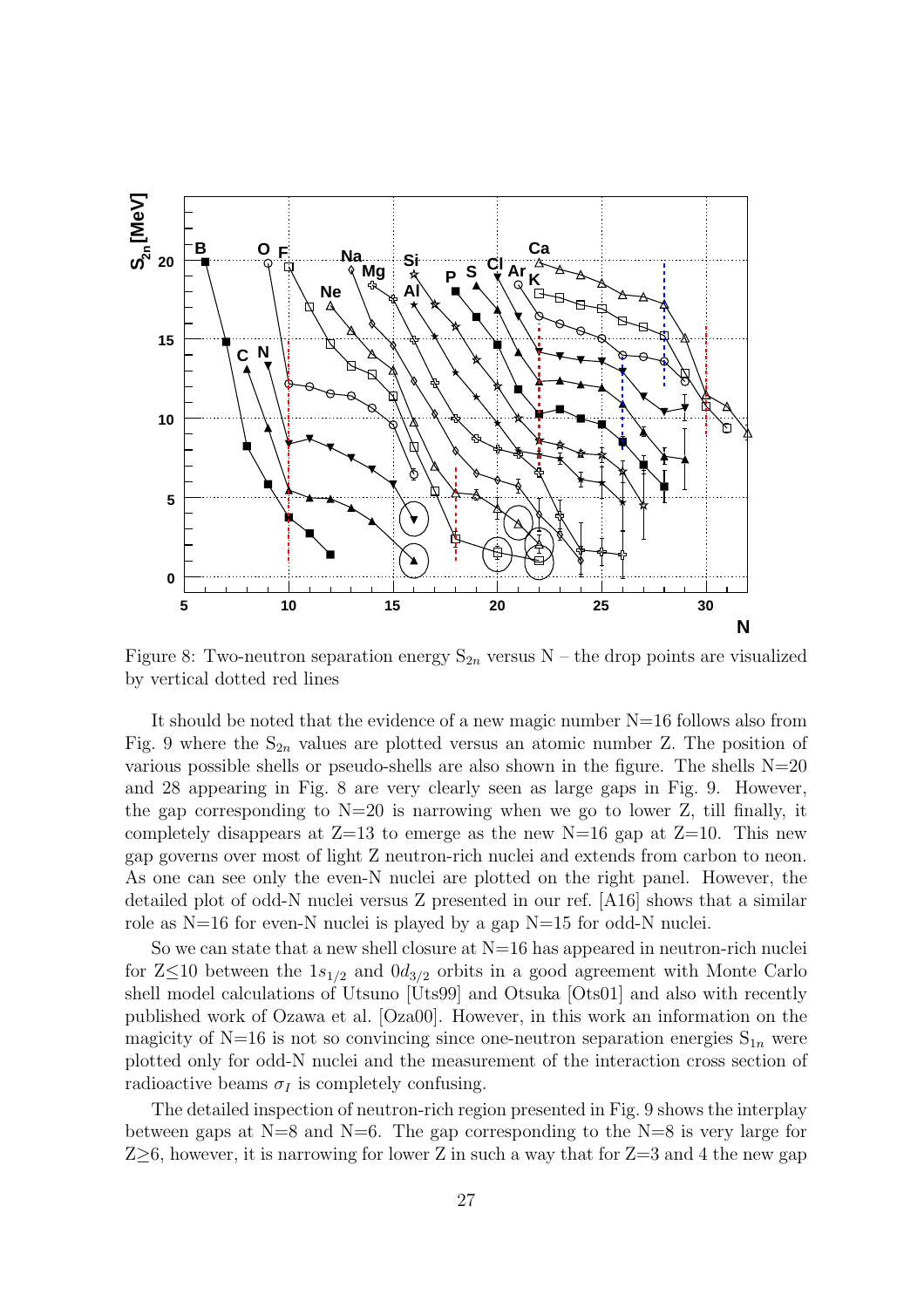

Figure 9: Two-neutron separation energy  $S_{2n}$  versus Z

at N=6 prevails. Thus this behaviour of separation energies confirms our assumption that when <sup>10</sup>He is unbound then there should be another magic number for neutronrich nuclei. Due to the large gap at  $N=6$ , we can await that  $N=6$  can be the new magic number. This fact gives the evidence that instead of formerly predicted  $^{10}$ He the really existing doubly-magic nucleus is <sup>8</sup>He. So another new shell closure has also appeared in neutron-rich nuclei at N=6 due to the push of the  $0p_{1/2}$  orbit to higher energies.

In our experiment, a new isomeric state in <sup>43</sup>S has been observed. The ground state has no longer a standard spherical configuration and spin 7/2<sup>−</sup>, but a deformed configuration and spin 3/2<sup>−</sup>. The existence of such an isomer can be explained in a shell model picture by inversion of a spherical to a deformed configuration. Coexistence and inversion of spherical and deformed configurations would thus be the origin of the observed behaviour.

In order to establish further evidence of existence of the  $N=16$  shell we have tried to analyze the form of the two neutron separation energy dependence on neutron number near the shell closures [A18]. Since the slope of  $S_{2n}$  for the nuclei located in the valley of stability changes very drastically, mainly at the drop points  $(N_{sh}+2)$  corresponding to the shell closures at  $N_{sh}=8$  and 20, we decided to use the angle between the slope for isotopes with  $N < (N_{sh}+2)$  and the slope corresponding to  $N > (N_{sh}+2)$ , i.e. before the shell closure and during the filling of the next shell, to identify the neutron magic numbers. In the first step we applied this procedure only to nuclei lying near the valley of stability.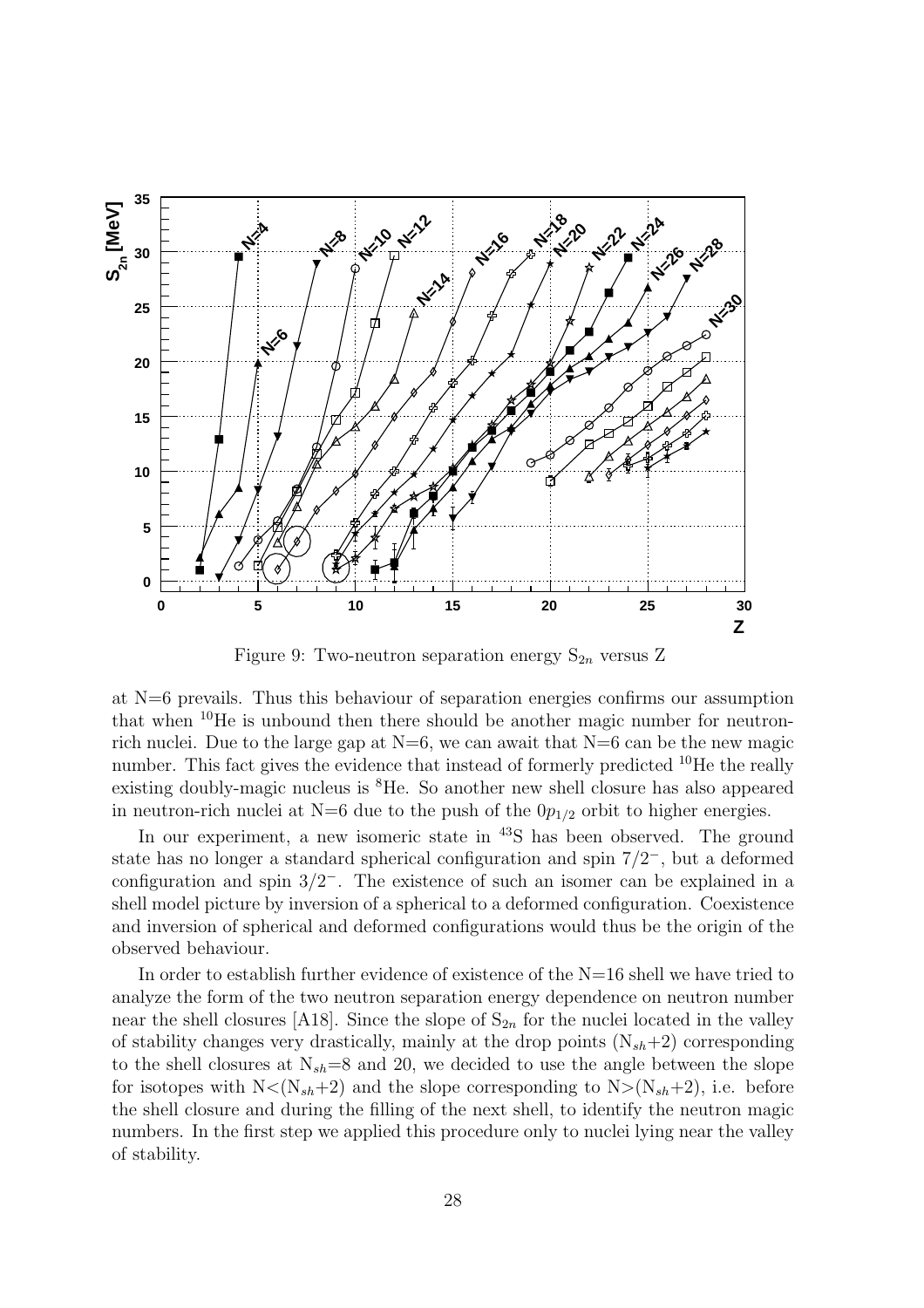

Figure 10: Experimental data of the angle  $\alpha$  obtained for nuclei near the valley of stability show the region of Z where magic neutron numbers  $N=8$ , 16 and 20 are active; N<sub>sh</sub>=8 (circles), N<sub>sh</sub>=16 (triangles) N<sub>sh</sub>=20 (squares). In the inset the angle  $\alpha$ in two-neutron separation energy vs. neutron number plot at the drop point  $N_{sh}+2$ (corresponding to  $N_{sh}=8$ ) is shown.

The dependence of the angle  $\alpha$  (shown in the inset) on the proton number for  $N_{sh}=8$  and  $N_{sh}=20$  is shown in Fig. 10 as circles and squares, respectively. Two peaks corresponding to nuclei embedded in the valley of stability and close to the magic neutron numbers N=8 and 20 are clearly seen and confirm the possibility to identify the magic numbers using changes of the  $S_{2n}$  slope. It should be noted that  $\alpha$  values below 20 degrees are not significant. The nuclei near the neutron drip line and displayed in Fig. 10 as triangles possess also a relatively high  $\alpha$ -value obtained for the shell closures at  $N=16$ . Thus the neutron  $N=16$  magicity in the region from carbon up to neon is confirmed.

### 5.4 Microscopic energy

Another direct way to observe shell effects in neutron-rich nuclei is to compare their experimental and predicted mass values [A16, A17]. The difference between the experimental mass excess,  $\Delta M_{exp}$ , and the result of calculated masses can be plotted versus the neutron number for different elements. We took the mass excess predicted by Finite Range Liquid Droplet model FRLD [Mol95] as  $\Delta M^{FRLD}$ . The existence of the N=16 gap should manifest itself as a minimum of the shell correction,  $\Delta M$ , which reads

$$
\Delta M = \Delta M_{exp} - \Delta M^{FRLD}.\tag{10}
$$

The comparison of the experimental mass excess and its theoretical predictions is plotted in Fig. 11. Well pronounced minima in the shell corrections appear at  $N=16$  (or 15) for nuclei from oxygen up to aluminium. One might observe an increase of this difference as the neutron excess increases to Al isotopes. One can observed a minimum at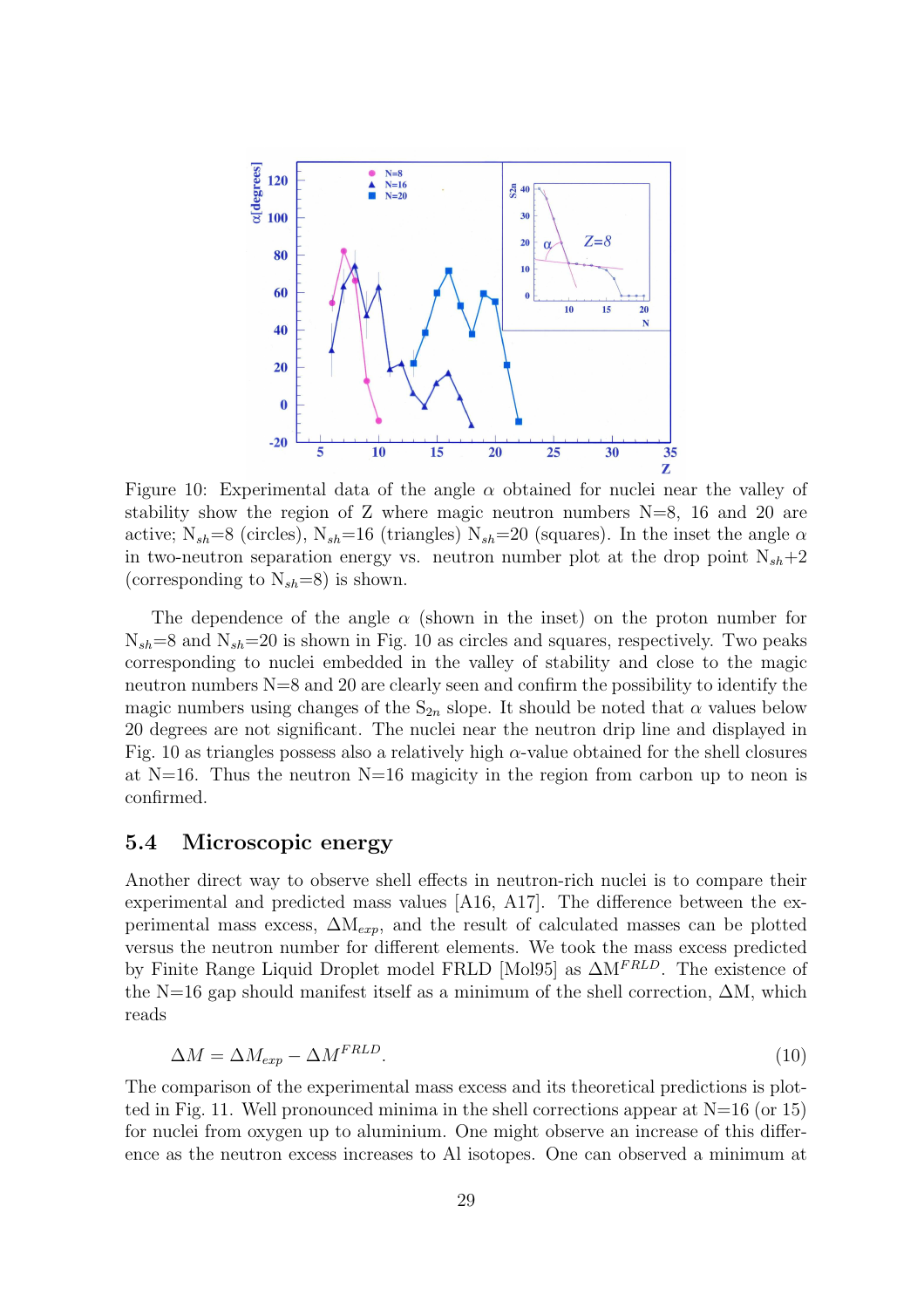

Figure 11: Dependence of the  $\Delta M$  for the proton numbers Z=8–17.

N=20 only for P and higher isotopes. This gives further important evidence for the existence of the new shell closure at  $N=16$  in neutron-rich nuclei in the oxygen-aluminium region.

## 6 Gamma Spectroscopy of Neutron-rich Nuclei

To the basic nuclear properties, except mass, binding and separation energies belong also the nuclear shapes and the structure of atomic nuclei. Very useful way how the precise deformation of nucleus can be determined is to measure the  $\gamma$ -rays emitted by excited nuclei and compare their energies and relative intensities. Nuclei possessing neutron/proton ratios radically different from those of the stable isotopes exhibit unexpected phenomena which have revolutionized our understanding of nuclear physics. Properties such as neutron halos and the modification of shell closures are predicted for a wide range of extremely neutron-rich nuclei, but it is only for the lightest elements that nuclei at the neutron drip line can presently be accessed experimentally. Although the neutron drip line has probably been delimited for elements below fluorine and the atomic masses of many of these nuclei measured [Orr91] comparatively little is known about their decay characteristics or spectroscopy [End90]. Such measurements can probe important details of the underlying microscopic structures which give rise to the novel phenomena.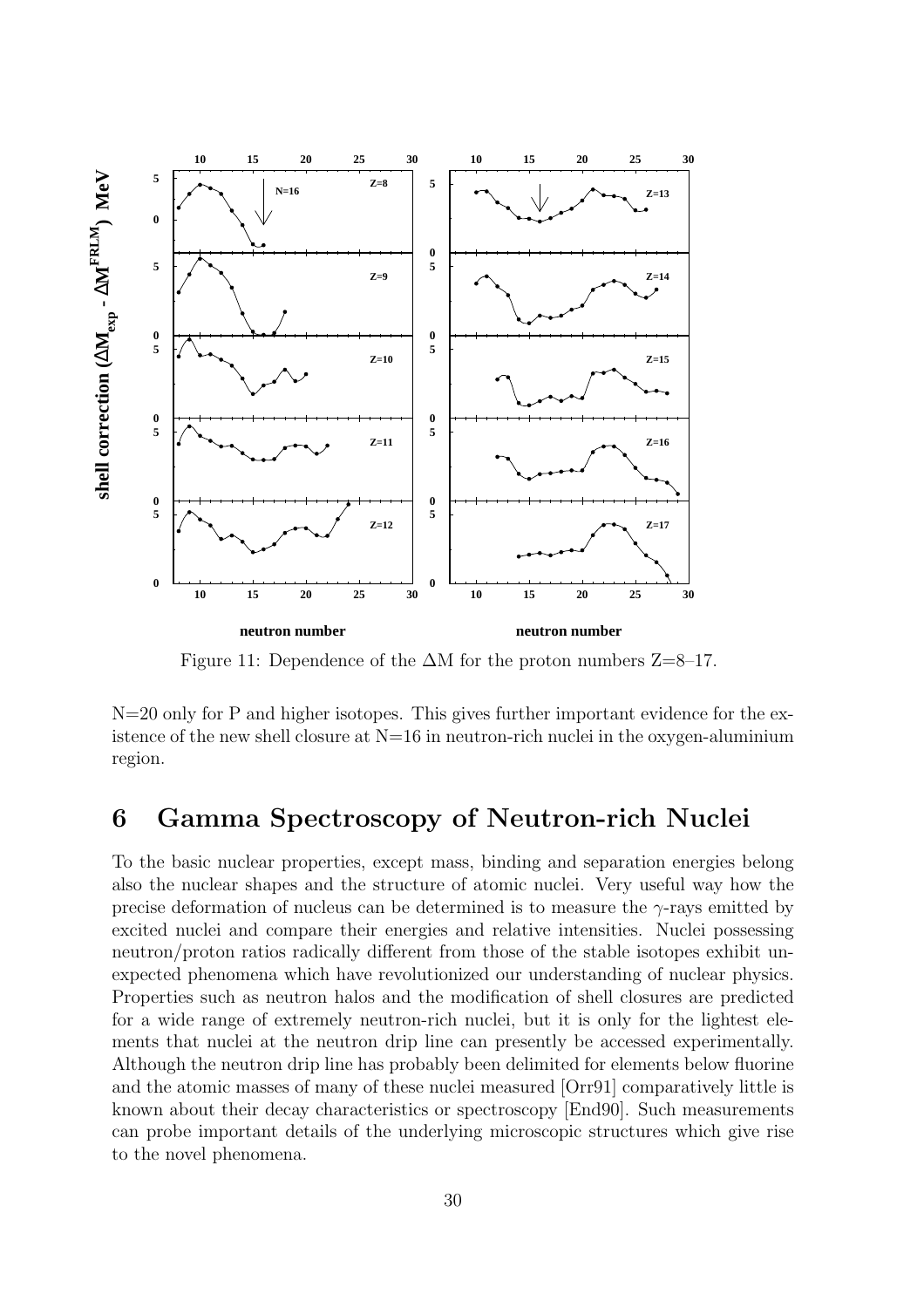### 6.1 Beta-delayed  $\gamma$ -ray spectroscopy

The probability of  $\beta$ -decay to states in the daughter nucleus provides an information on the degree of overlap between the neutron and proton states in the parent and daughter nucleus. When the radioactive decay populates excited states of the daughter nucleus, observation of the radiation associated with their de-excitation yields invaluable spectroscopic information on the energies and characteristics of low-lying excited states.

We used the experiment on the <sup>28</sup>O particle stability [A9] described in Sec. 4.1 to measure the  $\beta$ -delayed  $\gamma$ -rays of neutron-rich nuclei in this region. The spectrum of the  $β$ -delayed γ-rays enables one to characterize the structure of the states of the daughter nucleus, concerning its deformation or the arrangement of its particles.

The energy spectra of excited levels of certain nuclei reasonably close to the stability have been measured using transfer reactions [Orr89], but rapidly diminishing cross sections limit the range of nuclei which are amenable to study using this approach. A complementary tool is the  $\beta$ -delayed  $\gamma$ -ray spectroscopy, which can probe a different subset of excited states and, provided the decay schemes can be interpreted, can measure level energies with a greater precision. In principle  $\beta$ -decay measurements can be applied to nuclei right up to the neutron drip line, as long as the nuclei of interest can be cleanly and efficiently separated and their radioactivity measured with high sensitivity.

In our work [A12],  $\beta$ -delayed  $\gamma$ -ray and neutron emission has been studied for the first time in a range of neutron-rich nuclei extending out to the  $A/Z=3$  nuclides  $^{24}_{8}O$ ,  $^{27}_{9}F$ , and  $^{30}_{10}Ne$ . The first  $\beta$ -delayed  $\gamma$ -ray measurements for  $^{25,26}F$ , and  $^{26,28,29}Ne$  are also presented (see Fig. 12) and the half-lives and neutron emission probabilities measured in our work for all these nuclides are summarized [A10]. Possible level schemes deduced from the  $\gamma$ -ray spectra are compared with the results of transfer reaction studies and shell model calculations. These result are, partially, presented with other bulk of data obtained from in-beam spectroscopy in Sec. 6.2.

### 6.2 In-beam  $\gamma$ -ray spectroscopy

To obtain the information on shell closures atomic masses of many of neutron-rich nuclei up to Ar have been measured, and the neutron drip line has probably been delimited for elements below fluorine. However, such information can also be obtain from



Figure 12: Energy levels of  $26$ Ne: a) nuclear levels predicted using the shell model with the USD interaction [Wil84]; b) the partial level scheme deduced in ref. [A12]. The excitation energies of the levels and  $\gamma$ -ray transition energies are given to the nearest keV. The spin and parity values in parentheses indicate tentative assignments.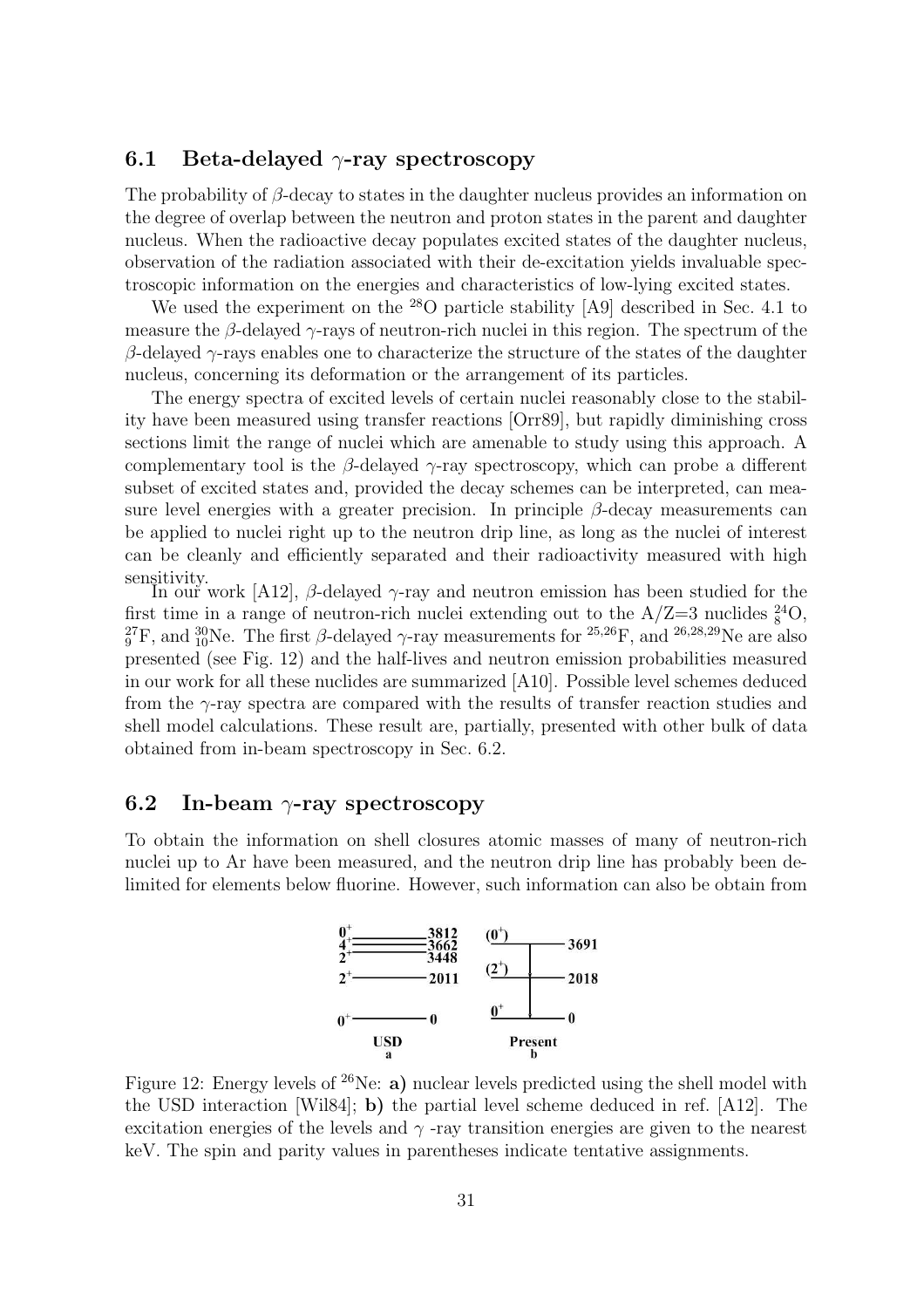the study of radioactive decay characteristics or spectroscopy of these nuclei. Since the spectroscopic measurements can reveal details of the underlying microscopic structures, and determine the shape of the nuclei under study, we have performed the first measurement at GANIL [Lop99, A17, A19] of the so called "in-beam  $\gamma$ -ray spectroscopy". Thus a very elegant way to identify shell effects experimentally is to measure the nuclear collectivity. In particular, Coulomb excitation combined with the measurement of the deexcitation  $\gamma$ -rays, gives access to the energy of the first  $2^+$  excited state and the associated B(E2) transition rate in even-even nuclei. When such data are systematically analysed as a function of proton and neutron numbers, the magic gaps are signalled by peaks in the  $2^+$  energies associated with corresponding dips in the  $B(E2)$ values. Deviations from the corresponding trends observed in stable nuclei may be used as indications of changes in the shell structure of nuclei. Again, the quantitative analysis must involve careful consideration of possible shape coexistence effects and/or effects associated with the proton-neutron composition of low-lying collective vibrational states, keeping in mind that only the proton component is responsible for the electromagnetic de-excitation. Additional information on relative intensities and the  $E(4^+)/E(2^+)$  ratio is also highly desirable.

In order to obtain information on the structure of neutron rich nuclei in the protonsd shell region, in-beam  $\gamma$ -ray spectroscopy using the projectile fragmentation reactions has been used. In these experiments shown schematically in Fig. 13 a large number of exotic nuclei have been produced and excited by fragmentation of neutron-rich projectiles (such as  ${}^{36}S$  and  ${}^{48}Ca$ ) on a thin Be(2.77 mg/cm<sup>2</sup>)target.

Experiments were based on measurement of coincidences between the projectile like fragments and their prompt  $\gamma$ -decay detected by  $\gamma$ -detector array. The Crystal ball consisting of 74  $BaF_2$  detectors shown in Fig. 14 has been used to detect  $\gamma$ -rays in all in-beam experiments. Detectors have been placed at a mean distance of 30 cm from the target covering nearly  $4\pi$ . The relatively high velocity of the produced projectile fragments ( $v/c \approx 0.35$ ) necessitates a proper Doppler correction of the detected  $\gamma$ -rays energies. The total photo-peak efficiency of the  $BaF_2$  array was found to be 30% at 1.3 MeV with an average full width at half maximum of 12% after Doppler correction. The energy threshold of the  $BaF<sub>2</sub>$  detectors has been adjusted to a minimum value in order to allow the detection of low energy  $\gamma$ -rays down to 100 keV. Six Ge segmented



Figure 13: Experimental setup of in-beam spectroscopy measurement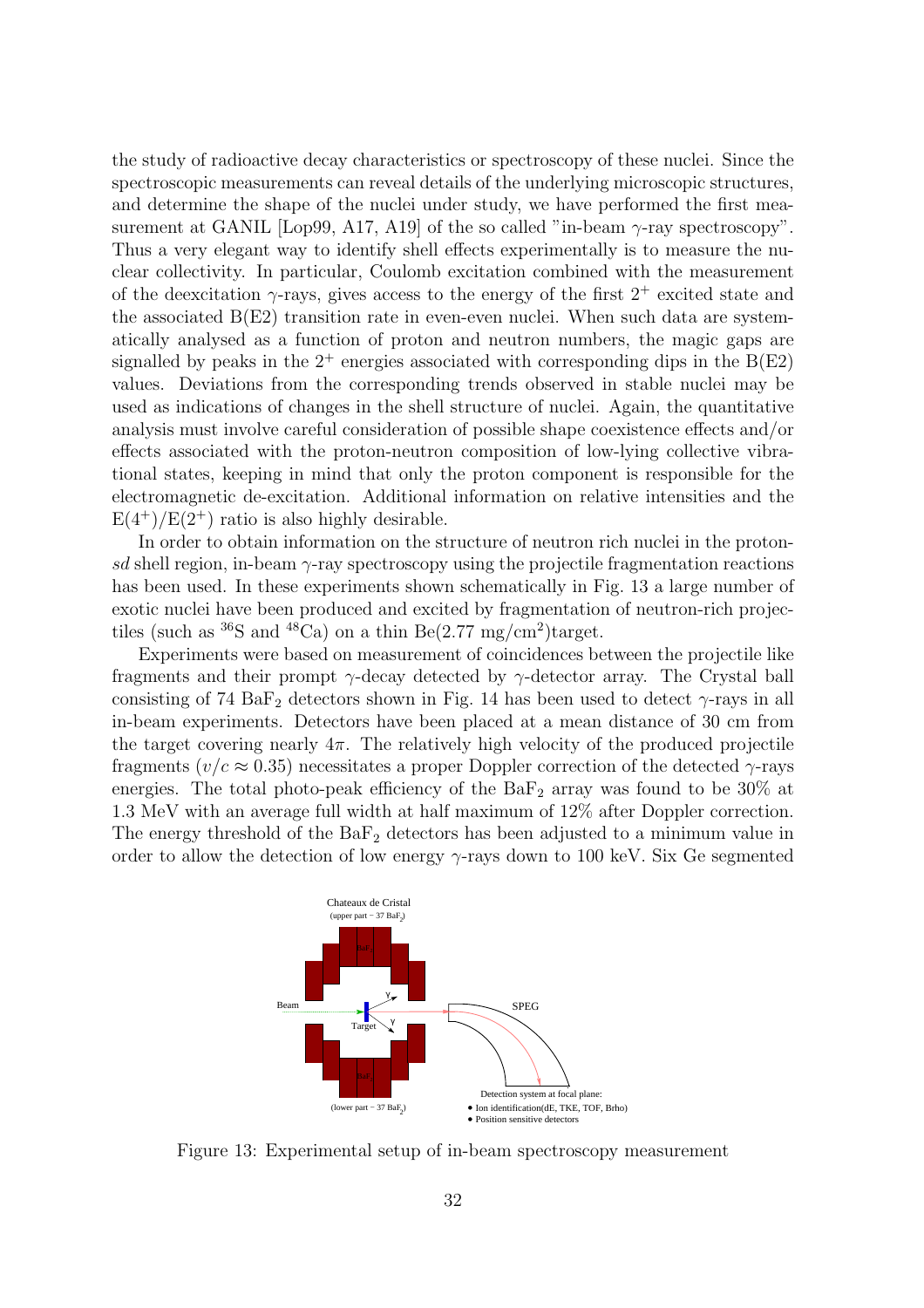

Figure 14: Chateau de Cristal

clover detectors, covering roughly 10% of the solid angle around the target, and placed in the horizontal plane of the beam, have also been included in the experiment.

The produced fragments have entered the SPEG spectrometer where they were selected and identified by the use of time-of-flight, energy loss, and focal-plane position information. Although the analysis of the coincidences between the outgoing fragments collected and identified at the SPEG spectrometer and their deexcitation  $\gamma$ -rays is rather complicated, the feasibility of such an in-beam  $\gamma$ -ray spectroscopy has been proved to be an efficient tool for nuclear structure study.

#### Magnesium

In the first experiment we have used a  ${}^{36}S(77.5 \text{ A}.MeV)$  beam with an intensity of about 1 pnA. The first results of the measurement of excited  $30,32$  Mg isotopes [A19] have shown the presence of several  $\gamma$ - lines.

<sup>32</sup>Mg: The <sup>32</sup>Mg has confirmed the (known) excited state  $E(2^+)$  at 885 keV already measured by Motobayashi [Mot95], while the new line has an energy of 1430 keV. The  $\gamma - \gamma$  coincidences have revealed that these two lines are in coincidence, and the 1430 keV line could be a  $4^+_1 \rightarrow 2^+_1$  transition. Another weaker  $\gamma$ -ray transition has also been observed at 2870(40) keV. The analysis suggests that this transition corresponds to the direct decay of an excited state to the ground state.

<sup>30</sup>Mg: The line at 1480 keV corresponds to the transition of the (known) excited state  $E(2^+)$  to the ground state. Two  $\gamma$ - lines at 1980 and 980 keV are with the 1480 keV transition in coincidence.

#### Neon

<sup>26</sup>Ne: The 1660 and the 2018 keV  $\gamma$ -rays have already been observed in the  $\beta$ delayed  $\gamma$ -decay of <sup>26</sup>F [A12]. The spectrum obtained by the Ge detectors shows three lines at energies 1499, 1671, and 2024 keV [A20] which are presented in Fig. 15, these  $\gamma$ - lines can be seen also in the spectrum from the BaF<sub>2</sub> detectors.

<sup>28</sup>Ne: The results from in-beam spectroscopy [A20] have shown the  $\gamma$ -line at 1.293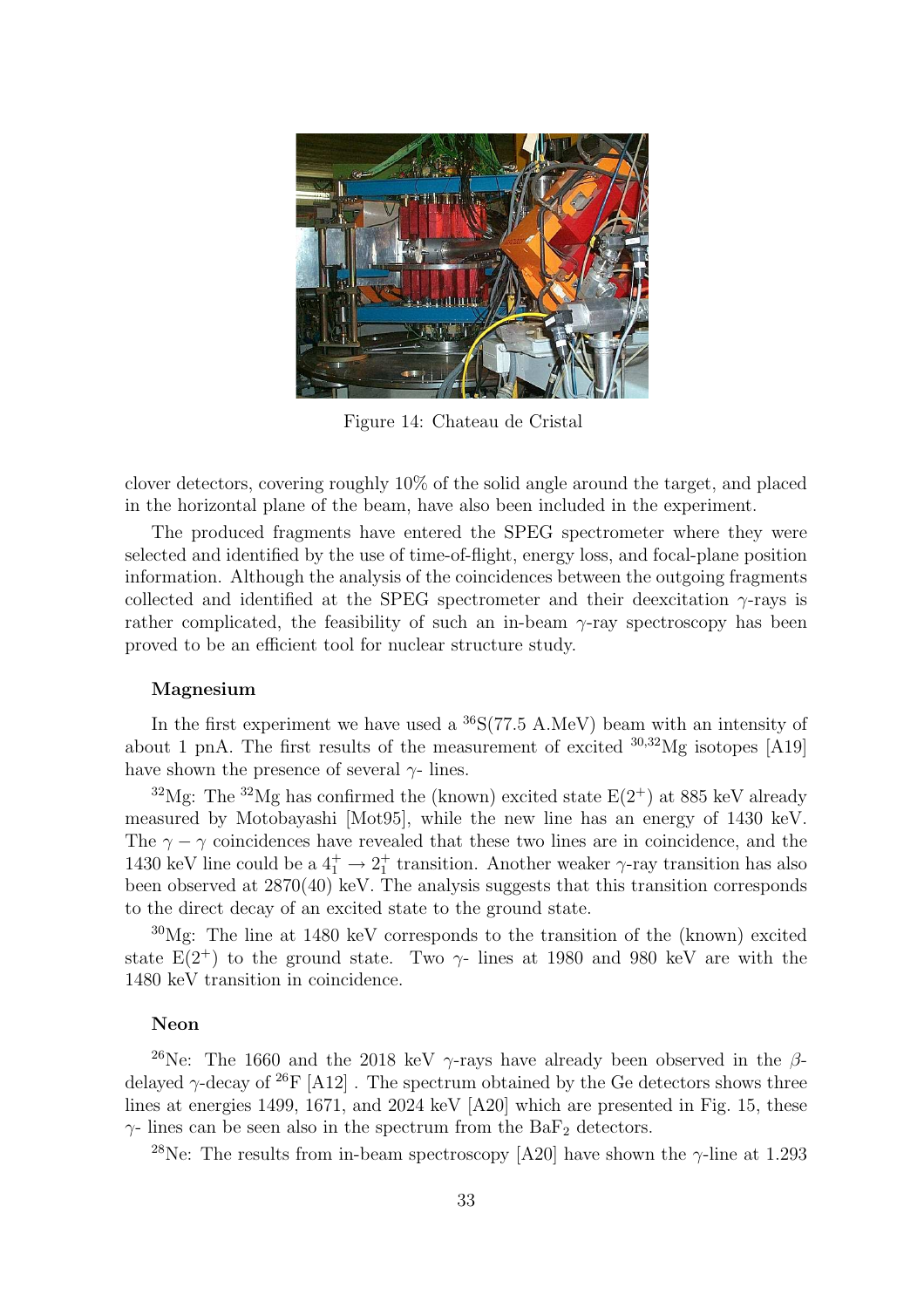

Figure 15: Nuclear levels of  $^{26}$ Ne and  $^{28}$ Ne; **a** - the partial level scheme of  $^{26}$ Ne deduced in ref. [A12] from beta-decay of  $^{26}F$  (also shown in Fig. 12); **b** -  $^{26}Ne$  deduced from in-beam measurement  $[A20]$ ;  $c - {}^{28}Ne$  deduced from the same in-beam measurement.

MeV. Lines at 1707 and 936 keV were also observed and are shown in Fig. 15.

#### Oxygen

Excited states in the neutron-rich O isotopes were previously reported by Catford et al. [Cat89] using transfer reactions. The first excited  $2^+$  state of the N=14 nucleus <sup>22</sup>O is 3190 keV [Bel01, Thi00]. This is almost 2 times higher than in the adjacent  $N=10$ and 12 nuclei and therefore indicating the presence of a  $N=14$  (sub-) shell closure. This finding is also supported by the B(E2) value deduced from the inelastic scattering experiments [Thi00]. While the systematic trend of the first excited  $2^+$  states for  $Z=8$ shows the disappearance of the  $N=20$  shell closure, a new shell effect at  $N=16$  has been substantiated from mass measurements and two neutron separation energies deduced from them [A13, A17].



Figure 16: Doppler-corrected  $\gamma$ -spectra of <sup>22</sup>O (left) and <sup>24</sup>O (right).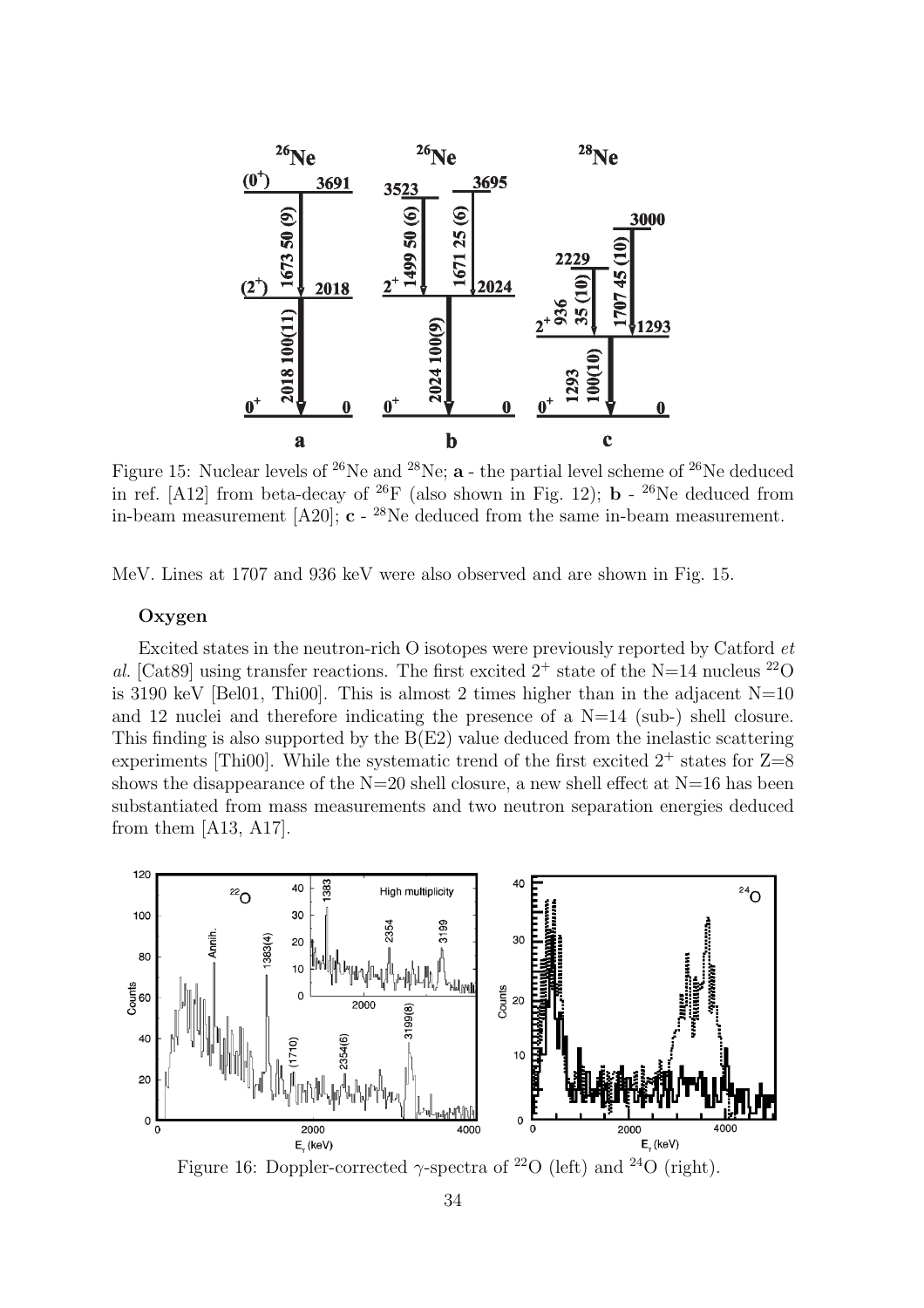In our papers [A21, A22] we report on first experiments probing the structure of  $N=12$  to  $N=16$  oxygen nuclei by use of fragmentation reactions and  $\gamma$ -ray spectroscopy. In the first experiment a  ${}^{36}S(77.5 \text{ A}. \text{MeV})$  beam with an intensity of about 1 pnA was fragmented on a thin Be foil  $(2.77 \text{ mg/cm}^2)$  located at the target place of the energy loss spectrometer SPEG at GANIL. The SPEG was tuned to the  $A/Z=2.75$  mass to charge ratio, that is between <sup>21</sup>O and <sup>22</sup>O. As a result, the nuclei <sup>20,21,22,23</sup>O were transmitted. In addition to the  $BaF<sub>2</sub>$  array, four high resolution Ge detectors were used at the most backward angles. The overall Ge detector efficiency was 0.12% at 1.3 MeV. We refer to this measurement as a single step fragmentation (SSF) experiment.

In the second experiment, we used a primary beam of  ${}^{36}S$  of an intensity 400 pnA on a carbon target placed in the double solenoid spectrometer SISSI. The produced nuclei were selected using the ALPHA spectrometer which magnetic rigidity and the optics of the beam line were optimized for the transmission of a cocktail beam mainly composed of fragments around  $25,26$ Ne, with energies of about 60 A.MeV. An active target composed of a plastic scintillator was used at the same place as the Be target in the SSF experiment.

This double step fragmentation (DSF) method has used two consecutive fragmentation reactions to optimize the production of the <sup>24</sup>O nuclei. Noteworthy is the fact that in the case of DSF the cocktail beam intensity can be much lower than the intensity of the  ${}^{36}S$  beam. Nevertheless,  ${}^{24}O$  was produced with almost a factor 10 higher intensity than it could have been produced with the SSF technique. Moreover, the raw counting rates of individual  $\gamma$ -ray detectors were reduced by two orders of magnitude compared to the SSF experiment.

From the level schemes proposed for <sup>21</sup>O and <sup>22</sup>O (the first  $2^+$  state at 3.199 MeV), as well as from the nonobservation of any  $\gamma$ -decay branch from <sup>23</sup>O and <sup>24</sup>O (see Fig. 16) the size of the N=14 and 16 shell gaps in oxygen isotopes could be obtained. In both cases the gaps are large and hence  $^{22}O$  and  $^{24}O$  are both doubly-magic nuclei. The presence of the rather well bound doubly-magic nucleus <sup>24</sup>O on the neutron drip line is a unique situation.

These results, as well all as other properties observed for  $20,21,22,23,24$ O, are in excellent agreement with predictions made nearly 20 years ago using the USD effective Hamiltonian. The  $T=1$  part of the USD Hamiltonian, which is responsible for this behavior is essentially different from that predicted from the renormalized G-matrix and the reason for the difference is not understood. It appears that while the  $N=16$ shell gap turns out to be larger than 3 MeV in the heaviest oxygen isotopes, it is only of the order of 1 MeV in the Si and Mg isotopes. This can be accounted for by



Figure 17: Schematic illustration of the strong n-p monopole interaction acting between the two spin-orbit partners  $\pi 0d_{5/2}$  and  $\nu d_{3/2}$ .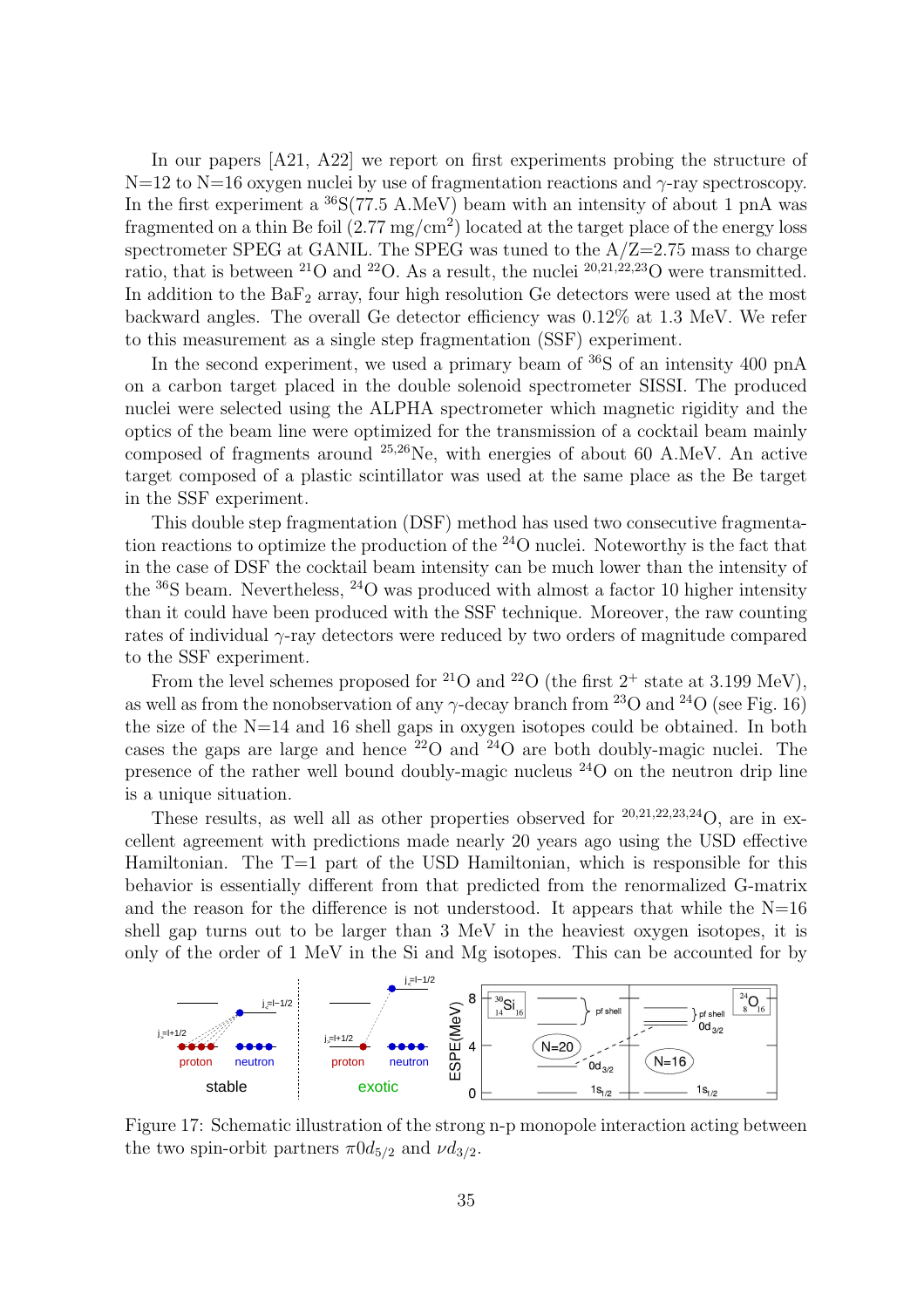

Figure 18: Dependence of  $E(2^+)$  on N for various proton numbers

considering the role of the strong n-p monopole interaction acting between the two spin-orbit partners  $\pi 0d_{5/2}$  and  $\nu 0d_{3/2}$  [Ots01a]. As the  $d_{5/2}$  proton orbit is emptied this interaction is released and the  $d_{3/2}$  neutron orbit is shifted towards the fp shell decreasing in the same time the  $N=20$  shell gap and increasing the  $N=16$  gap. This evolution of the neutron  $d_{3/2}$  orbit is complete in the oxygen isotopes where the  $\pi d_{5/2}$  is empty, making the  $N=16$  shell gap relatively larger. Such a large  $N=16$  gap in oxygen isotopes is probably the reason why heavier isotopes having N=18 and 20 are neutron unbound (as the  $\nu d_{3/2}$  lies at higher energy than in Mg and Si nuclei). This situation is schematically presented in Fig. 17. The determination of the size of the  $N=16$  gap in F and Ne is also important in order to complete the study of the single-particle evolution and its effect on the drip-line location in this region.

In Fig. 18 the  $\gamma$ -ray energies of the first  $2^+$  level for even-even nuclei for N ranging 12 - 24 are plotted. In the left panel first levels of  $20^{\circ}$  and  $2^{\circ}$ O showing the steep rise to 3.2 MeV. The energy of the first  $2^+$  state for Ne isotopes rises from 1.25 MeV for <sup>22</sup>Ne to 2 MeV for <sup>24</sup>Ne and <sup>26</sup>Ne and then drops to 1.3 MeV for <sup>28</sup>Ne showing the flat maximum for both 14 and 16 neutron numbers and suggesting a competition between the  $0d_{5/2}$  and  $1s_{1/2}$  orbits as well an elimination of the N=20 shell. On the other hand, Mg isotopes show a steady decrease in the energy of  $2^+$  state, confirming the weakening of  $N=20$  shell after reaching the maximum at  $N=14$ . However, Si isotopes exhibit the maxima at  $N=16$  and 20 that suggest weakening of the  $N=14$  subshell closure.

In the right panel of the Fig. 18 the  $\gamma$ -ray energies of the first  $2^+$  state for even isotopes of S, Ar and Ca are plotted. These nuclides exhibit pronounced maxima at  $N=20$  shell, however, the strength of  $N=16$  shell in these elements is very weak as these nuclides are no more neutron-rich but lie on the proton-rich side of the valley of  $\beta$ stability. So we can conclude, that the strength of the N=16 shell can be observable by the in-beam  $\gamma$ -ray spectroscopy mainly in the region from carbon up to neon.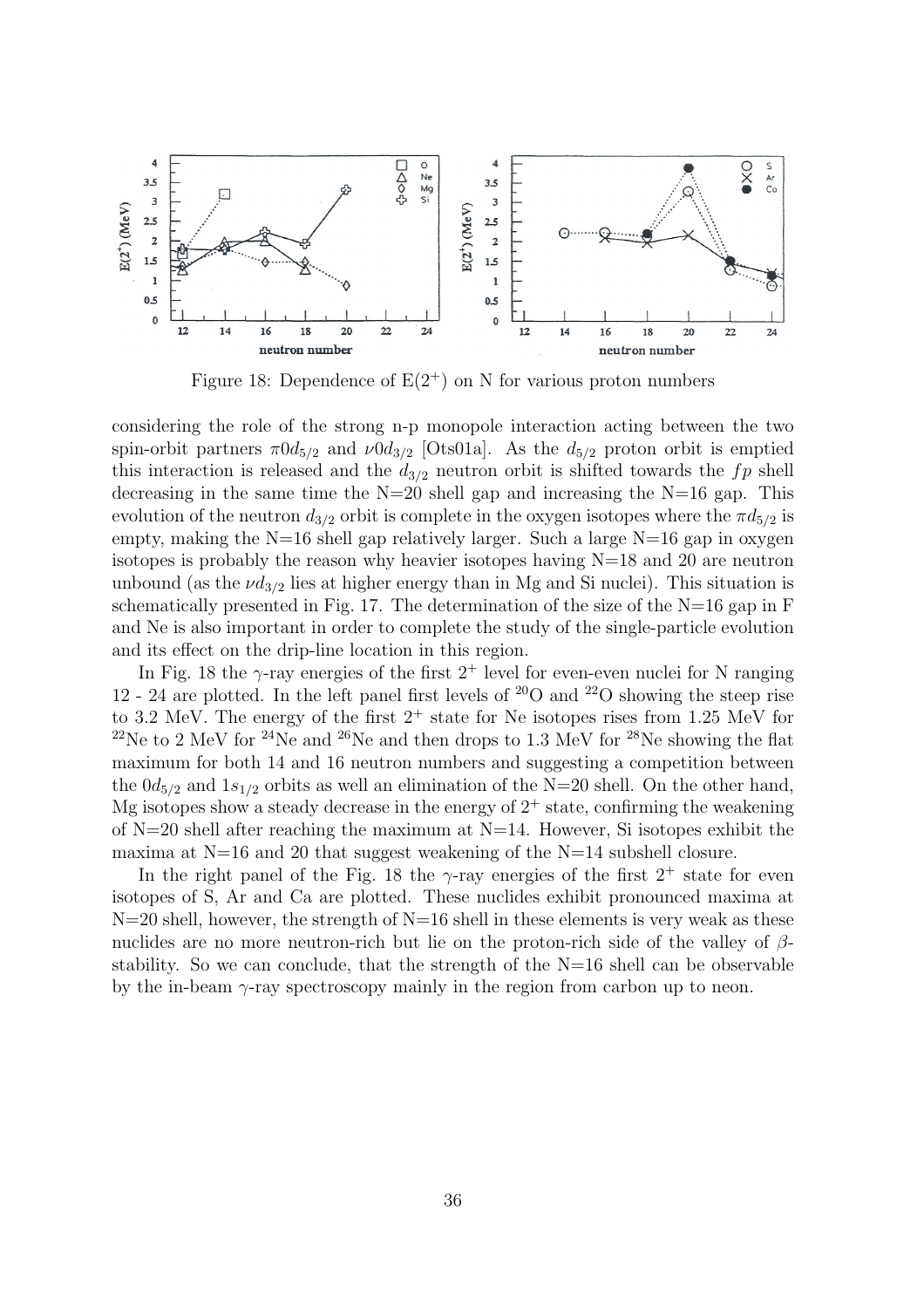## 7 Conclusions

We can summarize main results of our experiments on nuclear halo and matter distributions:

Two-neutron halo of  $^{11}$ Li nuclei [A1] using the elastic scattering on  $^{28}$ Si target has been measured for the first time. To compensate for the low intensity of the radioactive neutron-rich <sup>11</sup>Li (29 A.MeV) beam, an efficient detecting system permitting one to obtain reliable experimental data has been used. An attempt to reproduce the data in DWBA and coupled-channels calculations with a double folding optical potential, with energy- and density-dependent effective interaction and realistic densities has shown the presence of a neutron-halo in  $^{11}$ Li.

One-neutron halo of <sup>11</sup>Be [A4] has also been found in experiments of breakup reactions.

We have measured for the first time the angular distribution of the quasielastic scattering of proton halo nuclei <sup>7</sup>Be and  ${}^{8}B$  (40 A.MeV) [A3] on the <sup>12</sup>C target. The Monte Carlo simulation was performed in order to carefully evaluate the efficiency of the detector setup and to estimate the experimental error bars. The shell model one-body densities and the effective interaction M3Y were used to generate the optical model potentials and the form factors for inelastic scattering. The coupled-channels calculation of quasielastic scattering accounts well for  ${}^{7}Be$  while for  ${}^{8}B$  the agreement is not sufficient. Instead of the proton halo these nuclei exhibit a proton skin.

A large volume of data has also been obtained for the interaction of the protonrich <sup>7</sup>Be and <sup>8</sup>B nuclei [A5, A6] with a Si stack telescope in the energy interval 20-40 A.MeV. Only slight variations in the breakup cross sections do not confirm the predicted massive changes in the structure of these nuclei, but, on the other hand, these experiments have also confirmed the existence of the proton skin in these nuclei. The contribution to the breakup from the diffraction dissociation and absorption mechanisms were separately determined for the first time. The information about the structure of the <sup>8</sup>B nucleus is valuable not only for clarifying the question of proton halo but also for astrophysical reasons.

Very important new information collected in reaction analyses [A7] highlights the usefulness of reaction cross section measurements in assessing the relative merits of different structure and reaction models, beyond what can be inferred from elastic and inelastic scattering.

We have extracted the Coulomb and nuclear deformation lengths of  $30,32$ Mg [A8] by the inelastic excitation measurements of intermediate energy secondary beams on <sup>208</sup>Pb and <sup>12</sup>C targets. Both nuclei exhibit a similar value of  $|\beta| \sim (0.5 - 0.6)$  of charge and mass deformation lengths which does not confirm predicted asymmetry in the matter distribution.

We can summarize main results of the experiments on particle stability and structure of nuclei near the neutron drip line:

In the neutron-rich region, no standard doubly-magic nuclei, neither <sup>10</sup>He [Kor94] in RIKEN nor <sup>28</sup>O [A9] in our experiment using fragmentation of the neutron-rich projectile <sup>36</sup>S(78 A.MeV) and the LISE3 spectrometer have been found. The heaviest experimentally found isotopes of carbon, nitrogen and oxygen were  ${}^{22}C$ ,  ${}^{23}N$  and  ${}^{24}O$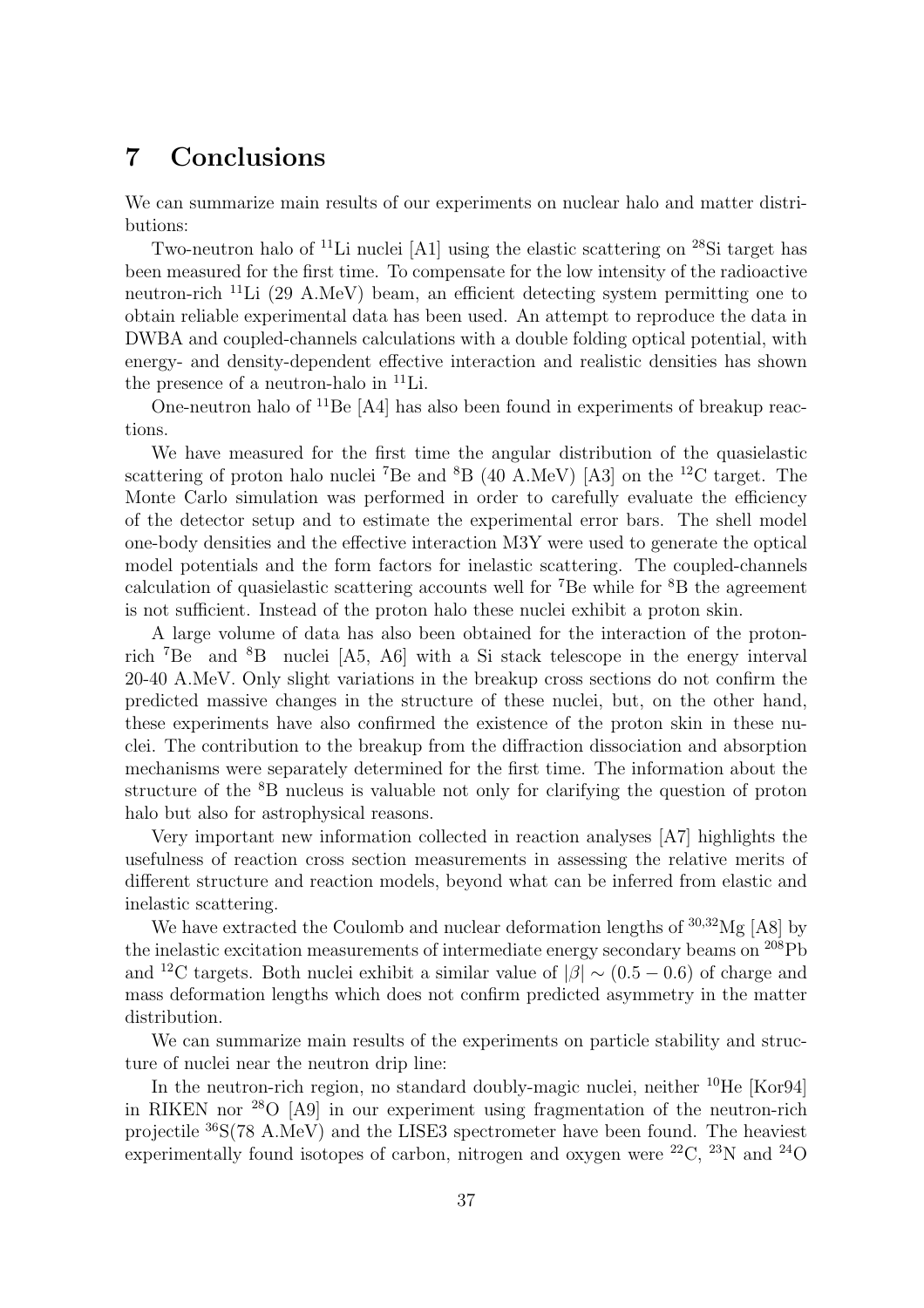with the same neutron number,  $N=16$ ,  $[A9]$  while the heaviest isotope of fluorine was found to be  ${}^{31}F$  with N=22 [Sak99, A11]. It is remarkable that six additional neutrons can be bound by adding just one proton to oxygen. The sudden change in stability from oxygen to fluorine may demonstrate the substantial changes in the nuclear structure in this region.

The neutron-rich isotopes  $34$ Ne and  $37$ Na were observed using the fragmentation reaction  ${}^{48}Ca$  (59.8 A.MeV) +  ${}^{nat}Ta$ , and thus, most probably, the neutron drip line has been reached for the neon (at  $N=24$ ) and sodium (at  $N=26$ ) isotopes. However, the stability of semi-magic  $^{40}Mg$  with N=28 is very unlikely [A11].

Therefore, in the next period we concentrated to mass measurement of very neutronrich nuclei to determine their binding energy and two-neutron separation energy which are the leading quantities to establish clear signature of nuclear shells in this region.

We have measured 31 masses of neutron-rich nuclei in the range  $A=29-47$  [A13]. The precision of 19 masses has been significantly improved (with the uncertainty better than 1 MeV) and 12 masses were measured for the first time. The experimental shell corrections and the comparison of the measured mass excesses with models show a weakening of the N=28 shell closure which is supported by nonexistence of <sup>40</sup>Mg [A11]. In particular, the <sup>43</sup>P, <sup>44</sup>S, <sup>45</sup>Cl nuclei with  $N=28$ , appeared to be also less bound than predicted. On the other hand, there appears a discontinuity in the slope at  $N=26$ , where consequently, a pseudo-shell closure can appear. A comparison with shell model and relativistic mean field calculations demonstrates that the observed effects arise from deformed prolate ground state configurations associated with shape coexistence [A13].

However, the weakening of the  $N=20$  shell closure for region  $Z<14$  was also clearly seen. This complex situation of two-neutron separation energies in the O-Al region was the reason why we made an attempt to clarify the behaviour in this region. We used the fact that several particle stable nuclei [A9, Sak99, Sak96] were found to exist in this region, however, their masses are not known yet. Nevertheless, their  $S_{2n}$  values must be positive and therefore, we included the "expected"  $S_{2n}$  values of the heaviest particle stable isotopes  $^{23}N$ ,  $^{22}C$ ,  $^{29,31}F$  and  $^{31,32}Ne$  to the plot of two-neutron separation energies. A behaviour typical of the filling of shells which is seen at magic number  $N=20$ has also appeared in region near  $N=16$  for the C, N, O, F and Ne isotopes. This fact has led us to the statement about the existence of a new shell closure at  $N=16$  [A14, A15, A16 in this neutron-rich region. Both shell closures at  $N=20$  and  $N=16$  are evidenced by the corresponding sharp decrease of the  $S_{2n}$  value when two neutrons are added after crossing magic numbers (N=20 and 16). After this sharp drop at the point  $N_{dp}$  (corresponding to  $N_{shell}+2$ ) the  $S_{2n}$  values step down only slowly as the filling of the next shell starts to influence  $S_{2n}$ . The existence of the new shell closure at N=16 in neutron-rich nuclei is supported also by the behaviour of the calculated shell correction [A18] in the O-Al region.

The detailed inspection of neutron-rich region shows the interplay between gaps at  $N=8$  and  $N=6$ . The gap corresponding to the  $N=8$  is narrowing for lower Z and for  $Z=3$  and 4 the new gap at N=6 prevails. This fact gives the evidence that instead of formerly predicted <sup>10</sup>He the really existing doubly-magic nucleus is <sup>8</sup>He. So another new shell closure has also appeared in neutron-rich nuclei at N=6 due to the push of the  $0p_{1/2}$  orbit to higher energies.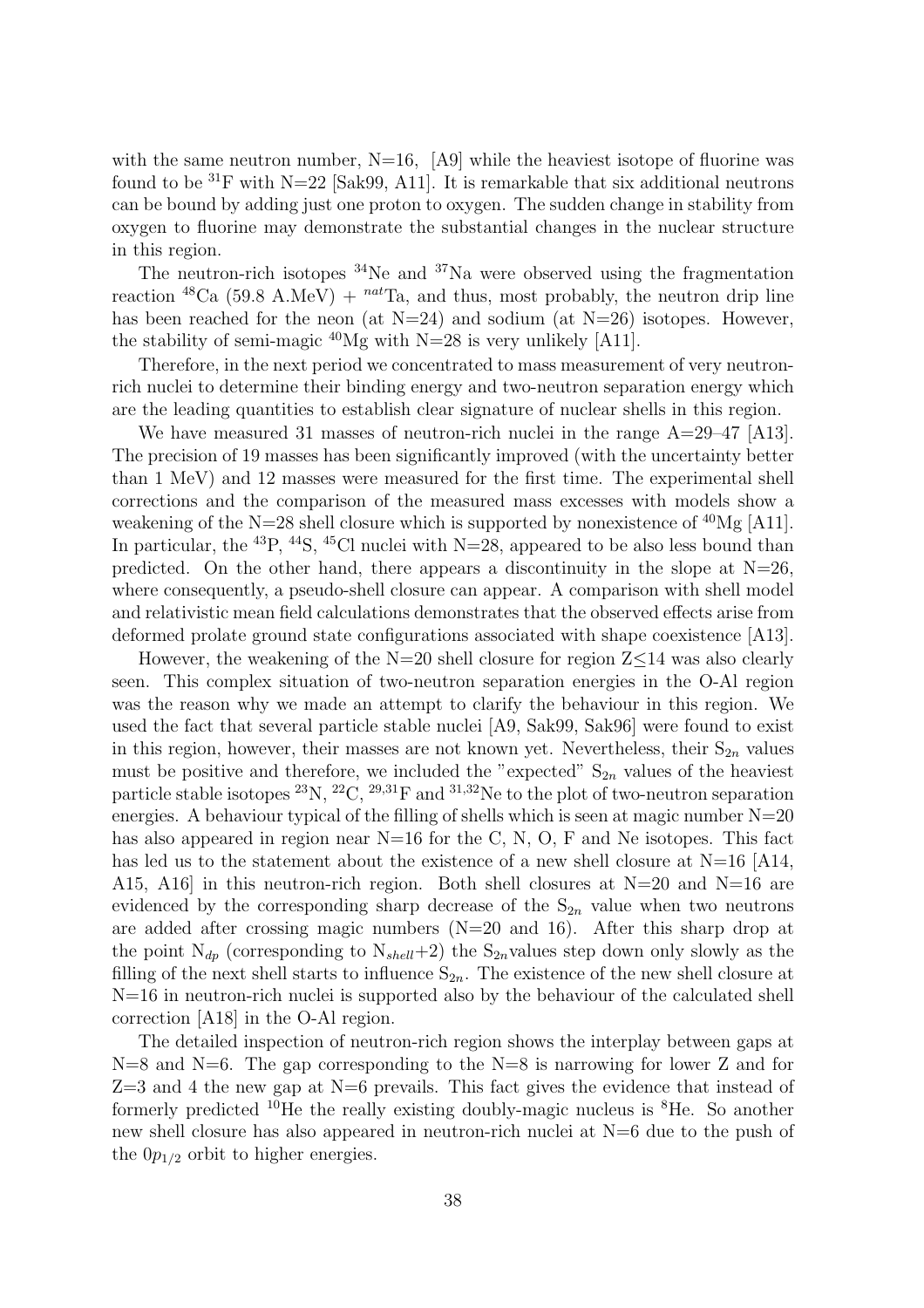Very useful way how the shell closure and magic number can be determined precisely is to measure the  $\gamma$ -rays emitted by excited nuclei. In-beam  $\gamma$ -ray spectroscopy has revealed to be an important tool to study low-lying excited states in neutron-rich nuclei, to determine the energy of the first  $2^+$  state for even-even nuclei, and thus to establish the gap above the ground state. The energy of the first  $2^+$  state for even-even nuclei of S, Si, Mg, Ne [A19, A20] and O has been measured using the Crystal ball at GANIL. The energy of the first  $2^+$  state of even-even nuclei exhibits the maxima at N=20 for Si, S and Ca corresponding to doubly-magic nuclei near the valley of the stability, and confirming the magic number  $N-20$ . An enhancement at  $N=16$  for Ne, Si and S corresponding to a new neutron shell closures in neutron-rich nuclei is also visible. A special attention has been paid to measurement of oxygen isotopes  $20-24$ O [A21, A22]. The non-observation of any  $\gamma$ -decay branch from <sup>23</sup>O and <sup>24</sup>O suggests that their excited states lie above the neutron decay thresholds. From this, as well as from the level schemes proposed for <sup>21</sup>O and <sup>22</sup>O, the size of the N=14 and 16 shell gaps in oxygen isotopes was discussed in the light of shell-model calculations.

This fact is strongly supported by the instability of C, N and O isotopes with  $N> 16$ , and confirms the magic character of  $N=16$  for the neutron-rich nuclei in the region  $6 \leq Z \leq 10$ , while the shell closure at N=20 tends to disappear for  $Z \leq 14$ .

We can summarize that a new shell closure at  $N=16$  has appeared in neutronrich nuclei for  $Z\leq 10$  between the  $1s_{1/2}$  and  $0d_{3/2}$  orbits in a good agreement with the MCSM calculations. New shell closure at  $N=6$  which has revealed in neutron-rich nuclei for  $Z\leq 4$  between the  $0p_{1/2}$  and  $0p_{3/2}$  orbits is also in a good agreement with these calculations.

The synthesis and investigation of extremely neutron-rich isotopes are crucial for better understanding of the nature of the effective nuclear interaction. The study of the shell closures  $N=8$ , 20 and 28 is particularly interesting since their vanishing and transformation to the lower values in neutron-rich region is one of appraising facts which appeared in nuclear structure during last decade and which could be the first evidence of the changes in nuclear structure near the drip lines region.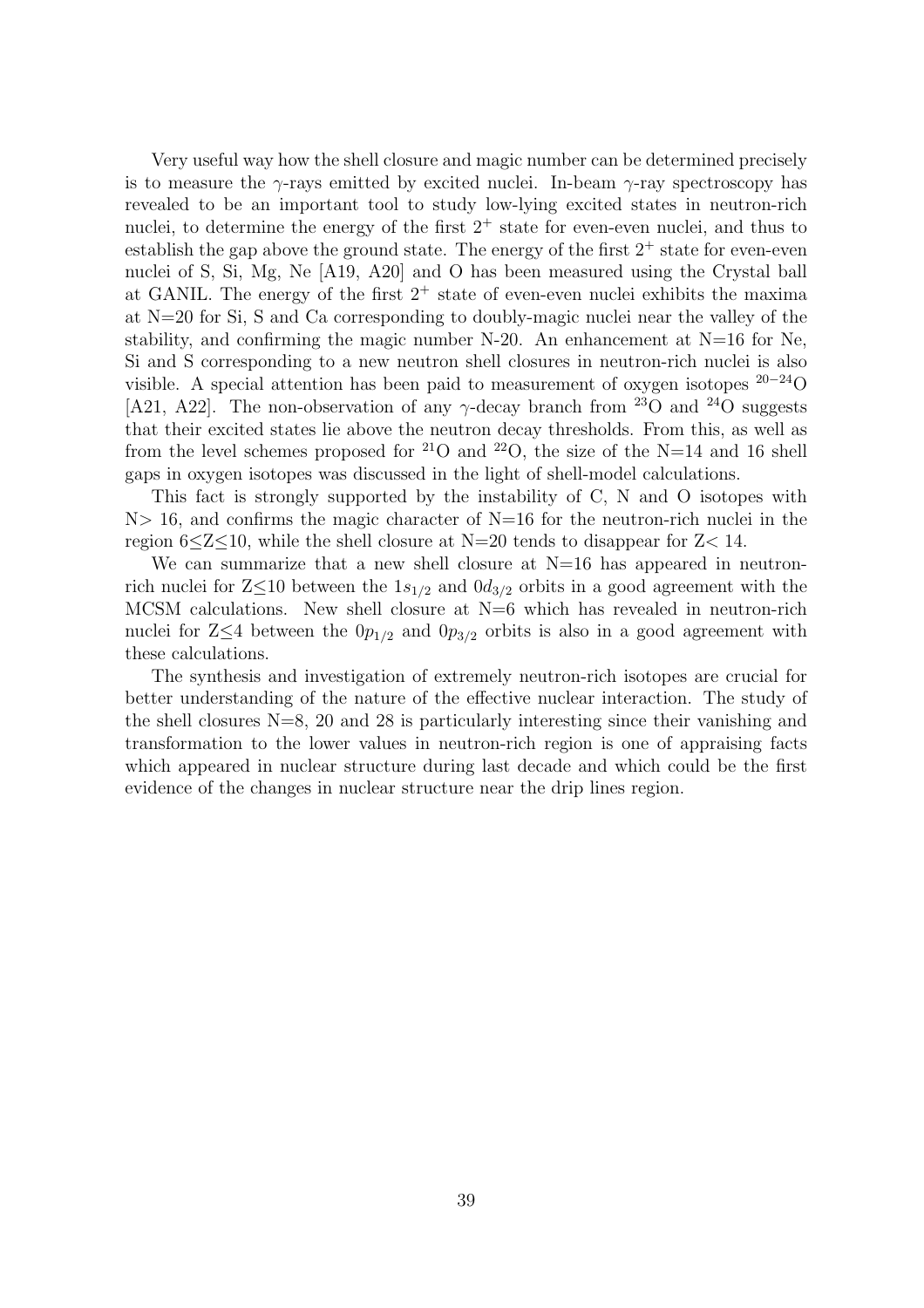# 8 References and published papers

# 8.1 Author's publications included to the dissertation A1-A22

| [A1] | M.Lewitowicz,, Z.Dlouhy et al.,                                                                         |
|------|---------------------------------------------------------------------------------------------------------|
|      | Elastic scattering of a secondary <sup>11</sup> Li beam on <sup>28</sup> Si at 29MeV/n.                 |
|      | Nucl. Phys. <b>A562</b> , 301 (1993).                                                                   |
|      | Imp. Fact.: 1.95; 46 cit.                                                                               |
| [A2] | Z.Dlouhy $et$ $al.$                                                                                     |
|      | The response of BGO scintillation detectors to light charged nuclei.                                    |
|      | Nucl. Instr. Meth. <b>A317</b> , 604 (1992).                                                            |
|      | Imp. Fact.: 1.224; 5 cit.                                                                               |
| A3   | I.Pecina,, Z.Dlouhy et al.,                                                                             |
|      | Quasielastic scattering of ${}^{8}B$ and <sup>7</sup> Be beam on the <sup>12</sup> C target at 40MeV/n. |
|      | Phys. Rev. C52, 191 (1995).                                                                             |
|      | Imp. Fact.: 3.61; 40 cit.                                                                               |
| [A4] | F.Negoita,, Z.Dlouhy et al.,                                                                            |
|      | Cross sections, momentum distributions and neutron angular distributions for ${}^{11}Be$                |
|      | induced reactions on silicon.                                                                           |
|      | Phys. Rev. C59, 2082 (1999).                                                                            |
|      | Imp. Fact.: 3.61; 13 cit.                                                                               |
| [A5] | F.Negoita,, Z.Dlouhy et al.,                                                                            |
|      | <sup>8</sup> B proton halo via reaction and breakup cross section measurements.                         |
|      | Phys. Rev. C54, 1787 (1996).                                                                            |
|      | Imp. Fact.: 3.61; 60 cit.                                                                               |
| [A6] | C.Borcea,, Z.Dlouhy et al.,                                                                             |
|      | <sup>8</sup> B studied as a secondary beam at GANIL.                                                    |
|      | Nucl. Phys. <b>A616</b> , 231 (1997).                                                                   |
|      | Imp. Fact.: 1.95; 3 cit.                                                                                |
| [A7] | A.de Vismes,, Z.Dlouhy et al.,                                                                          |
|      | Proton reaction cross-section measurements on stable and neutron-rich nuclei as a                       |
|      | probe of the nucleon-nucleus interaction.                                                               |
|      | Nucl. Phys. <b>A706</b> , 295 (2002).                                                                   |
|      | Imp. Fact.: 1.95 1 cit.                                                                                 |
| [A8] | V.Chiste,, Z.Dlouhy et al.,                                                                             |
|      | Electric and nuclear transition strength in $^{30,32}$ Mg                                               |
|      | Phys. Lett. <b>B514</b> , (2001) 233.                                                                   |
|      | Imp. Fact.: 5.301; 29 cit.                                                                              |
| [A9] | O.Tarasov,, Z.Dlouhy et al.,                                                                            |
|      | Search for $^{28}$ O and study of the neutron-rich nuclei near the N=20 neutron shell closure.          |
|      | Phys. Lett. <b>B409</b> , 64 (1997).                                                                    |
|      | Imp. Fact.: 5.301; 63 cit.                                                                              |
|      | [A10] Z.Dlouhy <i>et al.</i> ,                                                                          |
|      | Dripline v nuclei produced by quasi-fragmentation of the $32,34,36$ S beams.                            |
|      | J. of Phys. <b>G25</b> , 859 (1999).                                                                    |
|      | Imp. Fact.: 2.173; 5 cit.                                                                               |
| A11  | S.M.Lukyanov,, Z.Dlouhy et al.,                                                                         |
|      | Experimental evidence for the particle stability of $34$ Ne and $37$ Na.                                |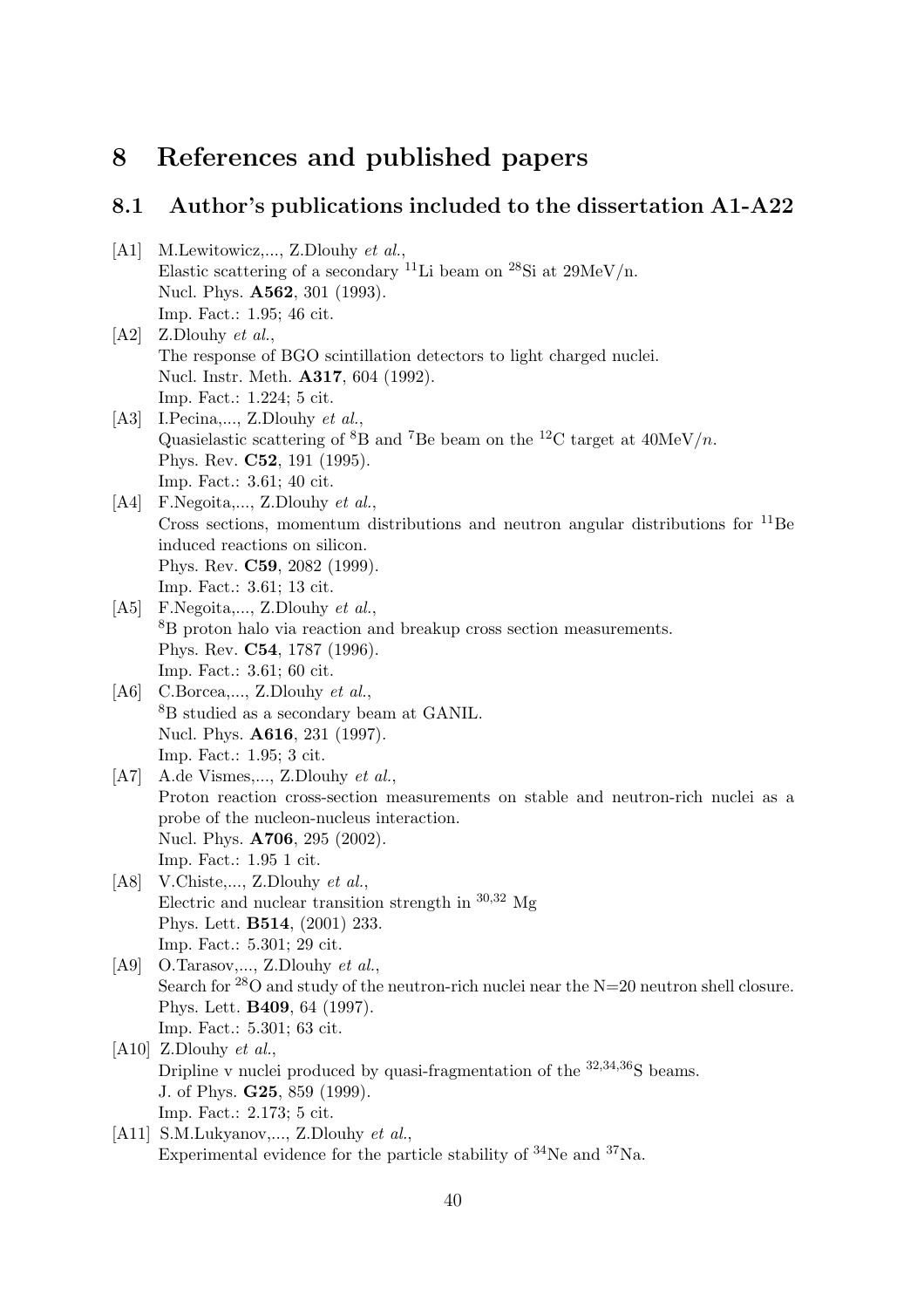J. Phys.(London) G28, L41 (2002).

- Imp. Fact.: 1.273; 17 cit.
- [A12] A.T.Reed,..., Z.Dlouhy et al., Radioactivity of neutron-rich oxyden, fluorine ,and neon isotopes. Phys. Rev. C60, 024311-1 (1999). Imp. Fact.: 3.61; 30 cit.
- [A13] F.Sarazin,..., Z.Dlouhy et al., Shape-coexistence and the N=28 shell closure far from stability. Phys. Rev. Lett. 84, 5062 (2000). Imp. Fact.: 7.485; 76 cit.
- [A14] Z.Dlouhy et al., Indications of changes in neutron shell closures of light very neutron-rich nuclei. Proc. of the 9th Int. Conf. on Nuclear Mechanisms, ed. E.Gadioli Suppl.N 115, 651  $(2000);$ Czech. J. Phys. Suppl.A 251, 245 (2001). Imp. Fact.: 0.360;
- [A15] Z.Dlouhy et al., Characteristics of neutron-rich nuclei around shell closures N=20 and 28. Nucl. Phys. A701, 189c (2002). Imp. Fact.: 1.95; 6 cit.
- [A16] Z.Dlouhy, J.Mrazek, and D.Baiborodin, New neutron magic number N=16 far from stability. Conf. INPC 2001, Berkeley, California, ed. E.Norman, AIP Conf. Proc. V610, 736 (2002).
- [A17] Z.Dlouhy, Rearrangements in neutron shell closures far from stability. Heavy Ion Phys. 16/1-4, 53-64 (2002). Imp. Fact.: 0.154
- [A18] Z.Dlouhy, D.Baiborodin, J.Mrazek, G.Thiamova, Further evidence for magic neutron number N=16 in neutron-rich nuclei. Nucl. Phys. A722, 36c-41c (2003). Imp. Fact.: 1.95; 1 cit.
- [A19] F.Azaiez,..., Z.Dlouhy et al., Probing shell structure in neutron-rich nuclei with in-beam gamma-spectroscopy. Eur. Phys. J. A15, 93 (2002). Imp. Fact.: 1.659; 8 cit.
- [A20] M. Belleguic,..., Z.Dlouhy et al., Search for neutron excitations across the N =20 shell gap in <sup>25−29</sup>Ne, Phys. Rev. C72, 054316 (2005). Imp. Fact.: 3.61; 5 cit.
- [A21] M.Stanoiu,..., Z.Dlouhy, et al., Study of drip line nuclei through two-step fragmentation Eur.Phys.J. A20, 95 (2004). Imp. Fact.: 1.659; 7 cit.
- [A22] M.Stanoiu,...,Z.Dlouhy, et al.,  $N = 14$  and 16 shell gaps in neutron-rich oxygen isotopes, Phys. Rev. C69, 034312 (2004). Imp. Fact.: 3.61; 28 cit.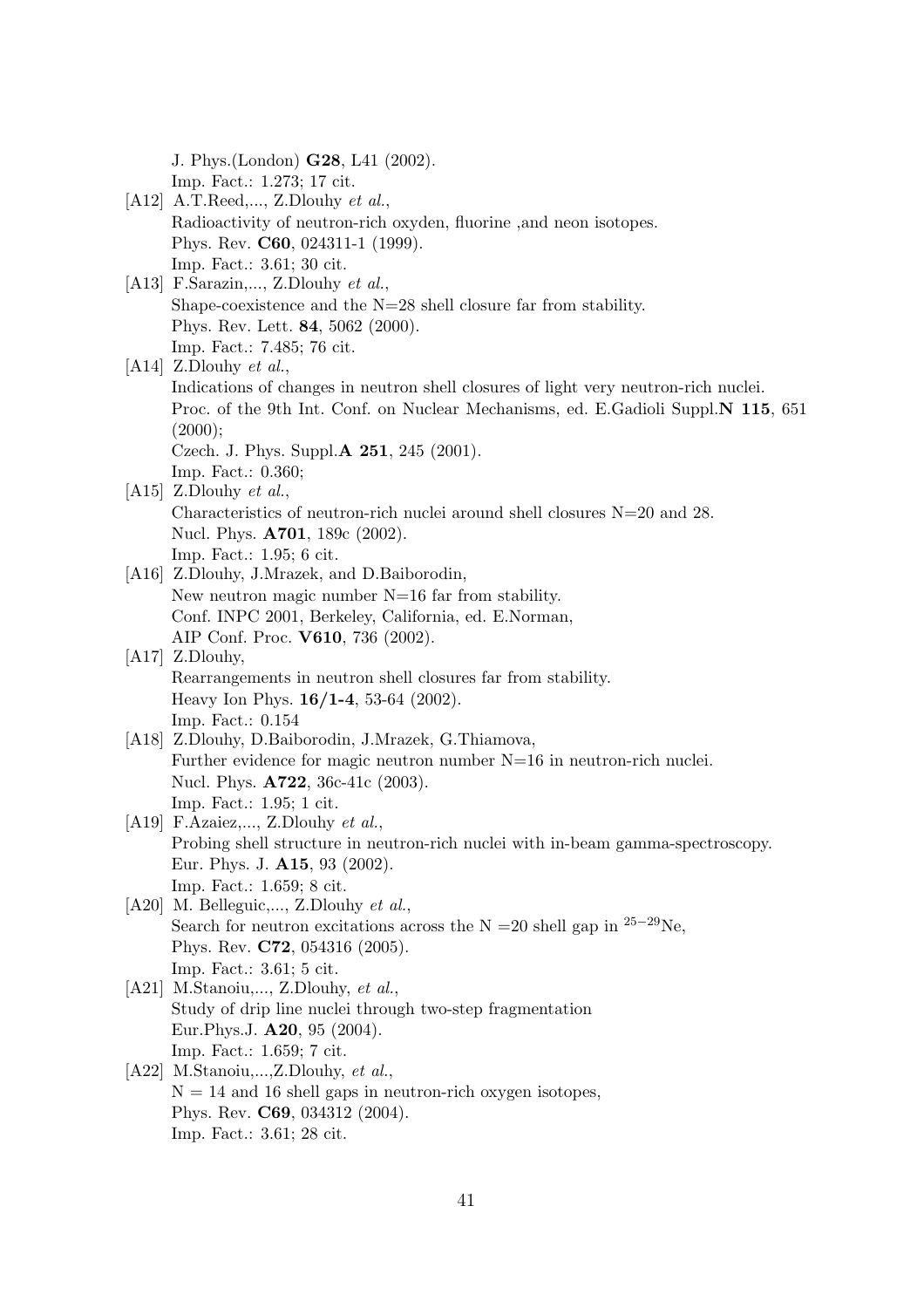## 8.2 Author's publications related to the subject of the dissertation

- [1] R.Anne, ..., Z.Dlouhý et al., Izvestia RAN, ser.fiz. T.57, No.1 ,p.127 (1993).
- [2] S.P.Tretiakova, ..., Z.Dlouhý et al., Nuclear Tracks 22 (1-4), 623 (1993).
- [3] A.S.Fomichev, ..., Z.Dlouhý et al., Nucl. Instr. and Meth.  $\mathbf{A344}$ , 378 (1994).
- [4] Yu.E.Penionzhkevich, ..., Z.Dlouhý et al., Nucl. Phys.  $\mathbf{A583}$ , 791 (1995).
- [5] Z.Dlouhý, ..., Z.Dlouhý et al., Acta Polytechnica V.35 No4., 64, (1995).
- [6] J.M.Corre, ..., Z.Dlouhý et al., Nucl. Instr. and Meth.  $\mathbf{A359}$ , 511, (1995).
- [7] A.S.Fomichev, ...,  $Z.Dlouby$  *et al.*,  $Z. Phys. A351, 129 (1995).$
- [8] N.Skobelev, ..., Z.Dlouhý et al., Izvestia RAN, Ser. Fiz. T61, 2241, (1997).
- [9] O.Tarasov, ..., Z.Dlouhý et al., Nucl. Phys. **A629**, 605, (1998).
- [10] A.V.Belozyorov, ..., Z.Dlouhý et al., Nucl. Phys.  $\mathbf{A636}$ , 419, (1998).
- [11] D.V.Aleksandrov, ..., Z.Dlouhý et al., Yad. Fiz. 62, No 11, 1925 (1999); Phys. Atomic Nuclei 62, 1789 (1999).
- [12] J.M. Daugas, ..., Z.Dlouhý et al., Phys. Lett. **B476**, 213-218 (2000).
- [13] V.Chiste, ..., Z.Dlouhý et al., Nucl. Phys.  $\mathbf{A682}$ , 161c (2001).
- [14] Z.Dlouhý, et al., Czech. J. Phys., **V51**, Suppl. A, 245 (2001).
- [15] W.Mittig, ..., Z.Dlouhý et al., Progress of Theor. Phys. Suppl.  $(146)$ : 16-22 (2002).
- [16] W.Mittig, ..., Z.Dlouhý et al., Eur. Phys. J. **A 15**, 157 (2002).
- [17] Yu.E.Penionzhkevich, ..., Z.Dlouhý et al., Eur. Phys. J. **A 13**, 123 (2002).
- [18] Yu.E.Penionzhkevich, ..., Z.Dlouhý et al., Yad. Fiz.  $65$ , 1603 (2002); Phys.Atomic Nuclei 65, 1563 (2002).
- [19] O.Sorlin, ..., Z.Dlouhý et al., Phys. Rev. Lett. 88, 092501 (2002).
- [20] A.de Vismes, ..., Z.Dlouhý et al., Nucl. Phys. **A706**, 295 (2002).
- [21] O.Sorlin, ..., Z.Dlouhý et al., Eur. Phys. J.  $\mathbf{A16}$ , 55 (2003).
- [22] O.Sorlin, ..., Z.Dlouhý et al., Nucl. Phys.  $A719$ , 193c-200c (2003).
- [23] H.Mach, ..., Z.Dlouhý et al., Nucl. Phys.  $A719$ , 213c-216c (2003).
- [24] G.Thiamova, ..., Z.Dlouhý et al., Nuclear Physics  $A719$ , 312C-315C (2003).
- [25] R.Fossion, ..., Z.Dlouhý et al., Physic Review  $C67$  2 024306 (2003).
- [26] S.Grevy, ..., Z.Dlouhý et al., Nucl. Phys. **A 722**, 424c-428c (2003).
- [27] Z.Dlouhý, et al., Phys. Atomic Nuclei 66, 1536 (2003).
- [28] M.Stanoiu, ..., Z.Dlouhý et al., Eur. Phys. J. $\bf{A}$  **22**, 5 (2004).
- [29] M.Stanoiu, ..., Z.Dlouhý et al., Nucl. Phys. **A746**, 135c (2004).
- [30] S.Grevy, ..., Z.Dlouhý et al., Nucl. Phys.  $A734$ , 369 (2004).
- [31] S.Grevy, ..., Z.Dlouhý et al., Phys. Lett. **B 594**, 252 (2004).
- [32] S.Grevy, ..., Z.Dlouhý et al., Nucl. Phys.  $\mathbf{A746}$ , 145c (2004).
- [33] J.Mrazek, ..., Z.Dlouhý et al., Nucl. Phys. **A734**, E65 (2004).
- [34] O.Sorlin, ..., Z.Dlouhý et al., Eur. Phys. J.A 22, 173 (2004).
- [35] V.Yu.Ugryumov, ..., Z.Dlouhý et al., Nucl.Phys.  $A734$ , E53 (2004).
- [36] H.Savajols, ..., Z.Dlouhý et al., Eur. Phys. J.  $\bf{A}$  **25**, Supplement 1, 23 (2005).
- [37] H.Mach,..., Z.Dlouhý et al., and the ISOLDE Collaboration, Eur. Phys. J.  $\bf{A}$  25, Supplement 1, 105 (2005).
- [38] F.de Oliveira Santos, ..., Z.Dlouhý et al., Eur. Phys. J. **A 24**, 237 (2005).
- [39] C.Timis,..., Z.Dlouhý et al., J. Phys.(London) **G 31**, S1965 (2005).
- [40] L.Gaudefroy,..., Z.Dlouhý et al., Eur. Phys. J.  $\bf{A}$  **23**, 41 (2005).
- [41] Khouaja,..., Z.Dlouhý et al., Eur. Phys. J. **A 25**, Supplement 1, 223 (2005).
- [42] J. Cerny,..., Z.Dlouhý et al., Nucl. Instrum. Methods Phys. Res. **A 540**, 430 (2005).
- [43] Z.Dlouhy, Acta Phys. Slovaca **56**, 91 (2006).
- [44] O.Perru,..., Z.Dlouhý et al., Phys. Rev. Lett.  $96, 232501$  (2006).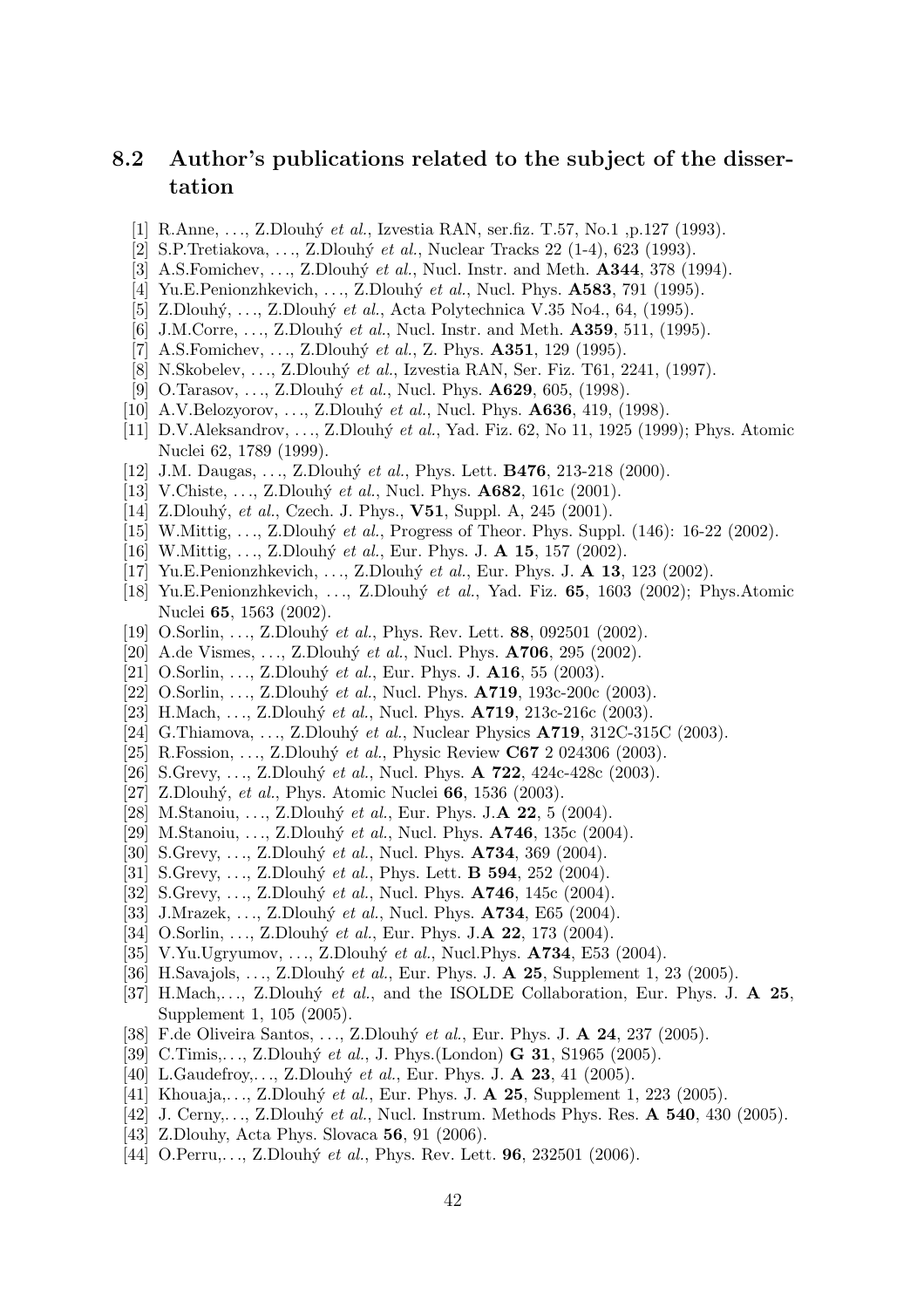- [45] A.Khouaja,..., Z.Dlouhý et al., Nucl. Phys.  $\bf{A}$  **780**, 1 (2006).
- [46] Z.Dlouhý, et al., Proc.of Int.Conf. on Exotic nuclei, Foros (1991) edt. World Scientific,Singapore (1992) 376.
- [47] M.Lewitowicz, ..., Z.Dlouhý et al., Proc. of the NFFS-6 AMCO-9 Conf. edit IOP Publishing Ltd Bristol, (1993) 337.
- [48] Yu.E.Penionzhkevich, ..., Z.Dlouhý et al., Proc. of the NFFS-6 AMCO-9 Conf., edit IOP Publishing Ltd Bristol, (1993) 345.
- [49] M.Lewitowicz, Z.Dlouhý et al., Proc. of 7th Int. Conf. on Nucl.Reaction Mechanisms, Varenna (June,6.-11.1994) 528.
- [50] Yu.E.Penionzhkevich, ..., Z.Dlouhý et al., Proc. of the 5th Conf on N-N Collisions, Taormina (June 1994) 272.
- [51] C.Borcea, ..., Z.Dlouhý et al., Proc. of the ENAM, Arles,  $(1995)289$ .
- [52] M.Lewitowicz, ..., Z.Dlouhý et al., Proc. of the ENAM, Arles,  $(1995)$  283.
- [53] Yu.Penionzhkevich, ..., Z.Dlouhý et al., Proc. of the ENAM, Arles, (1995) 323.
- [54] R.Anne, ..., Z.Dlouhý et al., 4 Int. Conf. on RNB, June 4-7, 1996, Omiya, Japan
- [55] R.Anne, ..., Z.Dlouhý et al., 4 Int. Conf. on RNB, June 4-7, 1996, Omiya, Japan.
- [56] F.Negoita, ..., Z.Dlouhý et al., 4 Int. Conf. on RNB, June 4-7, 1996, Omiya, Japan.
- [57] F.Negoita, ..., Z.Dlouhý et al., 4 Int. Conf. on RNB, June 4-7, 1996, Omiya, Japan.
- [58] F.Negoita, ..., Z.Dlouhý et al., Proc. of 47th Int. Symp. on Nucl. Spectr. and Structure of Atomic Nuclei, Obninsk(10-13 June,1997) 195.
- [59] Z.Dlouh´y, et al., Proc. of 8th Int.Conf.on Nucl. Reaction Mechanisms, Varenna(June,9- 14.1997) Edit. E.Gadioli, Milano Univ. (1997)416.
- [60] O.Tarasov, ..., Z.Dlouhý et al., Proc. of 2nd Int.Conf. Exotic Nuclei and AtomicMasses, Michigan, USA (June 23-27, 1998).
- [61] Z.Dlouhý, *et al.*, Contr. Papers of INPC, Paris (Aug., 24 28. 1998) p.305.
- [62] F.Sarazin, ..., Z.Dlouhý et al., Contr. Papers of Int. Nucl. Phys. Conf., Paris (Aug., 24 - 28. 1998) p.423.
- [63] F.Azaiez, ..., Z.Dlouhý et al., Nucl. Structure 98, Gatlinburg, Tennessee, USA (1998).
- [64] A.T.Reed, ..., Z.Dlouhý et al., Proc. of 2nd Int.Conf. on Exotic Nuclei and Atomic-Masses ENAM, Michigan, USA (June 23-27, 1998).
- [65] H.Savajols, ..., Z.Dlouhý et al., Proc. of 2nd Int.Conf. on Exotic Nuclei and Atomic-Masses ENAM, Michigan, USA (June 23-27, 1998).
- [66] A.Gillibert, ..., Z.Dlouhý et al., Nuclear Physics in Europe facing new millennium. (June., 21 - 26. 1999), Sevilla, Spain Contr. Papers of Conf. 163 (1999).
- [67] C.Borcea, ..., Z.Dlouhý et al., Proc. of 2th Int. Conf. of Exotic Nuclei and At. Masses, Michigan, ed. B.M.Sherrill, AIP 455, 278 (1999).
- [68] M.Lewitowicz, ..., Z.Dlouhý et al., Nucl. Phys.  $\mathbf{A654}$ , 687 (1999).
- [69] F.Sarazin, ..., Z.Dlouhý et al., Proc. of 2th Int. Conf. of Exotic Nuclei and At. Masses, Michigan, ed. B.M.Sherrill, AIP 455, 44 (1999).
- [70] R.G.Allatt, ..., Z.Dlouhý et al., Proc. of 2th Int. Conf. of Exotic Nuclei and At. Masses, Michigan, ed. B.M.Sherrill, AIP 455, 570 (1999).
- [71] A.T. Reed, ..., Z.Dlouhý et al., Proc. of 2th Int. Conf. of Exotic Nuclei and At. Masses, Michigan, ed. B.M.Sherrill, AIP 455, 572 (1999).
- [72] Z.Dlouh´y, et al., Proceedinngs on the 9th Int. Conf. on Nuclear Reaction Mechanisms, Ed. by E.Gadioli (5.- 9. June, 2000), Varenna, Italy, Supplemento N.115,651-660 (2000).
- [73] Z.Dlouhý, et al., Int. Symp. on Perspectives in Physics with RIB2000 (13.-16.Nov., 2000) Hayama, Kanagawa, Japan, C-12.(2000).
- [74] Z.Dlouh´y, et al., Zbornik prispevkov 13. Konf. slovensk´ych a cesk´ych fyziku ( 23.- 26. Aug., 1999), Zvolen, Slovensko, Ed. M.Reiffers, L.Just SFS , 52-55 (2000).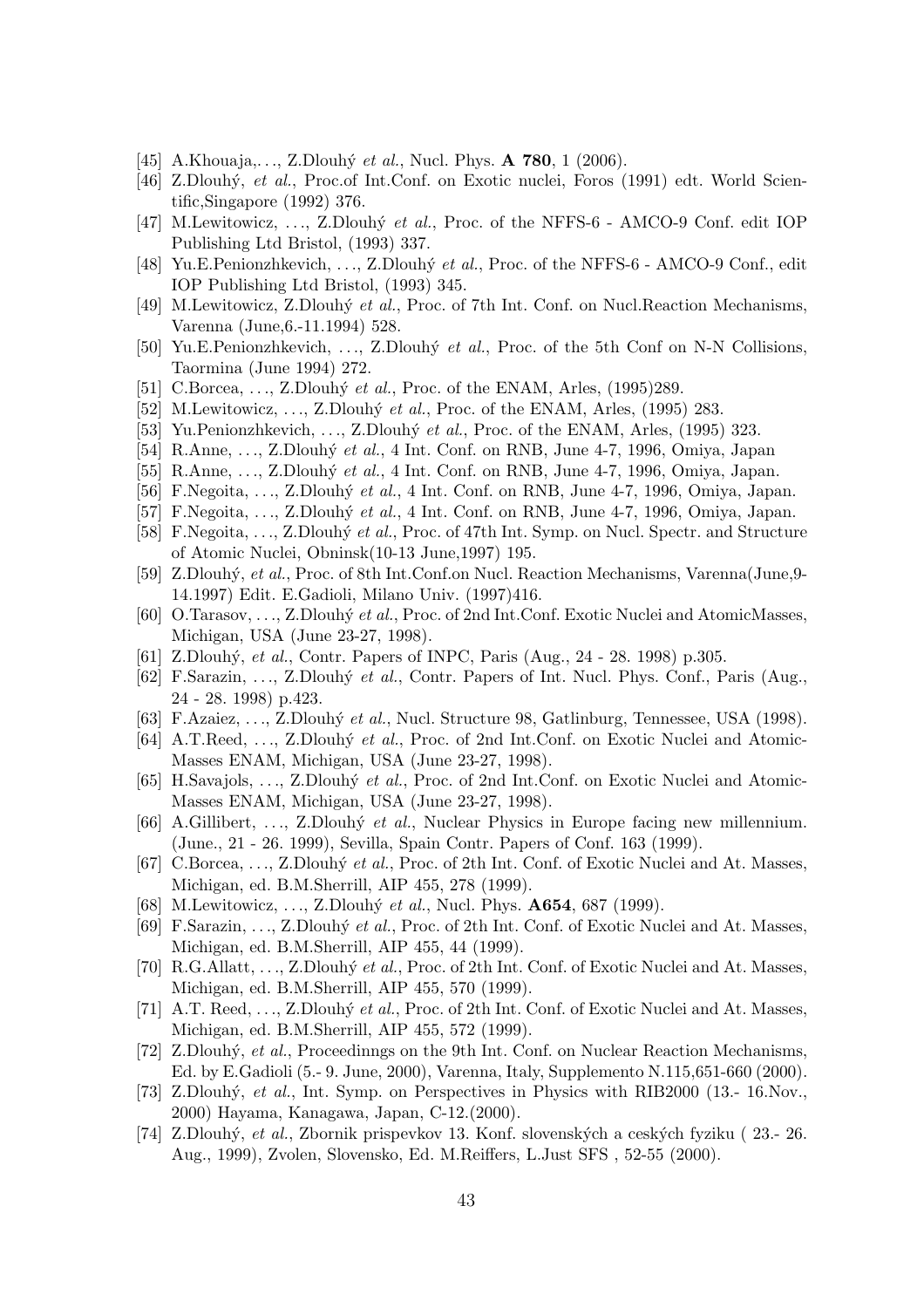- [75] Z.Dlouhý, et al., Proc. of 4th Int. Workshop on Laser Spectr. of Rad. Nucl. Beams (May, 24 - 27. 1999) Pozna, Poland, Ed. B.Markov, Dubna JINR 156-160, (2000).
- [76] A.de Vismes, ..., Z.Dlouhý et al., RNB2000, 5th Int. Conf. on Radioactive nuclear beams (3.- 8.Apr. 2000) Divonne, Francie, Abstracts, S1.No 16.(2000).
- [77] Z.Dlouhý, et al., Int.Symp. on Nuclear Structure Physics (5.-8.March., 2001), Goettingen,Germany, 345 (2001).
- [78] H.Mach, ..., Z.Dlouhý et al., Int. Symp. on Nuclear Structure Physics (5.- 8.March., 2001), Goettingen, Germany, 379 (2001).
- [79] J.Mrazek, . . ., Z.Dlouh´y et al., Int.Symposium on Exotic Nuclei, Baikal Lake, (July24- 28, 2001) Contributions, 29, (2001).
- [80] D.Baiborodin, ..., Z.Dlouhý et al., Int.Symposium on Exotic Nuclei, Baikal Lake, (July24-28, 2001) Contributions, 30, (2001).
- [81] Z.Dlouh´y, et al., Proc of IV Latin American Symposium on Nuclear Physics Mexico D.F.,Mexico (Sept 24-28, 2001) UNAM, 19 , (2001).
- [82] Z.Dlouhý, et al., Nuclear Phys. in the 21st Century, Int.Nucl. Phys. Conf. INPC 20001, Ed.E.Norman, L.Schroeder, and G.Wozniak, LBNL, Berkeley, California, AIP Conf. Proc. V 610 736 (2002).
- [83] N.L.Achouri, ..., Z.Dlouhý et al., Proc. of Int.Conf. of Nuclear Physics at Border Lines, ed.Fazio et al. World Sci., 30 (2002).
- [84] Z.Dlouhý, et al., Proc. of Int.Conf. of Nuclear Physics at Border Lines, ed.Fazio et al. World Sci., 85 (2002).
- [85] O.Sorlin, ..., Z.Dlouhý et al., Proc. of Int.Conf. of Nuclear Physics at Border Lines, ed.Fazio et al. World Sci., 322 (2002).
- [86] Z.Dlouh´y, et al., VII Int. School-Seminar on Heavy Ion Physic, (May 27-Jun 1, 2002) FLNR- JINR Dubna, 88 (2002).
- [87] Z.Dlouh´y, et al., 11th Int. Symposium on Capture Gamma-Ray Spectroscopy and Related Topics, Pruhonice, Sept. 2 - 6, 2002.
- [88] Z.Dlouhý et al., Proc of 3th Int. Conf. On Fission and Properties of Neutron-Rich Nuclei, Nov. 3-9, 2002 Sanibel Island, Florida, 18(2002).
- [89] H.Mach, ..., Z.Dlouhý et al., 11th Int. Symposium on Capture Gamma-Ray Spectroscopy and Related Topics, Pruhonice, Sept. 2 - 6, 2002.
- [90] H.Mach, ..., Z.Dlouhý et al., 17th Int. Nuclear Physics Divisional Conference of EPS (Sept. 30.- Oct. 4, 2002), Debrecen, Hungary , 50 (2002).
- [91] O.Sorlin, ..., Z.Dlouhý et al., Proc.Frontiers of Nuclear Structure, Berkeley, California, P.Fallon and R.Clark, Eds., p.311 (2003); AIP Conf.Proc. 656 (2003).
- [92] H.Mach, ..., Z.Dlouhý et al., Proc. of the 11th Int. Symp. Capture Gamma Ray Spectroscopy and RElated Topics, ed. J. Kvasil, World Sci., 476 (2003).
- [93] G.Thiamova, ..., Z.Dlouhý et al., Proc. of the 11th Int. Symp. Capture Gamma Ray Spectroscopy and RElated Topics, ed. J. Kvasil, World Sci., 837 (2003).
- [94] Z.Dlouhý, et al., Nuclei at LIMITS 04, (Jul 26- 31, 2004), Argonne, USA, P26 (2004).
- [95] Z Dlouhy, et al., ENAM 2004, (Sept. 12-16, 2004) Georgia, USA.
- [96] Z.Dlouhý, et al., Proc of 15-th Conference of Czech and Slovak Physicist, Kosice, Slovakia, September 5-8, 2005.
- [97] Z.Dlouhý, et al.,FINUSTAR Sept.12-17,2005 Kos, Greece, AIP Conf. Proc. V 815 442 (2006)
- [98] J.C.Angelique, ..., Z.Dlouhý et al., FINUSTAR Sept.12-17,2005 Kos, Greece, AIP Conf. Proc. V 815 134 (2006)
- [99] A.Buerger, ..., Z.Dlouhý et al., FINUSTAR Sept.12-17,2005 Kos, Greece, AIP Conf. Proc.V 815 418 (2006) .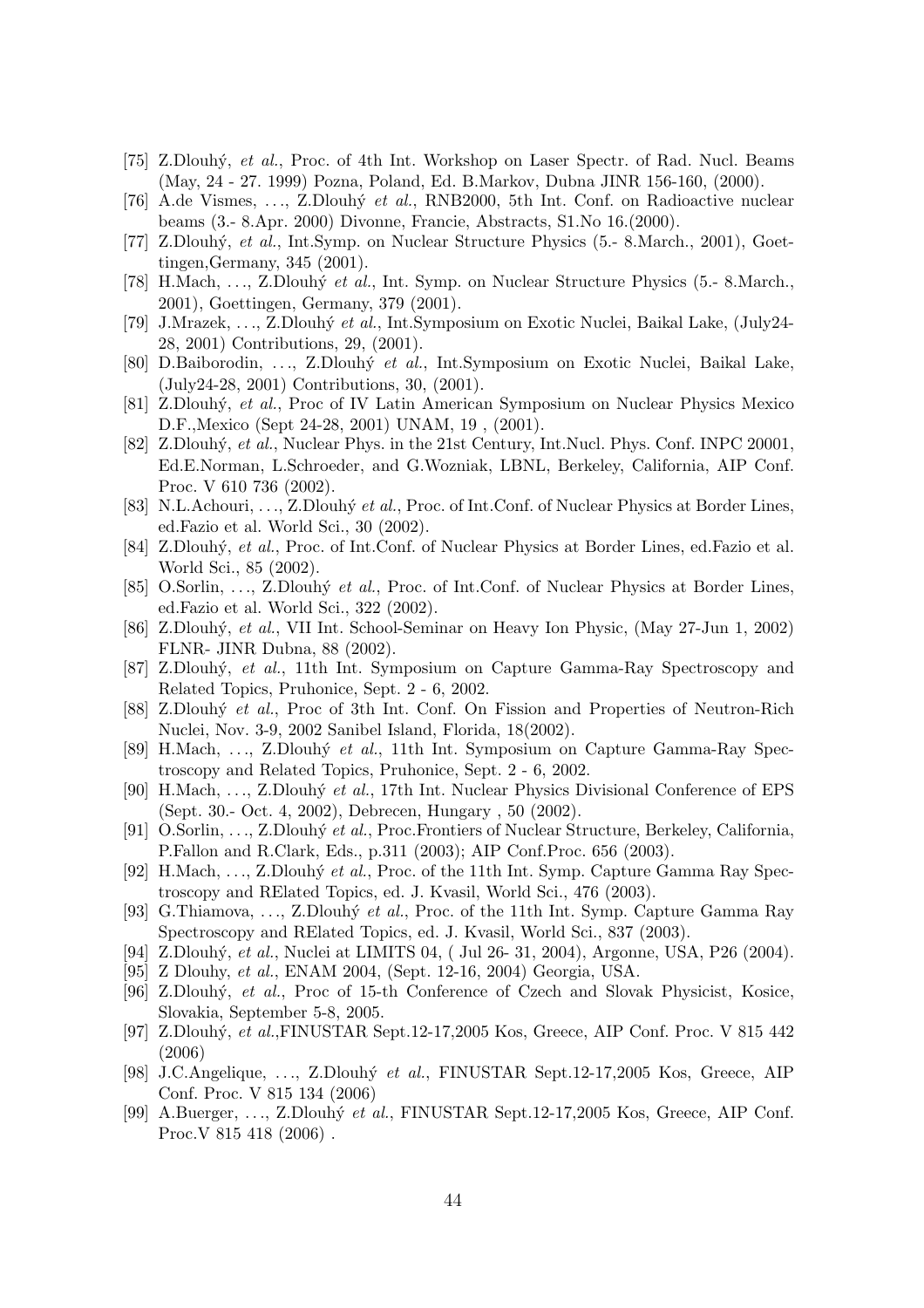### 8.3 Other references

- [Ann92] R. Anne et al., Nucl. Instr. Meth. **B70** 276 (1992).
- [Aud97] G. Audi et al., Nucl. Phys.  $\mathbf{A624}$  1 (1997).
- [Bar95] F. C. Barker, Nucl. Phys. **A588**, 693 (1995).
- [Bau01] E. Bauge, J.P. Delaroche, M. Girod, Phys. Rev. C 63 (2001)024607.
- [Bec69] F.D. Becchetti, G.W. Greenlees, Phys. Rev.  $182$  1190 (1969).
- [Bel01] M. Belleguic *et al.*, Nucl. Phys. A682, 136c (2001).
- [Ber77] G.F. Bertsch, J. Borysowicz, H. McManus,W.G. Love, Nucl. Phys. A 284, 399 (1977).
- [Ber89] G.F. Bertsch, B.A. Brown and H. Sagawa, Phys. Rev. C39 (1989) 1154.
- [Bro96] A. Brown, A. Csoto, and R. Sherr, Nucl. Phys. **A597**, 66 (1996).
- [Bro98] B.A. Brown, Phys. Rev. C58 220 (1998).
- [Cat89] W.N. Catford *et al.*, Nucl. Phys.  $A503$ , 263(1989).
- [Cau98] E. Caurier et al., Phys. Rev. C 58 2033(1998).
- [Die85] F.S. Dietrich, F. Petrovich, in: Proc. AIP, V 124, New York, 1985, p.90.
- [Dlo92] Z. Dlouhy et al. Proc. 6 Int. Conf. on NFFS, Berncastel-Kues, Germany, p.481, (1992).
- [End90] P.M. Endt, Nucl. Phys. **A521**, 1, (1990).
- [Fau96] M. Fauerbach et al., Phys. Rev. $C53$  647 (1996).
- [Fuk92] N. Fukunishi, T. Otsuka, T. Sebe, Phys. Lett. B 296 279(1992).
- [Gil87] A. Gillibert et al., Phys. Lett.  $\bf{B192}$  39 (1987).
- [Gui90] D. Guillemaud-Mueller  $et \ al.$ , Phys. Rev.  $C41$  937 (1990).
- [Han87] P.G. Hansen and B. Jonson, Europhys. Lett. 4 409 (1987).
- [Hax49] O. Haxel, J.H.D. Jensen and H.E. Suess, Phys.Rev.75 1766 (1949).
- [Hon95] M. Honma, T. Mizusaki and T. Otsuka, Phys. Rev. Lett. 75 1284 (1995).
- [Hon96] M. Honma, T. Mizusaki and T. Otsuka, Phys. Rev. Lett. 77 3315 (1996).
- [JLM77] J.P. Jeukenne, A. Lejeune, C. Mahaux, Phys. Rev. C16 80 (1977).
- [Kny81] O.M. Knyazov, E.F. Hefter, Z. Phys. A 301, 277 (1981).
- [Kor94] A. Korsheninnikov et al., Phys. Lett. **B326** 31 (1994).
- [Kuo68] T.T.S.Kuo and G.E. Brown, Nucl. Phys. A114 241 (1968).
- [Lop99] M.J.Lopez et al., Preprint GANIL P 99 08
- [Min92] T. Minamisono *et al.*, Phys. Rev. Lett.  $69\ 2058(1992)$ .
- [Mit97] W. Mittig, A. Lepine-Scilly and N. Orr, Annu. Rev. Nucl. Sci. 47 27 (1997).
- [Miz96] T. Mizusaki, M. Honma and T. Otsuka, Phys. Rev. C53 2786 (1996).
- [Mol95] P. Möller and J.R. Nix, At. Data Nucl. Data Tables 59 85 (1995).
- [Mot95] T. Motobayashi *et al.*, Phys. Lett. **B346** 9 (1995).
- [Orr89] N.A. Orr, L.K. Fifield, W.N. Catford, and C.L. Woods, Nucl. Phys. A491 457 (1989).
- [Orr91] N.A. Orr *et al.*, Phys. Lett. **B258** 29 (1991).
- [Ost94] A.N. Ostrowski et al., Phys. Lett. **B338** 13 (1994).
- [Ots98] T. Otsuka, M. Honma and T. Mizusaki, Phys. Rev. Lett. 81 1588 (1998).
- [Ots01] T. Otsuka *et al.*, Nucl. Phys.  $\mathbf{A685}$  100c (2001).
- [Ots01a] T. Otsuka et al., Phys. Rev. Lett. 87 082502 (2001).
- [OXB88] B. A. Brown et al., MSUNSCL Report No.524 (1988).
- [Oza00] A. Ozawa et al., Contr. to RNB2000, 3-8 April 2000, Divonne(France); Phys. Rev. Lett. 84 5493 (2000).
- [Pak01] A. Pakou et al., Nucl. Phys. **A691** (2001) 661.
- [Pov87] A. Poves and J. Retamosa,Phys. Lett. B184 311 (1987).
- [Pov94] A. Poves and J. Retamosa, Nucl. Phys. A571 22 (1994).
- [Pri99] B.V. Pritychenko et al., Phys. Lett. B 461 322(1999).
- [Ret97] J. Retamosa *et al.*, Phys. Rev.  $C55$  1266 (1997).
- [Sak96] H. Sakurai et al., Phys. Rev. **C54** R2802 (1996).
- [Sak99] H. Sakurai et al., Phys. Lett. B448 180 (1999).